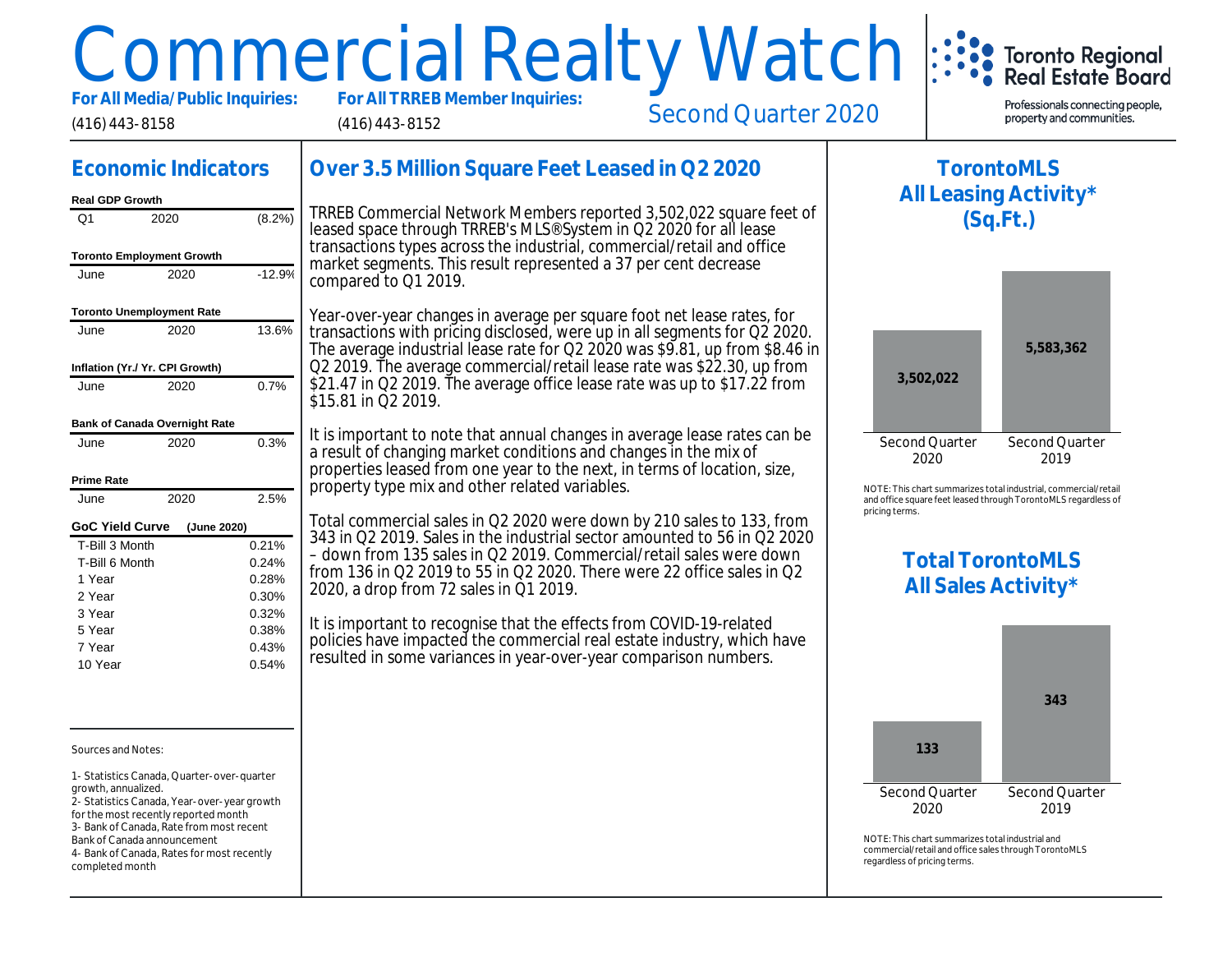Total TorontoMLS Leasing Activity\* (Millions of Square Feet Leased)

TorontoMLS Average Lease Rates (\$/Sq.

\* NOTE: This chart summarizes total industrial, commercial/retail and office square feet leased through TorontoMLS regardless of pricing terms. Source: TREB

Total TorontoMLS Sales Activity\* (Number of Sales)

\* NOTE: Average lease rates are reported only for those proper square foot net basis and for which the selling price was disclos Source: TREB

TorontoMLS Average Sales Price (\$/Sq.

\* NOTE: This chart summarizes total industrial and commercial/retail sales through TorontoMLS regardless of pricing terms. Source: TREB

\* NOTE: Average sale prices are reported only for those prope selling price was disclosed. Source: TREB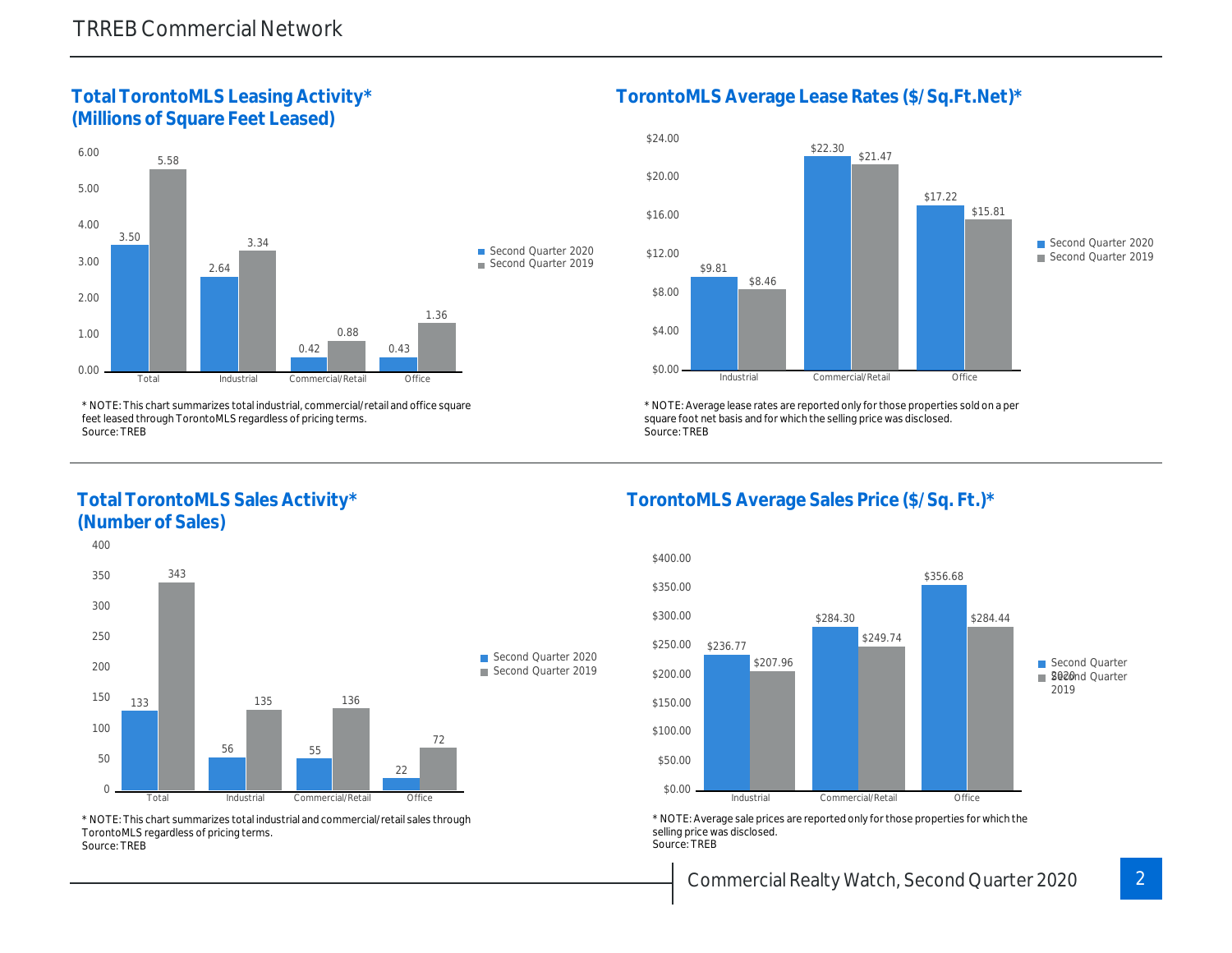#### SUMMARY OF INDUSTRIAL LEASING

#### TRANSACTIONS COMPLETED ON A PER SQUARE FOOT NET BASIS, WITH PRICING DISCLOSED\*

|                        |                | <b>All Transactions</b>  |                          |                | 0 to 5,000 Sq Ft         |                          |                | 5,001 to 15,000 Sq Ft    |                          |                | 15,001 to 50,000 Sq Ft   |                          |
|------------------------|----------------|--------------------------|--------------------------|----------------|--------------------------|--------------------------|----------------|--------------------------|--------------------------|----------------|--------------------------|--------------------------|
|                        | # Trans.       | Sq. Ft                   | \$/SF Net                | # Trans.       | Sq. Ft.                  | \$/SF Net                | # Trans.       | Sq. Ft.                  | \$/SF Net                | # Trans.       | Sq. Ft.                  | $$/SF$ Ne                |
| <b>TRREB Total</b>     | 98             | 686,694                  | \$9.81                   | 72             | 170,493                  | \$11.40                  | 17             | 161,213                  | \$10.17                  | 7              | 200,990                  | \$7.67                   |
| <b>Halton Region</b>   | 11             | 137,525                  | \$11.70                  | 6 <sup>1</sup> | 13,879                   | \$12.04                  | $\overline{4}$ | 37,794                   | \$10.89                  | $\overline{0}$ |                          | ÷                        |
| <b>Burlington</b>      | $\overline{2}$ | 91,861                   | \$11.84                  | $\mathbf{0}$   | $\overline{\phantom{a}}$ | $\overline{\phantom{a}}$ | $\mathbf{1}$   | 6,008                    | \$9.50                   | $\mathbf{0}$   | $\overline{\phantom{a}}$ | $\blacksquare$           |
| <b>Halton Hills</b>    | 0              | $\blacksquare$           | $\sim$                   | 0              | $\sim$                   | $\blacksquare$           | $\mathbf 0$    | $\sim$                   | $\sim$                   | 0              | $\sim$                   | $\blacksquare$           |
| Milton                 | $\overline{2}$ | 12,000                   | \$12.50                  | $\mathbf{1}$   | 5,000                    | \$12.50                  | $\mathbf{1}$   | 7,000                    | \$12.50                  | $\mathbf{0}$   | ٠                        | $\sim$                   |
| Oakville               | $\overline{7}$ | 33,665                   | \$11.03                  | 5              | 8,879                    | \$11.78                  | $\overline{2}$ | 24,786                   | \$10.77                  | $\mathbf 0$    | $\sim$                   | $\sim$                   |
| Peel Region            | 23             | 168,404                  | \$7.70                   | 17             | 43,211                   | \$10.36                  | 2 <sup>7</sup> | 18,867                   | \$8.55                   | $\overline{4}$ | 106,326                  | \$6.48                   |
| Brampton               | $\mathbf{1}$   | 1,597                    | \$10.00                  | $\mathbf{1}$   | 1,597                    | \$10.00                  | 0              | $\sim$                   | $\blacksquare$           | $\mathbf 0$    | $\sim$                   | $\blacksquare$           |
| Caledon                | 3              | 46,464                   | \$2.29                   | $\overline{2}$ | 2,904                    | \$11.91                  | $\mathbf{0}$   | $\sim$                   | $\blacksquare$           | $\mathbf{1}$   | 43,560                   | \$1.65                   |
| Mississauga            | 19             | 120,343                  | \$9.76                   | 14             | 38,710                   | \$10.25                  | $\overline{2}$ | 18,867                   | \$8.55                   | 3              | 62,766                   | \$9.82                   |
| Toronto                | 30             | 152,924                  | \$10.47                  | 25             | 55,611                   | \$13.09                  | $\overline{4}$ | 29,167                   | \$10.07                  | $\overline{0}$ | ×                        | $\sim$                   |
| <b>Toronto West</b>    | 16             | 124,325                  | \$9.74                   | 12             | 32,694                   | \$11.79                  | 3              | 23,485                   | \$10.50                  | $\mathbf 0$    | $\blacksquare$           | $\blacksquare$           |
| <b>Toronto Central</b> | 3              | 5,951                    | \$7.68                   | 3              | 5,951                    | \$7.68                   | $\mathbf{0}$   | $\blacksquare$           | $\blacksquare$           | $\mathbf{0}$   | $\blacksquare$           | $\overline{\phantom{a}}$ |
| <b>Toronto East</b>    | 11             | 22,648                   | \$15.20                  | 10             | 16,966                   | \$17.51                  | $\mathbf{1}$   | 5,682                    | \$8.30                   | $\mathbf 0$    | $\blacksquare$           | $\sim$                   |
| York Region            | 25             | 170,734                  | \$10.46                  | 16             | 36,185                   | \$11.25                  | $\overline{7}$ | 75,385                   | \$10.26                  | $\overline{2}$ | 59,164                   | \$10.23                  |
| Aurora                 | $\overline{2}$ | 6,924                    | \$8.77                   | $\mathbf{1}$   | 1,610                    | \$8.00                   | $\mathbf{1}$   | 5,314                    | \$9.00                   | $\mathbf 0$    | $\blacksquare$           | $\sim$                   |
| E. Gwillimbury         | $\overline{1}$ | 5,000                    | \$10.00                  | $\mathbf{1}$   | 5,000                    | \$10.00                  | $\mathbf{0}$   | $\sim$                   | ٠                        | $\mathbf{0}$   |                          | $\overline{\phantom{a}}$ |
| Georgina               | 0              | L.                       | $\overline{a}$           | 0              | $\blacksquare$           |                          | $\mathbf 0$    | $\sim$                   | $\sim$                   | $\mathbf 0$    |                          | $\blacksquare$           |
| King                   | $\mathbf 0$    | $\blacksquare$           | $\blacksquare$           | $\mathbf 0$    | $\blacksquare$           |                          | $\mathbf 0$    | $\blacksquare$           | $\overline{\phantom{a}}$ | $\mathbf 0$    | ٠                        | $\overline{\phantom{a}}$ |
| Markham                | 9              | 30,730                   | \$11.06                  | 8              | 15,730                   | \$10.63                  | $\mathbf{1}$   | 15,000                   | \$11.50                  | 0              | $\sim$                   | $\sim$                   |
| Newmarket              | $\mathbf 0$    | $\overline{\phantom{a}}$ | $\sim$                   | $\overline{0}$ | $\overline{\phantom{a}}$ |                          | $\mathbf{0}$   | ٠                        | $\blacksquare$           | $\mathbf{0}$   | ٠                        | $\sim$                   |
| Richmond Hill          | 4              | 30,787                   | \$9.89                   | $\mathbf{1}$   | 2,480                    | \$15.55                  | 3              | 28,307                   | \$9.39                   | 0              | $\blacksquare$           | $\blacksquare$           |
| Vaughan                | 9              | 97,293                   | \$10.60                  | 5              | 11,365                   | \$12.18                  | $\overline{2}$ | 26,764                   | \$10.74                  | 2              | 59,164                   | \$10.23                  |
| Whitchurch-Stouffville | $\mathbf 0$    | $\sim$                   | $\sim$                   | 0              | $\sim$                   | $\overline{\phantom{a}}$ | $\mathbf 0$    | $\overline{\phantom{a}}$ | $\sim$                   | 0              | $\blacksquare$           | $\blacksquare$           |
| <b>Durham Region</b>   | 9 <sup>°</sup> | 57,107                   | \$7.75                   | $\overline{8}$ | 21,607                   | \$8.98                   | $\overline{0}$ | ×.                       | ×                        |                | 35,500                   | \$7.00                   |
| Ajax                   | $\overline{2}$ | 5,511                    | \$7.59                   | $\overline{2}$ | 5,511                    | \$7.59                   | $\mathbf 0$    | $\blacksquare$           | $\sim$                   | $\mathbf 0$    | $\blacksquare$           | $\blacksquare$           |
| <b>Brock</b>           | $\mathbf 0$    |                          | $\overline{\phantom{a}}$ | $\mathbf 0$    |                          |                          | $\mathbf 0$    | ×.                       | ٠                        | $\mathbf{0}$   | ÷,                       | $\overline{\phantom{a}}$ |
| Clarington             | $\overline{2}$ | 37,117                   | \$7.00                   | $\mathbf{1}$   | 1,617                    | \$7.00                   | $\mathbf 0$    | $\sim$                   | $\sim$                   | $\mathbf{1}$   | 35,500                   | \$7.00                   |
| Oshawa                 | $\overline{2}$ | 5,576                    | \$8.61                   | $\overline{2}$ | 5,576                    | \$8.61                   | $\mathbf{0}$   | ×.                       |                          | $\mathbf{0}$   | ٠                        | $\overline{\phantom{a}}$ |
| Pickering              | $\mathbf{1}$   | 4,200                    | \$8.95                   | $\mathbf{1}$   | 4,200                    | \$8.95                   | $\mathbf 0$    | $\sim$                   | $\sim$                   | 0              | $\sim$                   | $\blacksquare$           |
| Scugog                 | $\mathbf 0$    | $\overline{\phantom{a}}$ | $\blacksquare$           | $\mathbf 0$    | $\overline{\phantom{a}}$ | $\blacksquare$           | $\mathbf{0}$   | ×.                       | ٠                        | $\mathbf{0}$   |                          | $\overline{\phantom{a}}$ |
| Uxbridge               | $\mathbf 0$    | $\blacksquare$           | $\blacksquare$           | 0              | $\sim$                   | $\overline{\phantom{a}}$ | $\mathbf 0$    | $\sim$                   | $\sim$                   | $\mathbf 0$    | $\sim$                   | $\blacksquare$           |
| Whitby                 | $\overline{2}$ | 4,703                    | \$11.74                  | $\overline{2}$ | 4,703                    | \$11.74                  | $\mathbf{0}$   | ۰                        | $\overline{\phantom{a}}$ | $\mathbf{0}$   | ٠                        | $\overline{\phantom{a}}$ |
| <b>Dufferin County</b> | $\overline{0}$ | ٠                        |                          | $\overline{0}$ |                          |                          | $\overline{0}$ |                          |                          | $\overline{0}$ | н                        | ×.                       |
| Orangeville            | $\mathbf{0}$   | $\blacksquare$           | $\overline{\phantom{a}}$ | $\mathbf{0}$   | $\overline{\phantom{a}}$ | $\overline{\phantom{a}}$ | $\mathbf{0}$   | $\blacksquare$           | $\overline{\phantom{a}}$ | $\mathbf{0}$   | ÷                        | $\blacksquare$           |
| <b>Simcoe County</b>   | $\overline{0}$ | ٠                        | ٠                        | $\overline{0}$ |                          | ٠                        | $\overline{0}$ |                          |                          | $\overline{0}$ |                          | ×.                       |
| Adjala-Tosorontio      | $\mathbf{0}$   | $\sim$                   | $\blacksquare$           | $\mathbf{0}$   |                          |                          | $\mathbf{0}$   | ٠                        | $\sim$                   | $\mathbf{0}$   | ÷                        | $\blacksquare$           |
| <b>Bradford West</b>   | 0              | $\blacksquare$           | $\blacksquare$           | 0              | $\overline{\phantom{a}}$ | $\overline{\phantom{a}}$ | $\mathbf 0$    | $\sim$                   | $\sim$                   | 0              | $\blacksquare$           | $\blacksquare$           |
| Essa                   | $\mathbf 0$    | $\blacksquare$           |                          | $\overline{0}$ |                          |                          | $\mathbf{0}$   | ×.                       | $\blacksquare$           | $\mathbf{0}$   |                          | $\overline{\phantom{a}}$ |
| Innisfil               | 0              | $\overline{a}$           |                          | 0              | $\sim$                   | $\overline{\phantom{a}}$ | $\mathbf 0$    | $\sim$                   |                          | 0              | ä,                       | $\blacksquare$           |
| New Tecumseth          | $\overline{0}$ |                          |                          | $\Omega$       |                          |                          | $\mathbf 0$    |                          |                          | $\Omega$       |                          |                          |
|                        |                |                          |                          |                |                          |                          |                |                          |                          |                |                          |                          |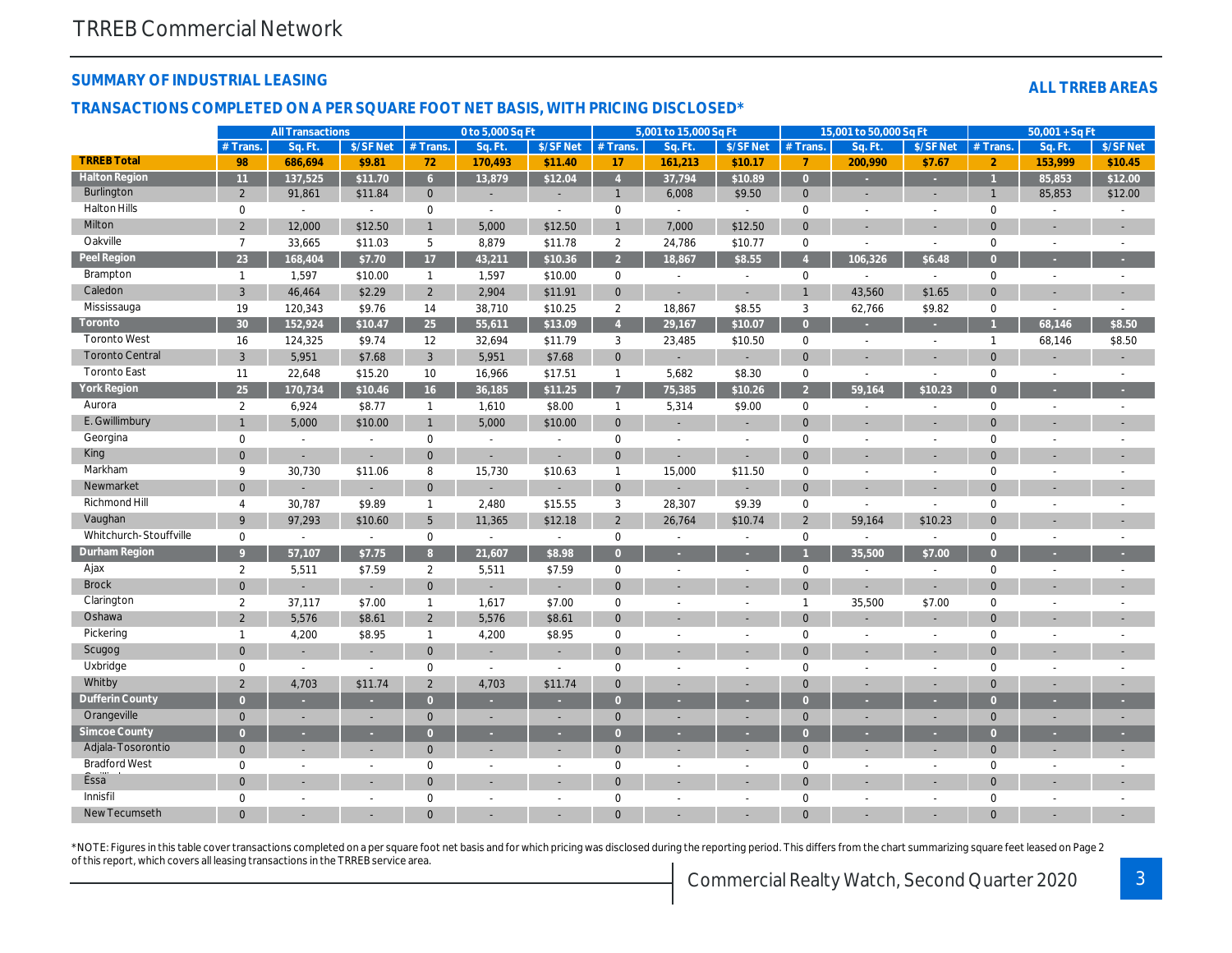## SUMMARY OF INDUSTRIAL LEASING

#### TRANSACTIONS COMPLETED ON A PER SQUARE FOOT NET BASIS, WITH PRICING DISCLOSED\*

|                        |                 | <b>All Transactions</b>  |                          |                 | 0 to 5,000 Sq Ft         |                          |                     | 5,001 to 15,000 Sq Ft        |                              |                | 15,001 to 50,000 Sq Ft   |                          |
|------------------------|-----------------|--------------------------|--------------------------|-----------------|--------------------------|--------------------------|---------------------|------------------------------|------------------------------|----------------|--------------------------|--------------------------|
|                        | # Trans.        | Sq. Ft.                  | \$/SF net                | # Trans.        | Sa. Ft.                  | \$/SF net                | # Trans.            | Sa. Ft.                      | \$/SF net                    | # Trans.       | Sq. Ft.                  | \$/SF ne                 |
| <b>TRREB Total</b>     | 98              | 686,694                  | \$9.81                   | 72              | 170,493                  | \$11.40                  | 17                  | 161,213                      | \$10.17                      | $\overline{7}$ | 200,990                  | \$7.67                   |
| City of Toronto Total  | 30 <sup>°</sup> | 152,924                  | \$10.47                  | 25              | 55,611                   | \$13.09                  | $\overline{4}$      | 29,167                       | \$10.07                      | $\overline{0}$ | ×                        | $\sim$                   |
| Toronto West           | 16              | 124,325                  | \$9.74                   | 12 <sup>2</sup> | 32,694                   | \$11.79                  | $\mathbf{3}$        | 23,485                       | \$10.50                      | $\Omega$       |                          | $\mathcal{L}$            |
| Toronto W01            | $\pmb{0}$       | $\blacksquare$           | $\sim$                   | 0               | $\sim$                   | $\sim$                   | $\mathbf 0$         | $\blacksquare$               | $\blacksquare$               | $\mathbf 0$    | $\blacksquare$           | $\sim$                   |
| Toronto W02            | $\mathbf{0}$    | $\overline{\phantom{a}}$ |                          | $\mathbf{0}$    | $\overline{\phantom{a}}$ | $\blacksquare$           | $\mathbf 0$         | $\blacksquare$               | ٠                            | $\mathbf 0$    |                          | $\blacksquare$           |
| Toronto W03            | $\mathbf 0$     | $\sim$                   | $\blacksquare$           | $\mathbf 0$     | $\sim$                   | $\sim$                   | $\mathbf 0$         | $\sim$                       | $\sim$                       | $\mathbf 0$    | $\blacksquare$           | $\sim$                   |
| Toronto W04            | $\mathbf 0$     | $\blacksquare$           | $\blacksquare$           | $\mathbf 0$     | ÷,                       | $\blacksquare$           | $\mathbf 0$         | ÷,                           | ÷,                           | $\mathbf 0$    |                          | $\blacksquare$           |
| Toronto W05            | 15              | 121,150                  | \$9.76                   | 11              | 29,519                   | \$12.06                  | 3                   | 23,485                       | \$10.50                      | 0              |                          | $\blacksquare$           |
| Toronto W06            | $\mathbf{1}$    | 3,175                    | \$9.25                   | $\mathbf{1}$    | 3,175                    | \$9.25                   | $\mathbf 0$         | $\blacksquare$               | $\blacksquare$               | $\mathbf 0$    |                          | $\sim$                   |
| Toronto W07            | $\pmb{0}$       | $\sim$                   | $\sim$                   | $\pmb{0}$       | $\sim$                   | $\blacksquare$           | $\mathsf 0$         | $\blacksquare$               | $\sim$                       | $\mathbf 0$    | $\sim$                   | $\sim$                   |
| Toronto W08            | $\mathbf{0}$    | $\overline{\phantom{a}}$ |                          | $\mathbf{0}$    | $\overline{a}$           | $\overline{\phantom{a}}$ | $\mathbf{0}$        | $\overline{\phantom{a}}$     | ٠                            | $\mathbf{0}$   |                          | $\overline{\phantom{a}}$ |
| Toronto W09            | $\mathbf 0$     | $\overline{\phantom{a}}$ | $\overline{a}$           | $\mathbf 0$     | $\sim$                   | $\sim$                   | $\mathbf 0$         | $\blacksquare$               | $\blacksquare$               | 0              |                          | $\blacksquare$           |
| Toronto W10            | $\mathbf{0}$    | $\overline{\phantom{a}}$ | $\blacksquare$           | $\mathbf{0}$    | $\blacksquare$           | $\blacksquare$           | $\mathbf{0}$        | $\blacksquare$               | ٠                            | $\mathbf{0}$   |                          | $\blacksquare$           |
| <b>Toronto Central</b> | $\mathbf{3}$    | 5,951                    | \$7.68                   | $\mathbf{3}$    | 5,951                    | \$7.68                   | $\overline{0}$      | ٠                            | ٠                            | $\overline{0}$ | ٠                        | ×.                       |
| Toronto C01            | $\pmb{0}$       |                          |                          | $\mathbf 0$     | ٠                        | ٠                        | $\mathbf 0$         | ÷,                           | ٠                            | $\mathbf 0$    | $\sim$                   | $\blacksquare$           |
| Toronto C02            | $\mathbf 0$     | $\sim$                   | $\sim$                   | $\mathbf 0$     | $\blacksquare$           | $\sim$                   | $\mathbf 0$         | $\blacksquare$               | $\blacksquare$               | 0              | $\blacksquare$           | $\sim$                   |
| Toronto C03            | $\mathbf 0$     |                          |                          | $\mathbf 0$     |                          | $\blacksquare$           | $\mathbf 0$         | $\blacksquare$               |                              | $\mathbf 0$    |                          | $\overline{\phantom{a}}$ |
| Toronto C04            | $\pmb{0}$       | $\overline{\phantom{a}}$ | $\overline{\phantom{a}}$ | $\mathbf 0$     | $\blacksquare$           | $\blacksquare$           | $\mathbf 0$         | $\blacksquare$               | $\sim$                       | 0              | $\blacksquare$           | $\blacksquare$           |
| Toronto C06            | $\mathbf 0$     | $\blacksquare$           |                          | $\mathbf 0$     | $\blacksquare$           | $\blacksquare$           | $\pmb{0}$           | ÷,                           | ÷,                           | $\mathbf 0$    |                          | $\overline{\phantom{a}}$ |
| Toronto C07            | $\pmb{0}$       | $\sim$                   | $\overline{\phantom{a}}$ | $\pmb{0}$       | $\sim$                   | $\blacksquare$           | $\mathbf 0$         | $\blacksquare$               | $\overline{\phantom{a}}$     | $\mathbf 0$    | $\overline{\phantom{a}}$ | $\blacksquare$           |
| Toronto C08            | $\mathbf{0}$    | $\overline{\phantom{a}}$ |                          | $\mathbf{0}$    | ä,                       | $\blacksquare$           | $\mathbf 0$         | $\blacksquare$               | ٠                            | $\mathbf 0$    |                          | $\sim$                   |
| Toronto C09            | $\mathbf 0$     |                          |                          | $\mathbf 0$     |                          | $\blacksquare$           | $\mathsf 0$         | ÷.                           |                              | 0              |                          | $\overline{\phantom{a}}$ |
| Toronto C10            | $\mathbf 0$     | $\blacksquare$           |                          | $\mathbf 0$     | ٠                        | $\blacksquare$           | $\pmb{0}$           | ٠                            | ٠                            | $\mathbf 0$    |                          | $\sim$                   |
| Toronto C11            | $\mathbf 0$     | $\overline{\phantom{a}}$ |                          | $\mathbf 0$     | $\blacksquare$           | $\blacksquare$           | $\mathbf 0$         | $\blacksquare$               | $\blacksquare$               | $\mathbf 0$    |                          | $\blacksquare$           |
| Toronto C12            | $\mathbf 0$     | $\sim$                   |                          | $\mathbf 0$     | $\overline{\phantom{a}}$ | $\overline{\phantom{a}}$ | $\mathbf{0}$        | ٠                            | ٠                            | $\mathbf 0$    |                          | $\overline{\phantom{a}}$ |
| Toronto C13            | $\mathbf 0$     | $\blacksquare$           | $\sim$                   | $\mathbf 0$     | $\blacksquare$           | $\blacksquare$           | $\mathbf 0$         | $\blacksquare$               | $\blacksquare$               | $\pmb{0}$      | $\blacksquare$           | $\blacksquare$           |
| Toronto C14            | $\mathbf 0$     |                          | $\sim$                   | $\pmb{0}$       | $\sim$                   | $\blacksquare$           | $\mathbf 0$         | ٠                            |                              | $\mathbf 0$    |                          | $\blacksquare$           |
| Toronto C15            | 3               | 5,951                    | \$7.68                   | 3               | 5,951                    | \$7.68                   | $\mathbf 0$         | $\sim$                       | $\sim$                       | $\mathbf 0$    | $\blacksquare$           | $\sim$                   |
| <b>Toronto East</b>    | 11              | 22,648                   | \$15.20                  | 10 <sup>1</sup> | 16,966                   | \$17.51                  | $\overline{1}$      | 5,682                        | \$8.30                       | $\overline{0}$ |                          | $\sim$                   |
| Toronto E01            | $\mathbf{1}$    | 5,000                    | \$32.28                  | $\mathbf{1}$    | 5,000                    | \$32.28                  | $\mathbf 0$         | $\blacksquare$               | $\blacksquare$               | $\mathbf 0$    | $\blacksquare$           | $\blacksquare$           |
| Toronto E02            | $\mathbf{0}$    |                          |                          | $\mathbf{0}$    | $\blacksquare$           | ٠                        | $\mathbf{0}$        | $\qquad \qquad \blacksquare$ | $\qquad \qquad \blacksquare$ | $\mathbf{0}$   |                          | $\overline{\phantom{a}}$ |
| Toronto E03            | $\pmb{0}$       | $\blacksquare$           | $\blacksquare$           | $\pmb{0}$       | $\sim$                   | $\overline{\phantom{a}}$ | $\mathsf{O}\xspace$ | $\sim$                       | $\sim$                       | 0              | $\overline{a}$           | $\blacksquare$           |
| Toronto E04            | $\mathbf{1}$    | 1,525                    | \$8.00                   | $\mathbf{1}$    | 1,525                    | \$8.00                   | $\mathbf{0}$        | ÷,                           | ÷,                           | $\mathbf 0$    |                          | $\blacksquare$           |
| Toronto E05            | $\pmb{0}$       | $\blacksquare$           | $\sim$                   | $\pmb{0}$       | $\sim$                   | $\blacksquare$           | $\mathsf 0$         | $\blacksquare$               |                              | $\mathbf 0$    | $\blacksquare$           | $\blacksquare$           |
| Toronto E06            | $\mathbf{1}$    | 1,250                    | \$14.40                  | $\mathbf{1}$    | 1,250                    | \$14.40                  | $\mathbf{0}$        | $\blacksquare$               | ٠                            | $\mathbf 0$    |                          | $\blacksquare$           |
| Toronto E07            | 4               | 6,365                    | \$9.36                   | 4               | 6,365                    | \$9.36                   | 0                   | $\blacksquare$               | $\blacksquare$               | 0              |                          | $\blacksquare$           |
| Toronto E08            | $\pmb{0}$       | $\overline{\phantom{a}}$ | $\overline{\phantom{a}}$ | $\mathbf 0$     | $\overline{\phantom{a}}$ | $\overline{\phantom{a}}$ | $\mathbf 0$         | $\overline{\phantom{a}}$     | $\blacksquare$               | $\mathbf 0$    |                          | $\overline{\phantom{a}}$ |
| Toronto E09            | $\mathbf 0$     | $\blacksquare$           | $\sim$                   | $\mathbf 0$     | $\blacksquare$           | $\overline{\phantom{a}}$ | $\mathbf 0$         | $\blacksquare$               | $\blacksquare$               | $\mathbf 0$    |                          | $\blacksquare$           |
| Toronto E10            | $\mathbf{0}$    |                          |                          | $\mathbf 0$     |                          |                          | $\mathbf{0}$        |                              |                              | $\mathbf 0$    |                          |                          |
| Toronto E11            | 4               | 8,508                    | \$10.94                  | 3               | 2,826                    | \$16.26                  | $\overline{1}$      | 5,682                        | \$8.30                       | 0              |                          |                          |
|                        |                 |                          |                          |                 |                          |                          |                     |                              |                              |                |                          |                          |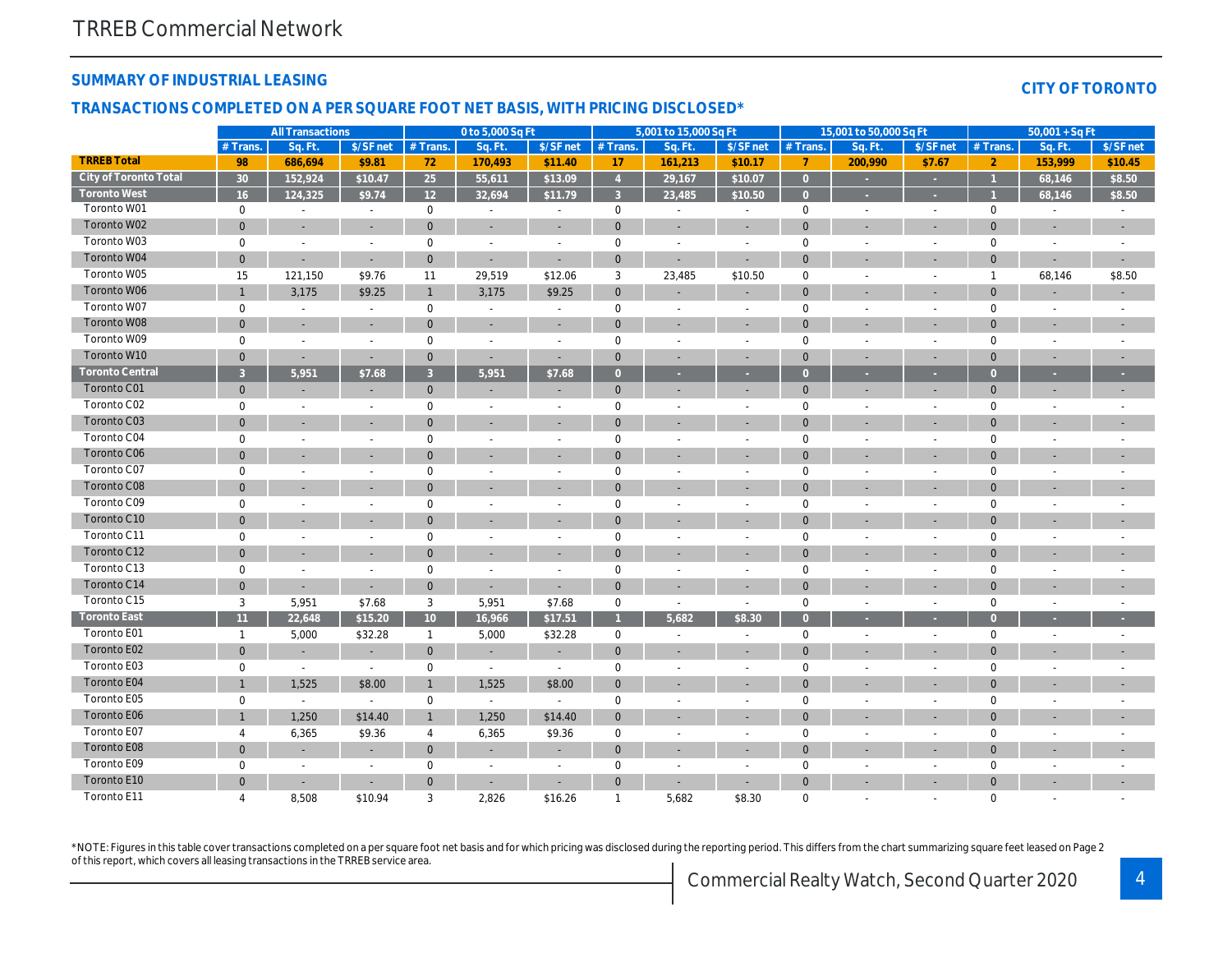## SUMMARY OF COMMERCIAL/RETAIL LEASING

#### TRANSACTIONS COMPLETED ON A PER SQUARE FOOT NET BASIS, WITH PRICING DISCLOSED\*

|                        |                  | <b>All Transactions</b>  |                          |                 | 0 to 1,000 Sq Ft         |                          |                | 1,001 to 2,500 Sq Ft         |                              |                | 2,001 to 5,000 Sq Ft     |                          |
|------------------------|------------------|--------------------------|--------------------------|-----------------|--------------------------|--------------------------|----------------|------------------------------|------------------------------|----------------|--------------------------|--------------------------|
|                        | # Trans.         | Sq. Ft.                  | \$/SF Net                | # Trans.        | Sq. Ft.                  | \$/SF Net                | # Trans.       | Sq. Ft.                      | \$/SF Net                    | # Trans.       | Sq. Ft.                  | $$/SF$ Ne                |
| <b>TRREB Total</b>     | 70               | 117,575                  | \$22.30                  | 31              | 22,732                   | \$32.08                  | 30             | 42,615                       | \$30.35                      | 7              | 21,383                   | \$17.60                  |
| <b>Halton Region</b>   | $\overline{4}$   | 12,050                   | \$22.64                  | $\overline{2}$  | 1,560                    | \$16.15                  | $\mathbf{1}$   | 1,425                        | \$30.00                      | $\overline{0}$ |                          | ÷                        |
| <b>Burlington</b>      | $\mathbf{0}$     | $\overline{\phantom{a}}$ | $\overline{\phantom{a}}$ | $\mathbf 0$     | $\blacksquare$           |                          | $\mathbf 0$    | ÷,                           | ÷                            | $\mathbf{0}$   | $\overline{\phantom{a}}$ | $\blacksquare$           |
| <b>Halton Hills</b>    | 3                | 2,985                    | \$22.76                  | 2               | 1,560                    | \$16.15                  | $\mathbf{1}$   | 1,425                        | \$30.00                      | 0              | $\blacksquare$           | $\blacksquare$           |
| Milton                 | $\mathbf{0}$     | $\overline{\phantom{a}}$ | $\blacksquare$           | $\mathbf{0}$    | $\blacksquare$           | $\blacksquare$           | $\mathbf{0}$   | $\sim$                       | $\blacksquare$               | $\mathbf{0}$   | ٠                        | $\overline{\phantom{a}}$ |
| Oakville               | $\overline{1}$   | 9,065                    | \$22.60                  | $\mathbf 0$     | $\sim$                   | $\overline{\phantom{a}}$ | $\mathbf 0$    | $\sim$                       | $\sim$                       | 0              | $\blacksquare$           | $\blacksquare$           |
| Peel Region            | 12               | 16,244                   | \$28.22                  | $5\overline{)}$ | 2,823                    | \$33.13                  | 5 <sup>5</sup> | 6,160                        | \$35.08                      | $\overline{2}$ | 7,261                    | \$20.50                  |
| <b>Brampton</b>        | $\overline{7}$   | 9,500                    | \$35.49                  | $\overline{2}$  | 1,370                    | \$38.76                  | $\overline{4}$ | 5,060                        | \$39.14                      | $\mathbf{1}$   | 3,070                    | \$28.00                  |
| Caledon                | $\overline{2}$   | 1,595                    | \$21.07                  | $\mathbf{1}$    | 495                      | \$31.52                  | $\mathbf{1}$   | 1,100                        | \$16.36                      | $\mathbf{0}$   | $\sim$                   | ٠                        |
| Mississauga            | 3                | 5,149                    | \$17.03                  | 2               | 958                      | \$25.93                  | $\mathbf 0$    | $\omega$                     | $\sim$                       | $\mathbf{1}$   | 4,191                    | \$15.00                  |
| Toronto                | 35               | 36,422                   | \$36.36                  | 18              | 13,740                   | \$37.45                  | 17             | 22,682                       | \$35.70                      | $\overline{0}$ | ×.                       | $\sim$                   |
| <b>Toronto West</b>    | 16               | 17,022                   | \$26.98                  | $\overline{7}$  | 5,775                    | \$36.05                  | 9              | 11,247                       | \$22.32                      | $\mathbf 0$    | $\blacksquare$           | $\sim$                   |
| <b>Toronto Central</b> | 12               | 12,835                   | \$51.86                  | 6               | 3,788                    | \$56.77                  | 6              | 9,047                        | \$49.81                      | $\mathbf{0}$   | ٠                        | $\overline{\phantom{a}}$ |
| <b>Toronto East</b>    | $\overline{7}$   | 6,565                    | \$30.37                  | 5               | 4,177                    | \$21.87                  | $\overline{2}$ | 2,388                        | \$45.23                      | 0              | $\blacksquare$           | $\blacksquare$           |
| York Region            | 15 <sub>15</sub> | 26,139                   | \$17.65                  | 5 <sup>5</sup>  | 3,661                    | \$22.27                  | 5 <sup>5</sup> | 8,356                        | \$18.24                      | 5 <sup>5</sup> | 14,122                   | \$16.11                  |
| Aurora                 | 0                | $\blacksquare$           | $\blacksquare$           | $\mathbf 0$     | $\blacksquare$           | $\overline{\phantom{a}}$ | $\mathbf 0$    | $\blacksquare$               | $\blacksquare$               | $\mathbf 0$    | $\blacksquare$           | $\sim$                   |
| E. Gwillimbury         | $\mathbf{0}$     | $\overline{\phantom{a}}$ | $\overline{\phantom{a}}$ | $\mathbf{0}$    |                          | $\overline{\phantom{a}}$ | $\mathbf{0}$   | $\sim$                       | ٠                            | $\mathbf 0$    | $\blacksquare$           | $\overline{\phantom{a}}$ |
| Georgina               | 0                | $\overline{\phantom{a}}$ | $\blacksquare$           | 0               | $\overline{\phantom{a}}$ | $\overline{\phantom{a}}$ | $\mathbf 0$    | $\sim$                       | $\sim$                       | 0              | $\blacksquare$           | $\blacksquare$           |
| King                   | $\mathbf 0$      | $\overline{\phantom{a}}$ | $\blacksquare$           | $\mathbf 0$     | $\overline{\phantom{a}}$ |                          | $\mathbf 0$    | ÷,                           | $\qquad \qquad \blacksquare$ | $\mathbf 0$    | ÷,                       | $\overline{\phantom{a}}$ |
| Markham                | 4                | 7,439                    | \$14.70                  | $\mathbf{1}$    | 804                      | \$19.40                  | $\mathbf{1}$   | 1,040                        | \$19.62                      | 2              | 5,595                    | \$13.11                  |
| Newmarket              | $\mathbf{1}$     | 1,000                    | \$36.00                  | $\mathbf{1}$    | 1,000                    | \$36.00                  | $\mathbf 0$    | $\qquad \qquad \blacksquare$ | $\overline{\phantom{a}}$     | $\mathbf{0}$   | ٠                        | $\overline{\phantom{a}}$ |
| Richmond Hill          | $\overline{1}$   | 1,923                    | \$22.00                  | $\mathbf 0$     | $\sim$                   | $\overline{\phantom{a}}$ | $\mathbf{1}$   | 1,923                        | \$22.00                      | 0              | $\blacksquare$           | $\blacksquare$           |
| Vaughan                | 8                | 15,302                   | \$17.19                  | $\overline{2}$  | 1,382                    | \$13.89                  | 3              | 5,393                        | \$16.63                      | 3              | 8,527                    | \$18.08                  |
| Whitchurch-Stouffville | $\overline{1}$   | 475                      | \$22.61                  | $\mathbf{1}$    | 475                      | \$22.61                  | $\mathbf 0$    | $\sim$                       | $\sim$                       | $\mathbf 0$    | $\blacksquare$           | $\blacksquare$           |
| Durham Region          | $\overline{3}$   | 25,772                   | \$3.51                   | $\overline{0}$  | ×.                       | ×.                       | $\overline{2}$ | 3,992                        | \$18.16                      | $\overline{0}$ | ×                        | $\sim$                   |
| Ajax                   | 0                | $\blacksquare$           | $\blacksquare$           | $\mathbf 0$     | $\blacksquare$           | $\overline{\phantom{a}}$ | $\mathbf 0$    | $\blacksquare$               | $\blacksquare$               | $\mathbf 0$    | $\overline{a}$           | $\blacksquare$           |
| <b>Brock</b>           | $\mathbf 0$      | $\overline{\phantom{a}}$ | $\blacksquare$           | $\overline{0}$  |                          | $\sim$                   | $\mathbf 0$    | $\blacksquare$               | $\blacksquare$               | $\mathbf{0}$   | $\blacksquare$           | $\sim$                   |
| Clarington             | 0                | $\blacksquare$           | $\sim$                   | $\mathbf 0$     | $\overline{a}$           | $\overline{\phantom{a}}$ | $\mathbf 0$    | $\blacksquare$               | $\sim$                       | 0              | $\blacksquare$           | $\sim$                   |
| Oshawa                 | $\mathbf{1}$     | 1,492                    | \$31.00                  | $\mathbf{0}$    |                          |                          | $\mathbf{1}$   | 1,492                        | \$31.00                      | $\mathbf{0}$   |                          | $\overline{\phantom{a}}$ |
| Pickering              | 0                | $\blacksquare$           | $\blacksquare$           | 0               | $\overline{\phantom{a}}$ | $\overline{\phantom{a}}$ | $\mathbf 0$    | $\blacksquare$               | $\sim$                       | 0              | $\blacksquare$           | $\blacksquare$           |
| Scugog                 | $\overline{2}$   | 24,280                   | \$1.82                   | $\mathbf{0}$    |                          |                          | $\mathbf{1}$   | 2,500                        | \$10.50                      | $\mathbf 0$    |                          | $\overline{\phantom{a}}$ |
| Uxbridge               | 0                | $\overline{\phantom{a}}$ | $\blacksquare$           | $\mathbf 0$     | $\sim$                   | $\overline{\phantom{a}}$ | $\mathbf 0$    | $\overline{\phantom{a}}$     | $\blacksquare$               | 0              | $\sim$                   | $\blacksquare$           |
| Whitby                 | $\mathbf 0$      | $\overline{\phantom{a}}$ | $\blacksquare$           | $\mathbf 0$     | $\overline{\phantom{a}}$ | $\blacksquare$           | $\mathbf 0$    | $\sim$                       | $\blacksquare$               | $\mathbf{0}$   | ٠                        | $\overline{\phantom{a}}$ |
| <b>Dufferin County</b> | $\overline{0}$   | ×                        |                          | $\overline{0}$  |                          |                          | $\overline{0}$ |                              |                              | $\overline{0}$ | в                        | ×.                       |
| Orangeville            | $\mathbf{0}$     | $\overline{\phantom{a}}$ | $\blacksquare$           | $\mathbf{0}$    | $\overline{\phantom{a}}$ |                          | $\mathbf{0}$   | ÷,                           | $\overline{\phantom{a}}$     | $\mathbf{0}$   | $\overline{\phantom{a}}$ | ۰.                       |
| <b>Simcoe County</b>   | $\mathbf{1}$     | 948                      | \$15.19                  |                 | 948                      | \$15.19                  | $\overline{0}$ |                              |                              | $\overline{0}$ |                          | ×.                       |
| Adjala-Tosorontio      | $\mathbf{0}$     | $\blacksquare$           | $\sim$                   | $\mathbf{0}$    |                          |                          | $\mathbf{0}$   | ٠                            | $\overline{\phantom{a}}$     | $\mathbf{0}$   | ٠                        | $\blacksquare$           |
| <b>Bradford West</b>   | 0                | $\blacksquare$           | $\overline{\phantom{a}}$ | 0               | $\overline{\phantom{a}}$ |                          | $\mathbf 0$    | $\blacksquare$               | $\blacksquare$               | 0              | $\blacksquare$           | ٠                        |
| Essa                   | $\mathbf 0$      | $\overline{\phantom{a}}$ | $\blacksquare$           | $\overline{0}$  | $\blacksquare$           | $\blacksquare$           | $\mathbf 0$    | ٠                            | $\blacksquare$               | $\mathbf{0}$   |                          | $\overline{\phantom{a}}$ |
| Innisfil               | 0                | $\sim$                   | $\blacksquare$           | $\mathbf 0$     | $\sim$                   | $\overline{\phantom{a}}$ | $\mathbf 0$    | $\sim$                       | $\blacksquare$               | 0              | $\blacksquare$           | $\blacksquare$           |
| New Tecumseth          | 1                | 948                      | \$15.19                  |                 | 948                      | \$15.19                  | $\mathbf 0$    |                              |                              | $\Omega$       |                          |                          |
|                        |                  |                          |                          |                 |                          |                          |                |                              |                              |                |                          |                          |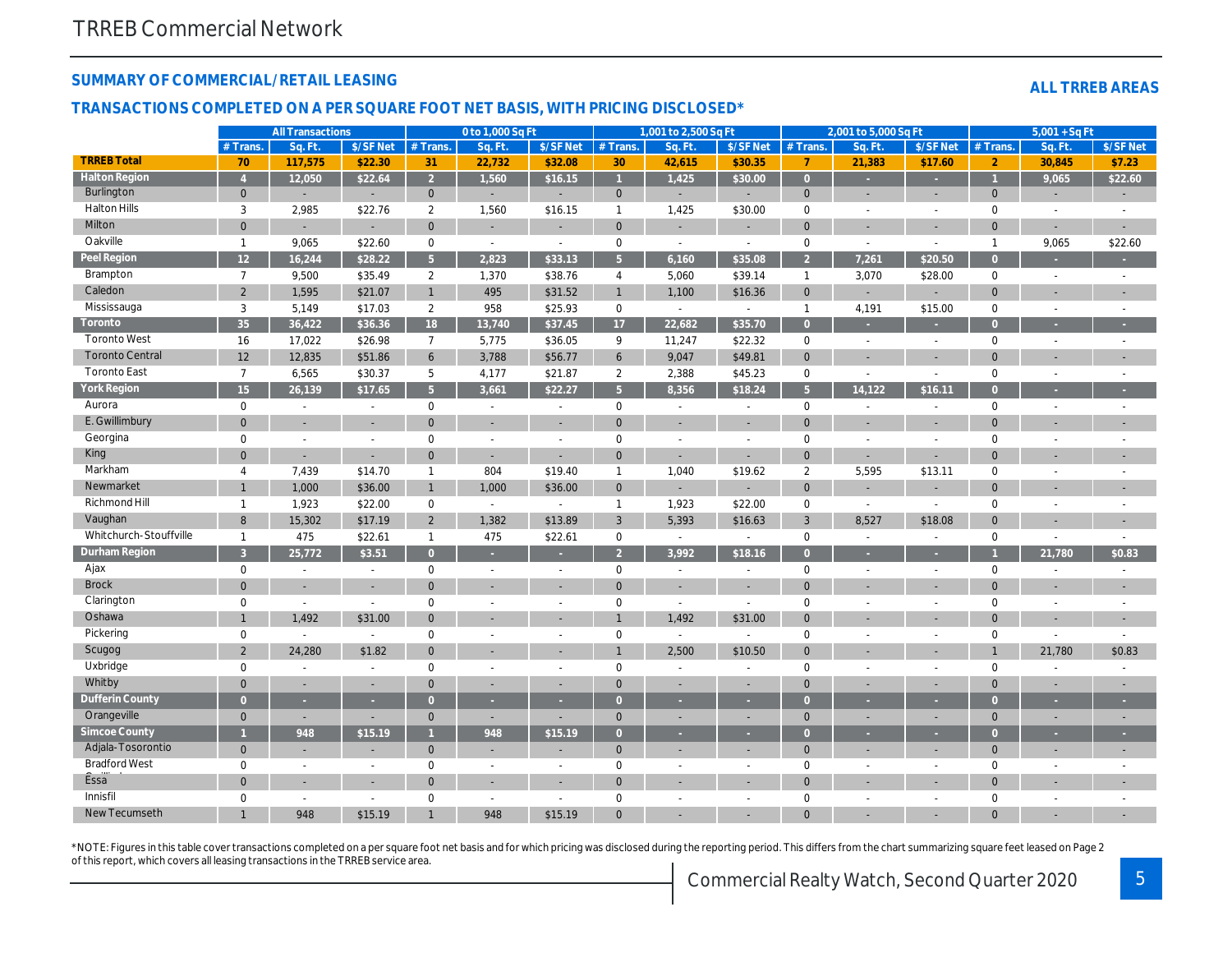## SUMMARY OF COMMERCIAL/RETAIL LEASING

#### TRANSACTIONS COMPLETED ON A PER SQUARE FOOT NET BASIS, WITH PRICING DISCLOSED\*

|                        |                 | <b>All Transactions</b>  |                          |                | 0 to 1,000 Sq Ft         |                          |                | 1,001 to 2,500 Sq Ft     |                          |                | 2,001 to 5,000 Sq Ft     |                          |
|------------------------|-----------------|--------------------------|--------------------------|----------------|--------------------------|--------------------------|----------------|--------------------------|--------------------------|----------------|--------------------------|--------------------------|
|                        | # Trans.        | Sq. Ft.                  | \$/SF Net                | # Trans.       | Sq. Ft.                  | \$/SF Net                | # Trans.       | Sq. Ft.                  | \$/SF Net                | # Trans.       | Sq. Ft.                  | $$/SF$ Ne                |
| <b>TRREB Total</b>     | 70              | 117,575                  | \$22.30                  | 31             | 22,732                   | \$32.08                  | 30             | 42,615                   | \$30.35                  | $\overline{7}$ | 21,383                   | \$17.60                  |
| City of Toronto Total  | 35              | 36,422                   | \$36.36                  | 18             | 13,740                   | \$37.45                  | 17             | 22,682                   | \$35.70                  | $\overline{0}$ | ×                        | $\sim$                   |
| <b>Toronto West</b>    | 16              | 17,022                   | \$26.98                  | $\overline{7}$ | 5,775                    | \$36.05                  | 9              | 11,247                   | \$22.32                  | $\overline{0}$ | ×                        | $\sim$                   |
| Toronto W01            | $\mathbf{1}$    | 525                      | \$59.43                  | $\mathbf{1}$   | 525                      | \$59.43                  | $\mathbf 0$    | $\sim$                   | $\sim$                   | $\mathbf 0$    | $\blacksquare$           | $\sim$                   |
| Toronto W02            | $\mathbf{1}$    | 2,000                    | \$13.80                  | $\mathbf 0$    | $\sim$                   |                          | $\mathbf{1}$   | 2,000                    | \$13.80                  | $\mathbf{0}$   | $\blacksquare$           | $\overline{\phantom{a}}$ |
| Toronto W03            | $\overline{2}$  | 2,044                    | \$24.95                  | $\mathbf 0$    | $\blacksquare$           | $\sim$                   | $\overline{2}$ | 2,044                    | \$24.95                  | $\mathbf 0$    | $\blacksquare$           | $\sim$                   |
| Toronto W04            | 5 <sup>5</sup>  | 5,895                    | \$24.36                  | $\overline{2}$ | 1,850                    | \$39.89                  | $\mathbf{3}$   | 4,045                    | \$17.26                  | $\mathbf{0}$   | ٠                        | $\blacksquare$           |
| Toronto W05            | $\mathbf{1}$    | 1,000                    | \$30.00                  | $\mathbf{1}$   | 1,000                    | \$30.00                  | 0              | $\blacksquare$           | $\sim$                   | $\mathbf 0$    | $\overline{a}$           | $\blacksquare$           |
| Toronto W06            | 5               | 4,550                    | \$35.47                  | 3              | 2,400                    | \$30.50                  | $\overline{2}$ | 2,150                    | \$41.02                  | $\mathbf{0}$   |                          | $\blacksquare$           |
| Toronto W07            | 0               | $\sim$                   | $\sim$                   | $\mathbf 0$    | $\sim$                   | $\overline{\phantom{a}}$ | $\mathsf 0$    | $\sim$                   | $\sim$                   | $\mathbf 0$    |                          |                          |
| Toronto W08            | $\mathbf{0}$    | $\overline{\phantom{a}}$ | $\blacksquare$           | $\mathbf{0}$   | $\overline{\phantom{a}}$ | $\overline{\phantom{a}}$ | $\mathbf{0}$   | $\sim$                   | $\sim$                   | $\mathbf{0}$   | ٠                        | $\overline{\phantom{a}}$ |
| Toronto W09            | 0               | $\blacksquare$           | $\omega$                 | $\mathbf 0$    | $\overline{\phantom{a}}$ | $\overline{\phantom{a}}$ | $\mathbf 0$    | $\overline{\phantom{a}}$ | $\sim$                   | $\mathbf 0$    | $\blacksquare$           | $\overline{\phantom{a}}$ |
| Toronto W10            | $\mathbf{1}$    | 1,008                    | \$14.29                  | $\mathbf{0}$   | $\sim$                   | $\blacksquare$           | $\mathbf{1}$   | 1,008                    | \$14.29                  | $\mathbf{0}$   | $\blacksquare$           | ٠                        |
| <b>Toronto Central</b> | 12 <sup>2</sup> | 12,835                   | \$51.86                  | 6 <sup>°</sup> | 3,788                    | \$56.77                  | 6 <sup>°</sup> | 9,047                    | \$49.81                  | $\overline{0}$ | ٠                        | ٠                        |
| Toronto C01            | $5\phantom{.0}$ | 4,967                    | \$60.24                  | 3              | 1,810                    | \$60.66                  | $\overline{2}$ | 3,157                    | \$60.00                  | $\mathbf 0$    | $\overline{\phantom{a}}$ |                          |
| Toronto C02            | $\overline{2}$  | 3,320                    | \$46.23                  | 0              | $\sim$                   | $\sim$                   | $\overline{2}$ | 3,320                    | \$46.23                  | $\mathbf 0$    | $\sim$                   | $\blacksquare$           |
| Toronto C03            | $\mathbf 0$     |                          | $\overline{\phantom{a}}$ | $\mathbf{0}$   |                          |                          | $\mathbf 0$    |                          | ٠                        | $\mathbf{0}$   |                          |                          |
| Toronto C04            | $\mathbf 0$     | $\blacksquare$           | $\blacksquare$           | $\mathbf 0$    | $\blacksquare$           | $\blacksquare$           | $\mathbf 0$    | $\overline{\phantom{a}}$ | $\overline{\phantom{a}}$ | $\mathbf 0$    | $\overline{a}$           | $\overline{\phantom{a}}$ |
| Toronto C06            | $\mathbf{1}$    | 878                      | \$34.17                  | $\mathbf{1}$   | 878                      | \$34.17                  | $\mathbf 0$    | $\overline{\phantom{a}}$ | ÷,                       | $\mathbf{0}$   |                          | $\overline{\phantom{a}}$ |
| Toronto C07            | 0               | $\blacksquare$           | $\sim$                   | $\mathsf 0$    | $\sim$                   | $\sim$                   | $\mathsf 0$    | $\sim$                   | $\sim$                   | $\mathbf 0$    | J.                       |                          |
| Toronto C08            | $\mathbf{1}$    | 800                      | \$56.25                  | -1             | 800                      | \$56.25                  | $\mathbf{0}$   | $\blacksquare$           | ٠                        | $\mathbf{0}$   | ٠                        | $\blacksquare$           |
| Toronto C09            | 0               | $\blacksquare$           | $\blacksquare$           | 0              | $\blacksquare$           |                          | $\mathbf 0$    | $\sim$                   | $\sim$                   | $\mathbf 0$    |                          |                          |
| Toronto C10            | $\overline{2}$  | 1,550                    | \$46.61                  | $\mathbf{1}$   | 300                      | \$100.80                 | $\mathbf{1}$   | 1,250                    | \$33.60                  | $\mathbf{0}$   |                          | $\overline{\phantom{a}}$ |
| Toronto C11            | $\mathbf 0$     | $\blacksquare$           | $\blacksquare$           | $\mathbf 0$    | $\sim$                   |                          | $\mathbf 0$    | $\sim$                   | $\sim$                   | 0              | $\blacksquare$           | $\sim$                   |
| Toronto C12            | $\mathbf{0}$    | $\blacksquare$           | $\blacksquare$           | $\mathbf{0}$   |                          |                          | $\mathbf{0}$   | ÷,                       | ÷,                       | $\mathbf{0}$   |                          |                          |
| Toronto C13            | $\mathbf{1}$    | 1,320                    | \$49.78                  | $\mathbf 0$    | $\sim$                   | $\sim$                   | $\mathbf{1}$   | 1,320                    | \$49.78                  | $\mathbf 0$    | $\blacksquare$           | $\sim$                   |
| Toronto C14            | $\mathbf{0}$    |                          | $\overline{\phantom{a}}$ | $\mathbf 0$    |                          |                          | $\mathbf 0$    | ٠                        | $\blacksquare$           | $\mathbf 0$    |                          |                          |
| Toronto C15            | $\mathbf{0}$    | $\blacksquare$           | $\blacksquare$           | $\mathbf 0$    | $\sim$                   | $\sim$                   | $\mathbf 0$    | $\blacksquare$           | $\blacksquare$           | 0              | $\overline{a}$           | $\sim$                   |
| <b>Toronto East</b>    | $\overline{7}$  | 6,565                    | \$30.37                  | 5 <sup>1</sup> | 4,177                    | \$21.87                  | $\overline{2}$ | 2,388                    | \$45.23                  | $\overline{0}$ | ×                        | ÷                        |
| Toronto E01            | $\overline{2}$  | 2,388                    | \$45.23                  | $\mathbf 0$    | $\sim$                   | $\overline{\phantom{a}}$ | $\overline{2}$ | 2,388                    | \$45.23                  | $\mathbf 0$    | $\sim$                   | $\sim$                   |
| Toronto E02            | $\mathbf{0}$    | $\blacksquare$           |                          | $\mathbf{0}$   | $\sim$                   | $\blacksquare$           | $\mathbf{0}$   | ä,                       | $\blacksquare$           | $\mathbf{0}$   | $\blacksquare$           | $\blacksquare$           |
| Toronto E03            | $\mathbf{1}$    | 800                      | \$18.00                  | $\mathbf{1}$   | 800                      | \$18.00                  | $\mathsf 0$    | $\sim$                   | $\sim$                   | $\mathbf 0$    |                          |                          |
| Toronto E04            | $\overline{2}$  | 1,770                    | \$24.07                  | $\overline{2}$ | 1,770                    | \$24.07                  | $\mathbf 0$    | $\blacksquare$           | ٠                        | $\mathbf 0$    | ٠                        | $\overline{\phantom{a}}$ |
| Toronto E05            | 0               | $\blacksquare$           | $\blacksquare$           | $\mathbf 0$    | $\blacksquare$           |                          | $\mathbf 0$    | $\blacksquare$           |                          | $\mathbf 0$    | $\blacksquare$           | ٠                        |
| Toronto E06            | $\mathbf{0}$    | $\overline{\phantom{a}}$ | $\sim$                   | $\mathbf{0}$   | $\sim$                   | $\overline{\phantom{a}}$ | $\mathbf{0}$   | $\overline{\phantom{a}}$ | ٠                        | $\mathbf{0}$   | $\overline{\phantom{a}}$ | $\blacksquare$           |
| Toronto E07            | $\overline{2}$  | 1,607                    | \$21.39                  | $\overline{2}$ | 1,607                    | \$21.39                  | $\mathbf 0$    | $\blacksquare$           | $\blacksquare$           | $\mathbf 0$    | $\overline{a}$           | $\blacksquare$           |
| Toronto E08            | $\mathbf 0$     |                          |                          | $\mathbf 0$    |                          |                          | $\mathbf 0$    |                          |                          | $\mathbf 0$    |                          |                          |
| Toronto E09            | $\mathbf 0$     | $\blacksquare$           | $\sim$                   | $\mathbf 0$    | $\sim$                   | $\sim$                   | $\mathbf 0$    | $\sim$                   | $\sim$                   | $\mathbf 0$    | $\blacksquare$           | $\blacksquare$           |
| Toronto E10            | $\mathbf{0}$    |                          |                          | $\mathbf{0}$   |                          |                          | $\mathbf 0$    |                          |                          | $\mathbf{0}$   |                          |                          |
| Toronto E11            | $\mathbf 0$     | $\sim$                   | $\sim$                   | $\mathbf 0$    | $\sim$                   | $\sim$                   | $\mathbf 0$    | ÷                        | $\blacksquare$           | $\mathbf 0$    | $\overline{a}$           | $\blacksquare$           |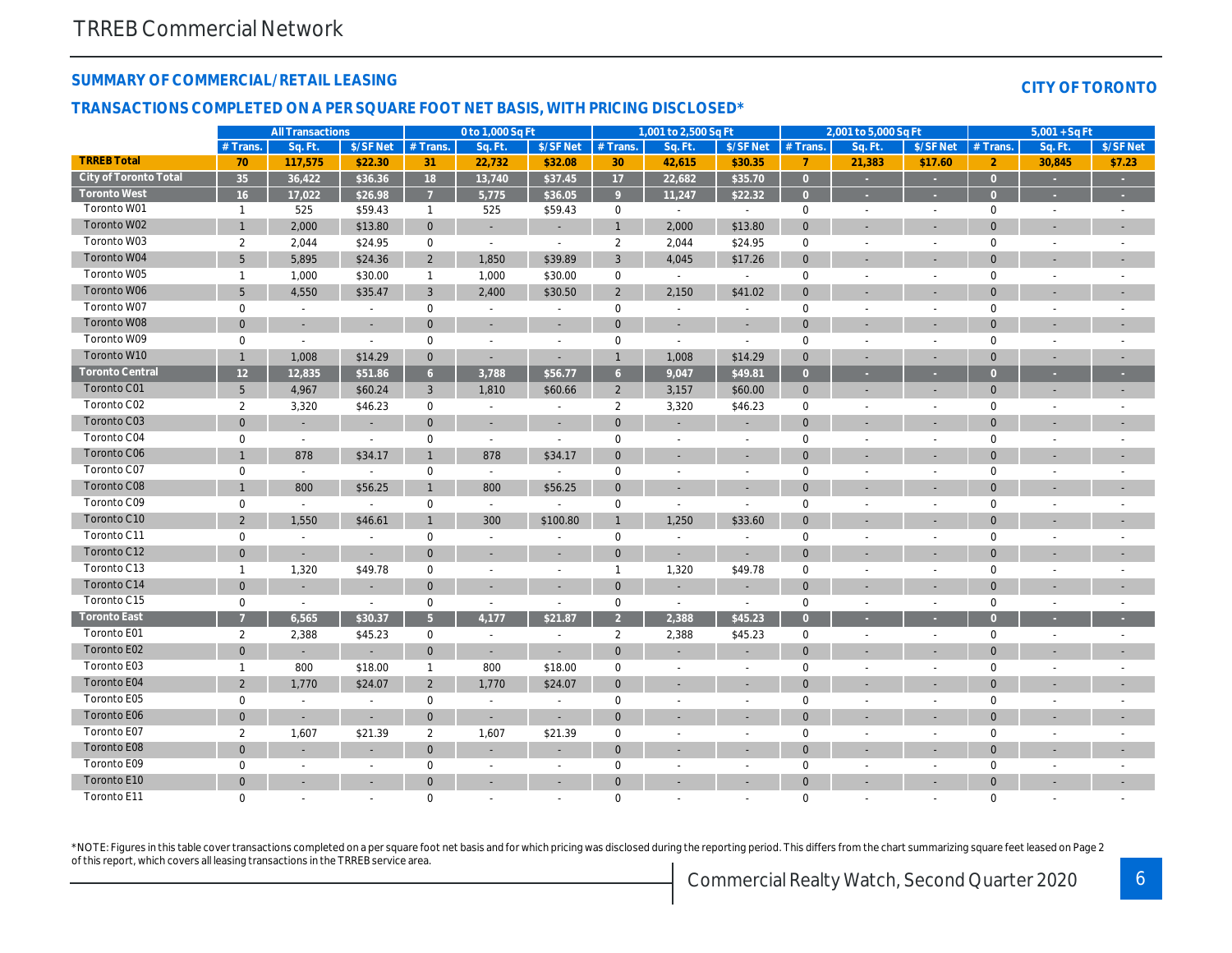#### SUMMARY OF OFFICE LEASING

## TRANSACTIONS COMPLETED ON A PER SQUARE FOOT NET BASIS, WITH PRICING DISCLOSED\*

|                        |                | <b>All Transactions</b> |                |                | 0 to 1,000 Sq Ft         |                          |                 | 1,001 to 2,500 Sq Ft     |                |                 | 2,001 to 5,000 Sq Ft     |                |
|------------------------|----------------|-------------------------|----------------|----------------|--------------------------|--------------------------|-----------------|--------------------------|----------------|-----------------|--------------------------|----------------|
|                        | # Trans        | Sq. Ft                  | \$/SF Net      | # Trans.       | Sq. Ft.                  | \$/SF Net                | # Trans.        | Sq. Ft.                  | \$/SF Net      | $#$ Trans.      | Sq. Ft.                  | $$/SF$ Ne      |
| <b>TRREB Total</b>     | 50             | 68,426                  | \$17.22        | 22             | 11,784                   | \$22.60                  | 21              | 27,484                   | \$19.45        | $6\phantom{1}6$ | 22,445                   | \$13.8         |
| <b>Halton Region</b>   | $\overline{3}$ | 2,370                   | \$17.27        | 2 <sup>7</sup> | 500                      | \$42.60                  | $\overline{1}$  | 1,870                    | \$10.50        | $\overline{0}$  | ٠                        | ×              |
| <b>Burlington</b>      | $\overline{2}$ | 2,170                   | \$15.13        | $\mathbf{1}$   | 300                      | \$44.00                  | $\mathbf{1}$    | 1,870                    | \$10.50        | $\mathbf{0}$    | ٠                        | $\blacksquare$ |
| <b>Halton Hills</b>    | $\mathbf{1}$   | 200                     | \$40.50        | $\mathbf{1}$   | 200                      | \$40.50                  | $\mathbf 0$     | $\sim$                   | $\blacksquare$ | $\mathbf 0$     | ä,                       | $\blacksquare$ |
| Milton                 | $\mathbf 0$    |                         |                | $\mathbf{0}$   |                          |                          | $\mathbf 0$     |                          |                | $\mathbf 0$     |                          |                |
| Oakville               | $\mathbf 0$    | $\blacksquare$          | $\blacksquare$ | $\mathbf 0$    | $\blacksquare$           | $\overline{\phantom{a}}$ | $\pmb{0}$       | $\blacksquare$           | $\blacksquare$ | $\mathbf 0$     | $\sim$                   | $\sim$         |
| Peel Region            | 12             | 17,106                  | \$14.52        | 5 <sup>1</sup> | 2,714                    | \$18.70                  | 6 <sup>°</sup>  | 7,679                    | \$17.00        | $\overline{0}$  |                          | ÷              |
| Brampton               | 5              | 10,869                  | \$11.94        | $\overline{2}$ | 1,139                    | \$15.81                  | $\overline{2}$  | 3,017                    | \$14.78        | $\mathbf 0$     | $\blacksquare$           | $\sim$         |
| Caledon                | $\overline{2}$ | 1,536                   | \$21.09        | $\mathbf{1}$   | 436                      | \$27.52                  | $\mathbf{1}$    | 1,100                    | \$18.55        | $\mathbf{0}$    |                          |                |
| Mississauga            | 5              | 4,701                   | \$18.36        | $\overline{2}$ | 1,139                    | \$18.20                  | 3               | 3,562                    | \$18.41        | $\mathbf 0$     | ä,                       | $\sim$         |
| Toronto                | 19             | 30,739                  | \$17.82        | $\overline{7}$ | 3,974                    | \$24.10                  | 8 <sup>°</sup>  | 10,600                   | \$22.01        | $\overline{4}$  | 16,165                   | \$13.52        |
| <b>Toronto West</b>    | 8              | 18,385                  | \$13.87        | $\overline{4}$ | 2,220                    | \$16.38                  | 0               | $\sim$                   | $\blacksquare$ | 4               | 16,165                   | \$13.52        |
| <b>Toronto Central</b> | 8              | 9,233                   | \$22.61        | $\overline{2}$ | 1,478                    | \$35.32                  | $6\overline{6}$ | 7,755                    | \$20.19        | $\mathbf{0}$    |                          |                |
| <b>Toronto East</b>    | 3              | 3,121                   | \$26.91        | $\mathbf{1}$   | 276                      | \$26.09                  | $\overline{2}$  | 2,845                    | \$26.99        | $\mathbf 0$     | $\blacksquare$           | $\sim$         |
| <b>York Region</b>     | 13             | 14,298                  | \$20.09        | 6 <sup>1</sup> | 3.463                    | \$24.16                  | 6 <sup>1</sup>  | 7,335                    | \$20.60        |                 | 3,500                    | \$15.00        |
| Aurora                 | $\mathbf{1}$   | 1,100                   | \$14.00        | $\mathbf 0$    | $\blacksquare$           | $\sim$                   | $\mathbf{1}$    | 1,100                    | \$14.00        | $\mathbf 0$     | $\blacksquare$           | $\blacksquare$ |
| E. Gwillimbury         | $\overline{0}$ |                         |                | $\mathbf{0}$   |                          |                          | $\overline{0}$  |                          |                | $\mathbf{0}$    |                          |                |
| Georgina               | $\mathbf 0$    | $\blacksquare$          |                | $\mathbf 0$    | $\sim$                   |                          | $\mathbf 0$     | $\sim$                   | $\sim$         | $\mathbf 0$     | ä,                       |                |
| King                   | $\overline{0}$ | $\blacksquare$          | $\blacksquare$ | $\mathbf{0}$   |                          |                          | $\mathbf{0}$    |                          |                | $\mathbf{0}$    |                          | $\blacksquare$ |
| Markham                | 3              | 4,415                   | \$18.69        | $\overline{2}$ | 915                      | \$32.79                  | $\pmb{0}$       | $\blacksquare$           | $\blacksquare$ | $\mathbf{1}$    | 3,500                    | \$15.00        |
| Newmarket              | $\overline{2}$ | 898                     | \$19.02        | $\overline{2}$ | 898                      | \$19.02                  | $\mathbf{0}$    | $\blacksquare$           | $\blacksquare$ | $\mathbf{0}$    | ٠                        |                |
| <b>Richmond Hill</b>   | $\overline{2}$ | 1,785                   | \$32.93        | $\mathbf{1}$   | 650                      | \$33.23                  | $\mathbf{1}$    | 1,135                    | \$32.75        | $\mathbf 0$     | $\overline{a}$           | $\blacksquare$ |
| Vaughan                | $\overline{4}$ | 4,900                   | \$17.04        | $\mathbf{1}$   | 1,000                    | \$15.00                  | 3               | 3,900                    | \$17.57        | $\mathbf{0}$    |                          |                |
| Whitchurch-Stouffville | $\mathbf{1}$   | 1,200                   | \$25.00        | $\mathbf 0$    | $\sim$                   | $\overline{\phantom{a}}$ | $\mathbf{1}$    | 1,200                    | \$25.00        | $\mathbf 0$     | $\overline{\phantom{a}}$ | $\blacksquare$ |
| <b>Durham Region</b>   | $\overline{3}$ | 3,913                   | \$13.73        | 2 <sup>7</sup> | 1,133                    | \$13.06                  | $\overline{0}$  | ×.                       |                |                 | 2,780                    | \$14.00        |
| Ajax                   | $\overline{2}$ | 1,133                   | \$13.06        | $\overline{2}$ | 1,133                    | \$13.06                  | 0               | $\blacksquare$           | $\blacksquare$ | $\mathbf 0$     | $\blacksquare$           | $\blacksquare$ |
| <b>Brock</b>           | $\overline{0}$ |                         |                | $\mathbf{0}$   |                          |                          | $\mathbf 0$     | $\blacksquare$           | $\blacksquare$ | $\mathbf{0}$    | ٠                        | $\blacksquare$ |
| Clarington             | $\mathbf 0$    | $\blacksquare$          | $\blacksquare$ | $\mathbf 0$    | $\blacksquare$           | $\overline{\phantom{a}}$ | $\mathbf 0$     | $\overline{\phantom{a}}$ | $\sim$         | $\mathbf 0$     | $\blacksquare$           | $\blacksquare$ |
| Oshawa                 | $\overline{0}$ |                         | $\blacksquare$ | $\mathbf{0}$   |                          |                          | $\mathbf{0}$    | ٠                        |                | $\mathbf{0}$    | ÷.                       | $\sim$         |
| Pickering              | $\mathbf 0$    | $\blacksquare$          | $\blacksquare$ | $\mathbf 0$    | $\overline{\phantom{a}}$ | $\overline{\phantom{a}}$ | $\mathbf 0$     | $\sim$                   | $\sim$         | $\mathbf 0$     | $\blacksquare$           | $\blacksquare$ |
| Scugog                 | $\overline{0}$ | $\sim$                  | $\sim$         | $\mathbf{0}$   |                          |                          | $\mathbf 0$     | $\blacksquare$           | $\blacksquare$ | $\mathbf{0}$    | ٠                        | ٠              |
| Uxbridge               | $\mathbf 0$    | $\blacksquare$          | $\blacksquare$ | $\mathbf 0$    | $\sim$                   | $\sim$                   | $\mathbf 0$     | $\sim$                   | $\sim$         | $\mathbf 0$     | $\blacksquare$           | $\blacksquare$ |
| Whitby                 | $\overline{1}$ | 2,780                   | \$14.00        | $\mathbf{0}$   | $\sim$                   |                          | $\mathbf{0}$    | $\blacksquare$           | $\blacksquare$ | $\overline{1}$  | 2,780                    | \$14.00        |
| <b>Dufferin County</b> | $\overline{0}$ |                         |                | $\overline{0}$ |                          |                          | $\overline{0}$  |                          |                | $\overline{0}$  |                          |                |
| Orangeville            | $\mathbf{0}$   | $\sim$                  | $\blacksquare$ | $\Omega$       | $\sim$                   |                          | $\mathbf{0}$    | $\blacksquare$           | $\blacksquare$ | $\mathbf{0}$    | ä,                       | $\sim$         |
| <b>Simcoe County</b>   | $\overline{0}$ | ٠                       | ٠              | $\overline{0}$ |                          |                          | $\overline{0}$  | н                        |                | $\overline{0}$  | ٥                        |                |
| Adjala-Tosorontio      | $\overline{0}$ | $\sim$                  | $\sim$         | $\mathbf{0}$   |                          |                          | $\mathbf{0}$    | ÷                        | ٠              | $\mathbf{0}$    | ÷.                       | $\sim$         |
| <b>Bradford West</b>   | $\mathbf 0$    | $\sim$                  | $\blacksquare$ | $\mathbf 0$    | $\sim$                   | $\sim$                   | $\mathbf 0$     | $\sim$                   | $\sim$         | $\mathbf 0$     | $\sim$                   | $\sim$         |
| Essa <sup>"</sup>      | $\overline{0}$ | $\blacksquare$          | $\blacksquare$ | $\mathbf{0}$   |                          |                          | $\mathbf 0$     | ٠                        | ٠              | $\mathbf{0}$    |                          | ٠              |
| Innisfil               | $\mathbf 0$    | $\blacksquare$          | $\overline{a}$ | $\mathbf 0$    | $\sim$                   | $\sim$                   | $\mathbf 0$     | $\sim$                   | $\sim$         | $\mathbf 0$     | $\sim$                   | $\blacksquare$ |
| New Tecumseth          | $\Omega$       |                         |                | $\Omega$       |                          |                          | $\Omega$        |                          |                | $\Omega$        |                          | ٠              |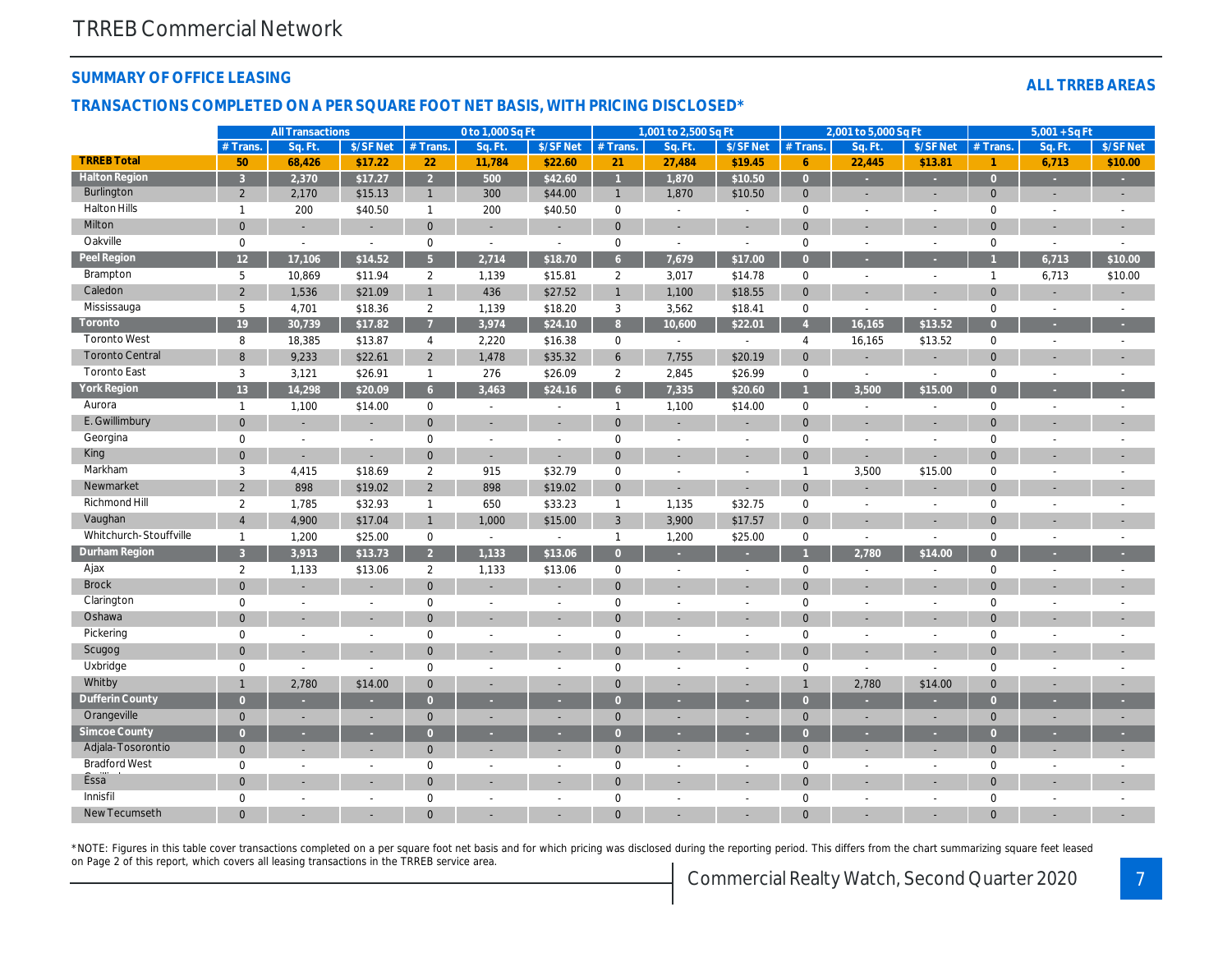## SUMMARY OF OFFICE LEASING

#### TRANSACTIONS COMPLETED ON A PER SQUARE FOOT NET BASIS, WITH PRICING DISCLOSED\*

|                        | <b>All Transactions</b> |                          |                          | 0 to 1,000 Sq Ft |                          |                          | 1,001 to 2,500 Sq Ft |                              |                | 2,001 to 5,000 Sq Ft |                          |                          |
|------------------------|-------------------------|--------------------------|--------------------------|------------------|--------------------------|--------------------------|----------------------|------------------------------|----------------|----------------------|--------------------------|--------------------------|
|                        | # Trans.                | Sq. Ft.                  | \$/SF net                | $#$ Trans.       | Sq. Ft.                  | \$/SF net                | # Trans              | Sq. Ft.                      | \$/SF net      | $#$ Trans.           | Sq. Ft.                  | \$/SF ne                 |
| <b>TRREB Total</b>     | 50                      | 68,426                   | \$17.22                  | 22               | 11,784                   | \$22.60                  | 21                   | 27,484                       | \$19.45        | 6                    | 22,445                   | \$13.81                  |
| City of Toronto Total  | 19                      | 30,739                   | \$17.82                  | $\overline{7}$   | 3,974                    | \$24.10                  | 8                    | 10,600                       | \$22.01        | $\overline{4}$       | 16,165                   | \$13.52                  |
| <b>Toronto West</b>    | 8                       | 18,385                   | \$13.87                  | $\overline{4}$   | 2.220                    | \$16.38                  | $\overline{0}$       | ٠                            | ٠              | $\overline{4}$       | 16,165                   | \$13.52                  |
| Toronto W01            | $\mathbf 0$             | $\sim$                   | $\blacksquare$           | $\mathbf 0$      | $\omega$                 | $\overline{\phantom{a}}$ | $\mathbf 0$          | $\omega$                     | $\blacksquare$ | $\mathbf 0$          | $\sim$                   | $\sim$                   |
| Toronto W02            | $\mathbf 0$             | $\blacksquare$           |                          | $\mathbf{0}$     | $\sim$                   | $\blacksquare$           | $\mathbf{0}$         | $\blacksquare$               | $\blacksquare$ | $\mathbf 0$          | $\blacksquare$           | $\sim$                   |
| Toronto W03            | $\mathbf{1}$            | 531                      | \$15.03                  | $\mathbf{1}$     | 531                      | \$15.03                  | $\mathsf 0$          | $\blacksquare$               | $\sim$         | $\mathbf 0$          | $\blacksquare$           | $\blacksquare$           |
| Toronto W04            | 3                       | 8,040                    | \$13.27                  | $\mathbf{1}$     | 940                      | \$12.00                  | $\mathbf{0}$         | $\blacksquare$               | $\blacksquare$ | $\overline{2}$       | 7,100                    | \$13.44                  |
| Toronto W05            | 3                       | 9,425                    | \$13.71                  | $\mathbf{1}$     | 360                      | \$16.67                  | $\mathbf 0$          | $\blacksquare$               | $\blacksquare$ | 2                    | 9,065                    | \$13.59                  |
| Toronto W06            | $\mathbf 0$             | $\overline{\phantom{a}}$ | $\overline{\phantom{a}}$ | $\mathbf 0$      | $\blacksquare$           | $\blacksquare$           | $\mathbf 0$          | ٠                            | $\sim$         | $\mathbf 0$          |                          | $\overline{\phantom{a}}$ |
| Toronto W07            | $\pmb{0}$               | $\blacksquare$           | $\blacksquare$           | $\pmb{0}$        | $\sim$                   | $\overline{\phantom{a}}$ | $\mathbf 0$          | $\blacksquare$               | $\blacksquare$ | $\mathbf 0$          | $\blacksquare$           | $\blacksquare$           |
| Toronto W08            | $\overline{1}$          | 389                      | \$28.53                  | $\mathbf{1}$     | 389                      | \$28.53                  | $\mathbf{0}$         |                              |                | $\mathbf{0}$         |                          | $\blacksquare$           |
| Toronto W09            | $\pmb{0}$               | $\blacksquare$           | $\sim$                   | $\pmb{0}$        | $\blacksquare$           | $\blacksquare$           | $\mathbf 0$          | $\blacksquare$               | $\blacksquare$ | 0                    | $\blacksquare$           | $\blacksquare$           |
| Toronto W10            | $\mathbf{0}$            | $\sim$                   | $\overline{a}$           | $\mathbf{0}$     | $\sim$                   | $\blacksquare$           | $\mathbf{0}$         | $\sim$                       | ÷.             | $\mathbf{0}$         |                          | $\overline{\phantom{a}}$ |
| <b>Toronto Central</b> | 8 <sup>°</sup>          | 9,233                    | \$22.61                  | 2 <sup>2</sup>   | 1,478                    | \$35.32                  | $6\overline{6}$      | 7,755                        | \$20.19        | $\overline{0}$       | ×                        | 20                       |
| Toronto C01            | $\overline{2}$          | 1,700                    | \$32.82                  | $\mathbf{1}$     | 600                      | \$37.00                  | $\mathbf{1}$         | 1,100                        | \$30.55        | $\mathbf 0$          | $\blacksquare$           | $\overline{\phantom{a}}$ |
| Toronto C02            | $\overline{2}$          | 3,178                    | \$21.38                  | $\mathbf 0$      | $\sim$                   | $\sim$                   | $\overline{2}$       | 3,178                        | \$21.38        | $\mathbf 0$          | $\sim$                   | $\sim$                   |
| Toronto C03            | $\mathbf{0}$            | $\blacksquare$           | $\blacksquare$           | $\mathbf{0}$     | $\overline{\phantom{a}}$ | $\overline{\phantom{a}}$ | $\mathbf{0}$         | $\qquad \qquad \blacksquare$ | $\blacksquare$ | $\mathbf{0}$         | $\overline{\phantom{a}}$ | $\sim$                   |
| Toronto C04            | $\pmb{0}$               | $\sim$                   | $\blacksquare$           | $\pmb{0}$        | $\blacksquare$           | $\sim$                   | $\mathbf 0$          | $\blacksquare$               | ä,             | $\mathbf 0$          | $\blacksquare$           | $\blacksquare$           |
| <b>Toronto C06</b>     | $\overline{1}$          | 878                      | \$34.17                  | $\mathbf{1}$     | 878                      | \$34.17                  | $\mathbf{0}$         | $\blacksquare$               | $\sim$         | $\mathbf{0}$         |                          | $\sim$                   |
| Toronto C07            | $\mathbf 0$             | $\sim$                   |                          | $\mathbf 0$      | $\sim$                   | $\sim$                   | $\mathbf 0$          | $\blacksquare$               | ä,             | $\mathbf 0$          | $\blacksquare$           | $\blacksquare$           |
| Toronto C08            | $\mathbf{0}$            | $\overline{\phantom{a}}$ |                          | $\mathbf{0}$     | $\overline{a}$           | $\overline{\phantom{a}}$ | $\mathbf{0}$         | $\overline{\phantom{a}}$     | ٠              | $\mathbf{0}$         |                          | $\blacksquare$           |
| Toronto C09            | $\mathbf 0$             | $\overline{\phantom{a}}$ | $\overline{\phantom{a}}$ | $\mathbf 0$      | $\overline{\phantom{a}}$ | $\overline{\phantom{a}}$ | $\mathbf 0$          | $\blacksquare$               | $\blacksquare$ | $\mathbf 0$          | $\blacksquare$           | $\blacksquare$           |
| Toronto C10            | $\mathbf 0$             |                          |                          | $\mathbf 0$      |                          | $\blacksquare$           | $\mathbf 0$          | ٠                            | ÷,             | $\mathbf 0$          |                          | $\blacksquare$           |
| Toronto C11            | $\pmb{0}$               | $\sim$                   | $\sim$                   | $\pmb{0}$        | $\blacksquare$           | $\sim$                   | $\mathbf 0$          | $\blacksquare$               | $\blacksquare$ | $\mathbf 0$          | $\blacksquare$           | $\blacksquare$           |
| Toronto C12            | $\mathbf{1}$            | 1,271                    | \$18.00                  | $\mathbf{0}$     | ÷.                       | ٠                        | $\overline{1}$       | 1,271                        | \$18.00        | $\mathbf 0$          |                          | $\blacksquare$           |
| Toronto C13            | $\pmb{0}$               | $\blacksquare$           | $\sim$                   | 0                | $\blacksquare$           | $\blacksquare$           | $\mathsf 0$          | $\blacksquare$               | $\sim$         | $\mathbf 0$          | $\sim$                   | $\sim$                   |
| Toronto C14            | $\mathbf{1}$            | 1,006                    | \$20.00                  | $\mathbf 0$      | ä,                       | ٠                        | $\overline{1}$       | 1,006                        | \$20.00        | $\mathbf 0$          |                          | $\overline{\phantom{a}}$ |
| Toronto C15            | $\mathbf{1}$            | 1,200                    | \$10.00                  | $\mathbf 0$      | $\sim$                   | $\blacksquare$           | $\mathbf{1}$         | 1,200                        | \$10.00        | $\mathbf 0$          | $\blacksquare$           | $\sim$                   |
| <b>Toronto East</b>    | $\overline{3}$          | 3,121                    | \$26.91                  | $\mathbf{1}$     | 276                      | \$26.09                  | $2^{\circ}$          | 2,845                        | \$26.99        | $\overline{0}$       |                          |                          |
| Toronto E01            | 0                       | $\sim$                   | $\sim$                   | 0                | $\blacksquare$           | $\sim$                   | $\mathsf 0$          | $\omega$                     | $\blacksquare$ | $\mathbf 0$          | $\blacksquare$           | $\blacksquare$           |
| Toronto E02            | $\overline{2}$          | 2,845                    | \$26.99                  | $\mathbf{0}$     | $\blacksquare$           | $\blacksquare$           | 2                    | 2,845                        | \$26.99        | $\mathbf{0}$         |                          | $\sim$                   |
| Toronto E03            | $\pmb{0}$               | $\blacksquare$           | $\blacksquare$           | $\pmb{0}$        | $\sim$                   | $\overline{\phantom{a}}$ | $\mathsf 0$          | $\blacksquare$               |                | 0                    |                          |                          |
| Toronto E04            | $\overline{1}$          | 276                      | \$26.09                  | $\mathbf{1}$     | 276                      | \$26.09                  | $\mathbf{0}$         | $\blacksquare$               | ٠              | $\mathbf{0}$         |                          | $\blacksquare$           |
| Toronto E05            | $\mathbf 0$             | $\overline{\phantom{a}}$ |                          | $\mathbf 0$      | $\blacksquare$           | $\overline{\phantom{a}}$ | $\mathbf 0$          | $\blacksquare$               | $\blacksquare$ | $\mathbf 0$          |                          | $\blacksquare$           |
| Toronto E06            | $\mathbf 0$             | $\sim$                   |                          | $\mathbf 0$      | $\blacksquare$           | $\blacksquare$           | $\mathbf{0}$         | $\blacksquare$               | $\blacksquare$ | $\mathbf{0}$         | $\sim$                   | $\blacksquare$           |
| Toronto E07            | $\mathbf 0$             | $\sim$                   |                          | $\mathbf 0$      | $\blacksquare$           | $\sim$                   | $\mathbf 0$          | $\sim$                       | $\blacksquare$ | $\mathbf 0$          |                          | $\sim$                   |
| Toronto E08            | $\mathbf{0}$            |                          |                          | $\mathbf 0$      |                          | ٠                        | $\mathbf 0$          |                              |                | $\mathbf 0$          |                          |                          |
| Toronto E09            | $\mathbf 0$             | $\sim$                   | $\overline{\phantom{a}}$ | $\mathbf 0$      | $\sim$                   | $\blacksquare$           | $\mathbf 0$          | $\blacksquare$               | $\blacksquare$ | 0                    |                          | $\blacksquare$           |
| Toronto E10            | $\mathbf{0}$            |                          |                          | $\mathbf{0}$     |                          |                          | $\mathbf{0}$         |                              |                | $\mathbf{0}$         |                          |                          |
| Toronto E11            | $\mathbf 0$             | $\sim$                   |                          | $\mathbf 0$      | ÷                        | $\sim$                   | $\mathbf 0$          | ÷.                           | $\blacksquare$ | 0                    |                          | $\sim$                   |
|                        |                         |                          |                          |                  |                          |                          |                      |                              |                |                      |                          |                          |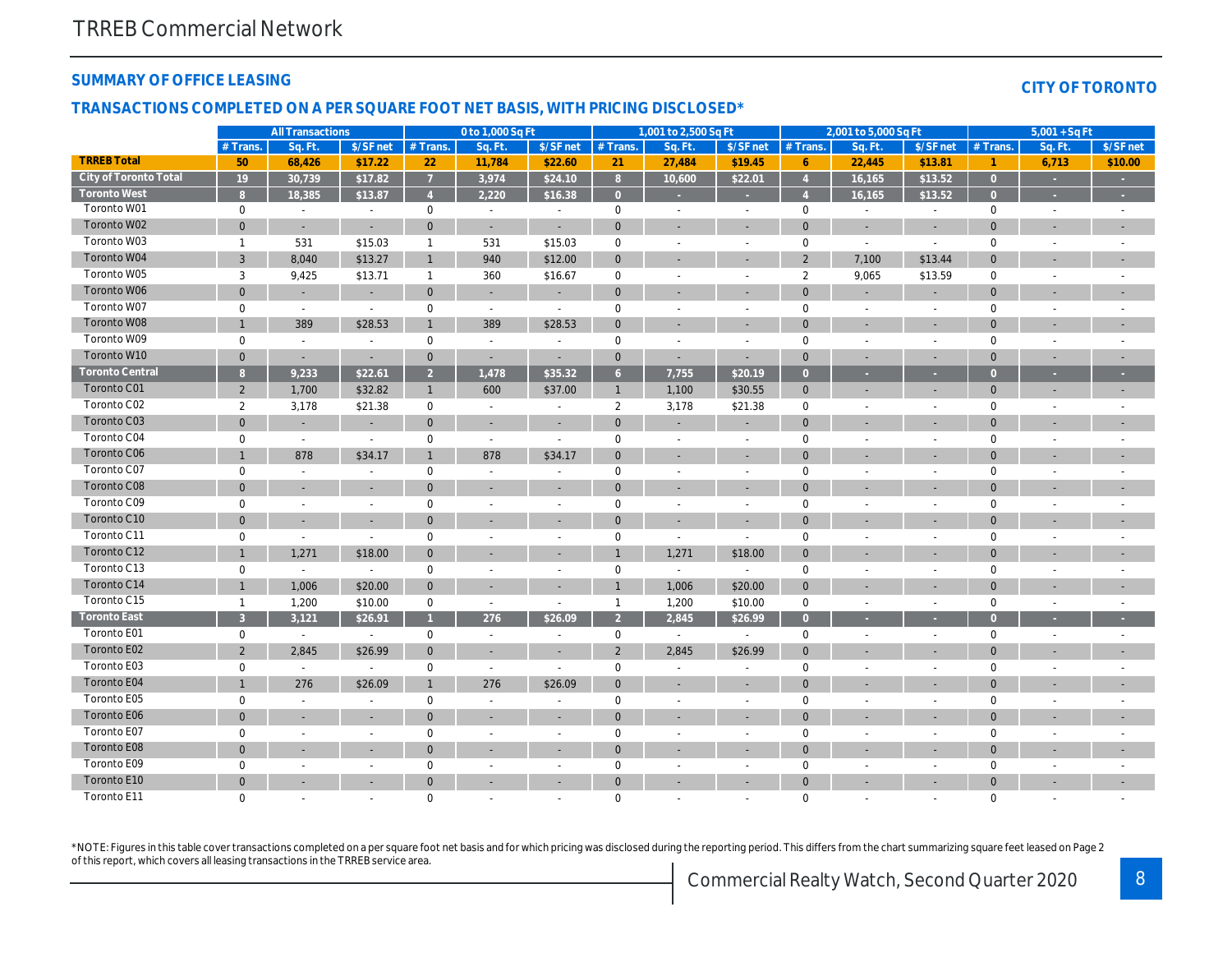## SUMMARY OF INDUSTRIAL SALES

#### TRANSACTIONS COMPLETED WITH PRICING DISCLOSED

|                        |                 | <b>All Transactions</b>  |                          |                 | 0 to 5,000 Sq Ft         |                          |                | 5,001 to 15,000 Sq Ft    |                          |                | 15,001 to 50,000 Sq Ft   |                |
|------------------------|-----------------|--------------------------|--------------------------|-----------------|--------------------------|--------------------------|----------------|--------------------------|--------------------------|----------------|--------------------------|----------------|
|                        | # Trans.        | Sa. Ft.                  | \$/SF Net                | # Trans.        | Sa. Ft.                  | \$/SF Net                | # Trans.       | Sq. Ft.                  | \$/SF Net                | $#$ Trans.     | Sq. Ft.                  | \$/SF Ne       |
| <b>TRREB Total</b>     | 34              | 273,876                  | \$236.77                 | 26              | 62,114                   | \$311.20                 | $\overline{0}$ |                          |                          | 8              | 211,762                  | \$214.9        |
| <b>Halton Region</b>   | $\overline{3}$  | 54,216                   | \$197.45                 | $\overline{1}$  | 4.000                    | \$452.50                 | $\overline{0}$ | $\sim$                   | $\sim$                   | $\overline{2}$ | 50,216                   | \$177.1        |
| Burlington             | 3               | 54,216                   | \$197.45                 | $\mathbf{1}$    | 4.000                    | \$452.50                 | $\mathbf{0}$   | $\blacksquare$           | $\blacksquare$           | 2              | 50,216                   | \$177.13       |
| <b>Halton Hills</b>    | $\mathbf 0$     | $\blacksquare$           | $\blacksquare$           | $\mathbf 0$     | $\blacksquare$           | $\overline{\phantom{a}}$ | $\mathbf 0$    | $\overline{\phantom{a}}$ | $\sim$                   | $\mathbf 0$    | $\omega$                 | $\blacksquare$ |
| <b>Milton</b>          | $\overline{0}$  | $\overline{a}$           | $\blacksquare$           | $\mathbf{0}$    | $\sim$                   |                          | $\mathbf 0$    | ٠                        | ÷.                       | $\mathbf{0}$   | ÷,                       | $\blacksquare$ |
| Oakville               | $\mathbf 0$     | $\blacksquare$           | $\blacksquare$           | $\mathbf 0$     | $\blacksquare$           | $\overline{\phantom{a}}$ | $\pmb{0}$      | $\blacksquare$           | $\sim$                   | $\mathbf 0$    | $\blacksquare$           | $\sim$         |
| Peel Region            | 5 <sup>5</sup>  | 14,601                   | \$286.08                 | 5 <sup>1</sup>  | 14.601                   | \$286.08                 | $\overline{0}$ | $\sim$                   |                          | $\overline{0}$ | ×                        | $\sim$         |
| Brampton               | $\overline{2}$  | 6,460                    | \$288.70                 | $\overline{2}$  | 6,460                    | \$288.70                 | 0              | $\overline{\phantom{a}}$ | $\blacksquare$           | $\mathbf 0$    | $\blacksquare$           | $\sim$         |
| Caledon                | $\overline{0}$  | ÷                        | $\blacksquare$           | $\mathbf{0}$    | $\sim$                   |                          | $\mathbf 0$    | ٠                        |                          | $\mathbf{0}$   | ÷,                       | $\blacksquare$ |
| Mississauga            | 3               | 8,141                    | \$283.99                 | 3               | 8,141                    | \$283.99                 | $\pmb{0}$      | $\blacksquare$           | $\blacksquare$           | $\mathbf 0$    | $\overline{a}$           | $\blacksquare$ |
| Toronto                | 10 <sup>1</sup> | 121,280                  | \$239.16                 | 6 <sup>1</sup>  | 9,887                    | \$372.69                 | $\overline{0}$ | ×                        |                          | $\overline{4}$ | 111,393                  | \$227.3        |
| <b>Toronto West</b>    | 5               | 51,539                   | \$304.69                 | 3               | 5,172                    | \$435.67                 | 0              | $\blacksquare$           | $\blacksquare$           | $\overline{2}$ | 46,367                   | \$290.08       |
| <b>Toronto Central</b> | $\mathbf{1}$    | 21,638                   | \$198.72                 | $\overline{0}$  | $\sim$                   |                          | $\mathbf 0$    | $\blacksquare$           |                          | $\overline{1}$ | 21,638                   | \$198.72       |
| <b>Toronto East</b>    | 4               | 48,103                   | \$187.13                 | 3               | 4,715                    | \$303.61                 | $\mathbf 0$    | $\overline{\phantom{a}}$ | $\overline{\phantom{a}}$ | $\overline{1}$ | 43,388                   | \$174.4        |
| York Region            | 11              | 46,302                   | \$304.09                 | 10 <sup>°</sup> | 26,149                   | \$320.47                 | $\overline{0}$ | ×                        |                          |                | 20,153                   | \$282.84       |
| Aurora                 | $\mathbf 0$     | $\blacksquare$           | $\blacksquare$           | 0               | $\overline{\phantom{a}}$ | $\overline{\phantom{a}}$ | $\mathbf 0$    | $\overline{\phantom{a}}$ | $\blacksquare$           | $\mathbf 0$    | $\overline{\phantom{a}}$ | $\blacksquare$ |
| E. Gwillimbury         | $\overline{0}$  |                          |                          | $\mathbf{0}$    |                          |                          | $\mathbf 0$    | $\blacksquare$           |                          | $\mathbf 0$    |                          | $\blacksquare$ |
| Georgina               | $\mathbf 0$     | $\blacksquare$           | $\overline{\phantom{a}}$ | 0               | $\overline{\phantom{a}}$ | $\overline{\phantom{a}}$ | $\mathbf 0$    | $\blacksquare$           | $\blacksquare$           | $\mathbf 0$    | $\overline{a}$           | $\blacksquare$ |
| King                   | $\mathbf 0$     | $\overline{\phantom{a}}$ | $\blacksquare$           | $\mathbf{0}$    |                          |                          | $\mathbf 0$    |                          |                          | $\mathbf 0$    |                          |                |
| Markham                | $\overline{2}$  | 4,554                    | \$318.40                 | 2               | 4,554                    | \$318.40                 | $\mathbf 0$    | $\sim$                   | $\overline{\phantom{a}}$ | $\mathbf 0$    | $\sim$                   | $\blacksquare$ |
| Newmarket              | $\overline{2}$  | 21,529                   | \$284.73                 | 1               | 1,376                    | \$312.50                 | $\overline{0}$ |                          |                          | $\overline{1}$ | 20,153                   | \$282.84       |
| <b>Richmond Hill</b>   | $\mathbf{1}$    | 1,229                    | \$362.08                 | $\mathbf{1}$    | 1,229                    | \$362.08                 | $\mathbf 0$    | $\sim$                   | $\sim$                   | $\mathbf 0$    | $\blacksquare$           |                |
| Vaughan                | $\overline{4}$  | 14,431                   | \$321.53                 | $\overline{4}$  | 14,431                   | \$321.53                 | $\mathbf{0}$   |                          |                          | $\mathbf{0}$   |                          |                |
| Whitchurch-Stouffville | $\overline{2}$  | 4,559                    | \$310.38                 | $\overline{2}$  | 4,559                    | \$310.38                 | $\mathbf 0$    | $\overline{\phantom{a}}$ | $\sim$                   | $\mathbf 0$    | $\blacksquare$           | $\blacksquare$ |
| Durham Region          | $\overline{3}$  | 33,867                   | \$184.78                 | $\overline{2}$  | 3,867                    | \$170.16                 | $\overline{0}$ |                          |                          |                | 30,000                   | \$186.67       |
| Ajax                   | $\mathbf{1}$    | 30,000                   | \$186.67                 | $\mathbf 0$     | $\blacksquare$           | $\overline{\phantom{a}}$ | $\pmb{0}$      | $\sim$                   | $\sim$                   | $\mathbf{1}$   | 30,000                   | \$186.67       |
| <b>Brock</b>           | $\overline{0}$  |                          |                          | $\mathbf{0}$    |                          |                          | $\mathbf{0}$   |                          |                          | $\mathbf{0}$   |                          |                |
| Clarington             | $\mathbf 0$     | $\blacksquare$           | $\blacksquare$           | $\mathbf 0$     | $\sim$                   | $\sim$                   | $\mathbf 0$    | $\sim$                   | $\blacksquare$           | $\mathbf 0$    | $\sim$                   | $\sim$         |
| Oshawa                 | $\mathbf 0$     | $\blacksquare$           | $\blacksquare$           | $\mathbf{0}$    |                          |                          | $\mathbf 0$    |                          |                          | $\mathbf{0}$   |                          |                |
| Pickering              | $\mathbf{1}$    | 1,837                    | \$212.30                 | $\mathbf{1}$    | 1,837                    | \$212.30                 | $\pmb{0}$      | $\sim$                   | $\sim$                   | $\mathbf 0$    | ä,                       | $\sim$         |
| Scugog                 | $\overline{0}$  |                          |                          | $\mathbf{0}$    |                          |                          | $\mathbf 0$    |                          |                          | $\mathbf 0$    |                          |                |
| Uxbridge               | $\mathbf 0$     | $\blacksquare$           | $\blacksquare$           | $\mathbf 0$     | $\sim$                   | $\blacksquare$           | $\mathbf 0$    | $\blacksquare$           | $\blacksquare$           | $\mathbf 0$    | $\sim$                   | $\blacksquare$ |
| Whitby                 | $\mathbf{1}$    | 2,030                    | \$132.02                 | $\mathbf{1}$    | 2,030                    | \$132.02                 | $\mathbf{0}$   | $\blacksquare$           |                          | $\mathbf{0}$   |                          | ٠              |
| <b>Dufferin County</b> | $\overline{2}$  | 3,610                    | \$171.75                 | $\overline{2}$  | 3,610                    | \$171.75                 | $\overline{0}$ | ٠                        |                          | $\overline{0}$ | ٠                        | ×.             |
| Orangeville            | $\overline{2}$  | 3,610                    | \$171.75                 | $\overline{2}$  | 3,610                    | \$171.75                 | $\mathbf{0}$   | ä,                       | $\blacksquare$           | $\mathbf{0}$   |                          |                |
| <b>Simcoe County</b>   | $\overline{0}$  | ×.                       | ٠                        | $\overline{0}$  |                          | ×                        | $\overline{0}$ | ٠                        |                          | $\overline{0}$ | ٠                        | ×              |
| Adjala-Tosorontio      | $\mathbf{0}$    |                          |                          | $\mathbf{0}$    |                          |                          | $\pmb{0}$      | ٠                        |                          | $\mathbf 0$    | ÷,                       |                |
| <b>Bradford West</b>   | 0               | $\blacksquare$           | $\blacksquare$           | $\mathbf 0$     | $\overline{\phantom{a}}$ | $\overline{\phantom{a}}$ | $\mathbf 0$    | $\blacksquare$           | $\blacksquare$           | $\mathbf 0$    | $\blacksquare$           | $\blacksquare$ |
| Essa <sup>"</sup>      | $\mathbf 0$     |                          |                          | $\overline{0}$  |                          |                          | $\mathbf 0$    |                          |                          | $\mathbf 0$    |                          |                |
| Innisfil               | $\mathbf 0$     | $\blacksquare$           | L.                       | $\mathbf 0$     | $\sim$                   | $\overline{\phantom{a}}$ | $\mathbf 0$    | $\blacksquare$           | $\blacksquare$           | $\mathbf 0$    | $\blacksquare$           | $\blacksquare$ |
| <b>New Tecumseth</b>   | $\Omega$        |                          |                          | $\Omega$        |                          |                          | $\Omega$       |                          |                          | $\Omega$       |                          |                |
|                        |                 |                          |                          |                 |                          |                          |                |                          |                          |                |                          |                |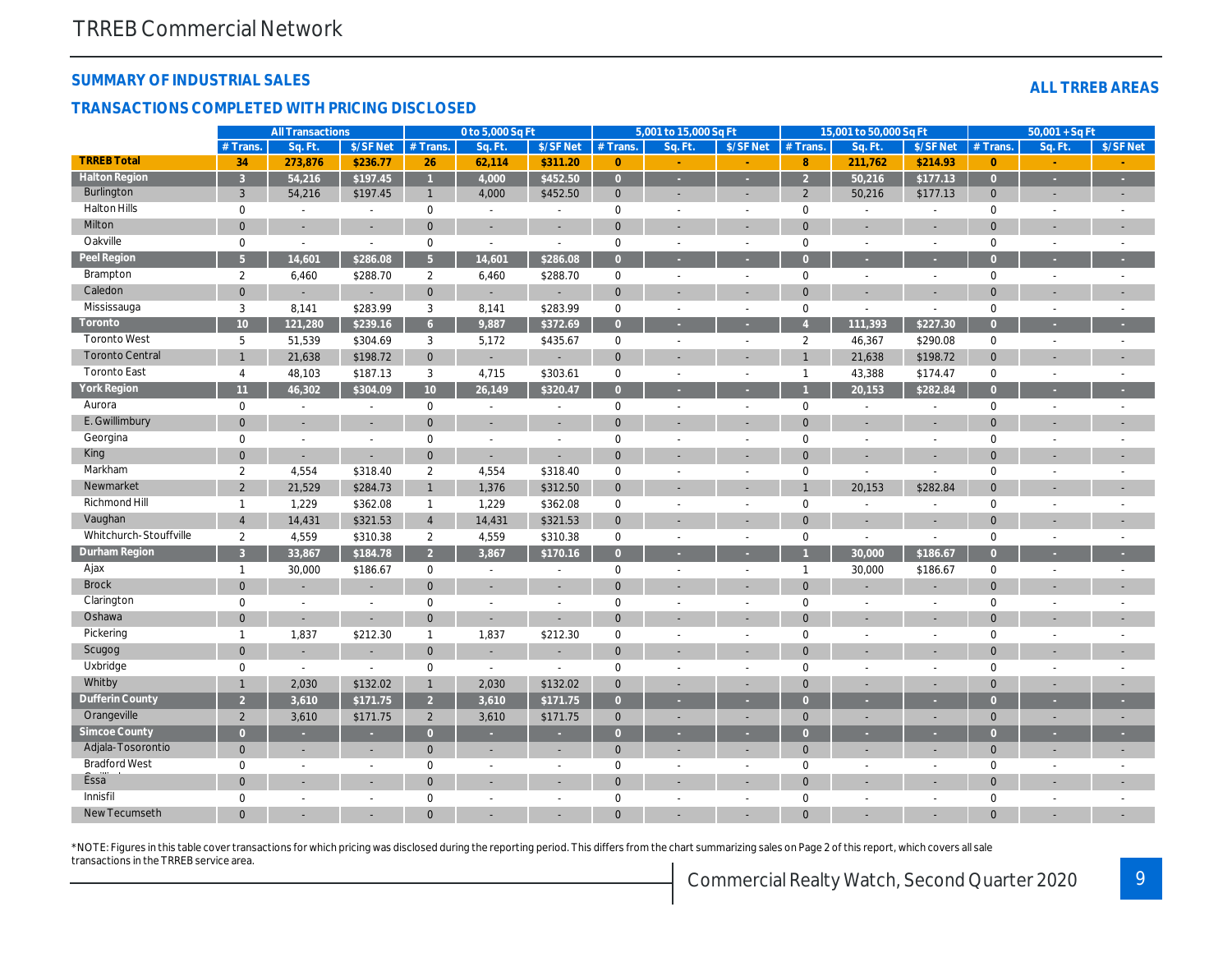# SUMMARY OF INDUSTRIAL SALES - CONDOMINIUM BREAKOUT TRANSACTIONS COMPLETED WITH PRICING DISCLOSED

|                        |                 | <b>All Transactions</b> |                          |                       | 0 to 5,000 Sq Ft |                          |                | 5,001 to 15,000 Sq Ft |                          |                | 15,001 to 50,000 Sq Ft   |                          |
|------------------------|-----------------|-------------------------|--------------------------|-----------------------|------------------|--------------------------|----------------|-----------------------|--------------------------|----------------|--------------------------|--------------------------|
|                        | $#$ Trans.      | Sa. Ft                  | \$/SF Net                | # Trans.              | Sa. Ft.          | \$/SF Net                | # Trans.       | Sq. Ft.               | \$/SF Net                | $#$ Trans.     | Sq. Ft.                  | $S/SF$ Ne                |
| <b>TRREB Total</b>     | 24              | 56,614                  | \$291.86                 | 24                    | 56,614           | \$291.86                 | $\mathbf{0}$   |                       |                          | $\overline{0}$ |                          |                          |
| <b>Halton Region</b>   | $\overline{0}$  | $\omega$                | $\omega$                 | $\overline{0}$        | $\sim$           | ×                        | $\mathbf{0}$   | ×                     | $\sim$                   | $\overline{0}$ | ÷.                       | $\sim$                   |
| Burlington             | $\overline{0}$  | $\sim$                  | $\sim$                   | $\mathbf{0}$          | $\sim$           | $\overline{\phantom{a}}$ | $\mathbf{0}$   | $\sim$                | $\blacksquare$           | $\mathbf{0}$   | $\blacksquare$           | $\blacksquare$           |
| <b>Halton Hills</b>    | $\mathbf 0$     | $\sim$                  | $\sim$                   | $\mathbf 0$           | $\blacksquare$   | $\blacksquare$           | $\mathbf 0$    | $\blacksquare$        | $\sim$                   | $\mathbf 0$    | $\blacksquare$           | $\sim$                   |
| Milton                 | $\mathbf{0}$    | $\blacksquare$          | $\sim$                   | $\overline{0}$        | $\sim$           | $\sim$                   | $\mathbf{0}$   | $\sim$                | $\overline{a}$           | $\mathbf{0}$   | ÷,                       | $\blacksquare$           |
| Oakville               | $\mathbf 0$     | $\blacksquare$          | $\blacksquare$           | 0                     | $\blacksquare$   | $\blacksquare$           | $\mathbf 0$    | $\blacksquare$        | $\sim$                   | $\mathsf 0$    | $\blacksquare$           | $\sim$                   |
| <b>Peel Region</b>     | 5 <sup>5</sup>  | 14,601                  | \$286.08                 | 5 <sup>1</sup>        | 14,601           | \$286.08                 | $\overline{0}$ | $\sim$                |                          | $\overline{0}$ | ×                        | $\sim$                   |
| Brampton               | $\overline{2}$  | 6,460                   | \$288.70                 | $\overline{2}$        | 6,460            | \$288.70                 | $\mathbf 0$    | $\blacksquare$        | $\blacksquare$           | $\mathbf 0$    | $\blacksquare$           | $\sim$                   |
| Caledon                | $\overline{0}$  | ä,                      | $\blacksquare$           | $\overline{0}$        | $\sim$           | $\blacksquare$           | $\mathbf 0$    | $\sim$                |                          | $\mathbf{0}$   | ÷,                       | $\blacksquare$           |
| Mississauga            | 3               | 8,141                   | \$283.99                 | 3                     | 8,141            | \$283.99                 | $\mathbf 0$    | $\blacksquare$        | $\blacksquare$           | $\mathsf 0$    | $\blacksquare$           | $\blacksquare$           |
| Toronto                | 5 <sup>5</sup>  | 8,387                   | \$320.53                 | 5 <sup>1</sup>        | 8,387            | \$320.53                 | $\overline{0}$ | $\sim$                |                          | $\overline{0}$ | в                        | ÷.                       |
| <b>Toronto West</b>    | $\overline{2}$  | 3,672                   | \$342.27                 | $\overline{2}$        | 3,672            | \$342.27                 | $\mathbf 0$    | $\blacksquare$        | $\blacksquare$           | $\mathbf 0$    | $\blacksquare$           | $\sim$                   |
| <b>Toronto Central</b> | $\mathbf 0$     | $\blacksquare$          | $\sim$                   | $\overline{0}$        | $\sim$           | $\sim$                   | $\mathbf{0}$   | $\sim$                |                          | $\mathbf 0$    | ä,                       | $\blacksquare$           |
| <b>Toronto East</b>    | 3               | 4,715                   | \$303.61                 | 3                     | 4,715            | \$303.61                 | $\mathbf 0$    | $\blacksquare$        | $\blacksquare$           | $\mathbf 0$    | $\blacksquare$           | $\sim$                   |
| York Region            | 10 <sup>1</sup> | 26,149                  | \$320.47                 | 10 <sup>°</sup>       | 26,149           | \$320.47                 | $\overline{0}$ | ×                     |                          | $\overline{0}$ | ٠                        | ÷                        |
| Aurora                 | $\mathbf 0$     | $\blacksquare$          | $\blacksquare$           | 0                     | $\blacksquare$   | $\blacksquare$           | $\mathbf 0$    | $\blacksquare$        | $\blacksquare$           | $\mathbf 0$    | $\blacksquare$           | $\sim$                   |
| E. Gwillimbury         | $\mathbf{0}$    | ä,                      | ä,                       | $\mathbf 0$           | $\blacksquare$   | $\blacksquare$           | $\mathbf 0$    | $\sim$                |                          | $\mathbf 0$    |                          | $\blacksquare$           |
| Georgina               | 0               | $\blacksquare$          | $\overline{a}$           | 0                     | $\blacksquare$   | $\blacksquare$           | $\mathbf 0$    | $\sim$                | $\sim$                   | $\mathbf 0$    | $\overline{a}$           | $\blacksquare$           |
| King                   | $\mathbf{0}$    | $\blacksquare$          | $\blacksquare$           | $\mathbf 0$           | $\blacksquare$   | $\blacksquare$           | $\mathbf 0$    |                       |                          | $\mathbf 0$    |                          |                          |
| Markham                | 2               | 4,554                   | \$318.40                 | $\overline{2}$        | 4,554            | \$318.40                 | $\mathbf 0$    | $\sim$                | $\overline{\phantom{a}}$ | $\mathbf 0$    | $\blacksquare$           | $\sim$                   |
| Newmarket              | $\overline{1}$  | 1,376                   | \$312.50                 | 1                     | 1,376            | \$312.50                 | $\mathbf{0}$   |                       |                          | $\mathbf{0}$   |                          |                          |
| Richmond Hill          | $\overline{1}$  | 1,229                   | \$362.08                 | $\mathbf{1}$          | 1,229            | \$362.08                 | $\mathbf 0$    | $\sim$                | $\sim$                   | $\mathbf 0$    | ä,                       | $\sim$                   |
| Vaughan                | $\overline{4}$  | 14,431                  | \$321.53                 | $\overline{4}$        | 14,431           | \$321.53                 | $\mathbf 0$    |                       |                          | $\mathbf{0}$   |                          |                          |
| Whitchurch-Stouffville | $\overline{2}$  | 4,559                   | \$310.38                 | $\mathbf{2}^{\prime}$ | 4,559            | \$310.38                 | $\mathbf 0$    | $\sim$                | $\sim$                   | $\mathbf 0$    | $\blacksquare$           | $\sim$                   |
| <b>Durham Region</b>   | $\overline{2}$  | 3,867                   | \$170.16                 | $\overline{2}$        | 3,867            | \$170.16                 | $\overline{0}$ |                       |                          | $\Omega$       |                          |                          |
| Ajax                   | 0               | $\sim$                  | $\blacksquare$           | 0                     | $\blacksquare$   | $\blacksquare$           | $\mathbf 0$    | $\blacksquare$        | $\sim$                   | $\mathbf 0$    | $\sim$                   | $\sim$                   |
| <b>Brock</b>           | $\overline{0}$  |                         | $\blacksquare$           | $\mathbf 0$           |                  | $\overline{\phantom{a}}$ | $\mathbf 0$    |                       |                          | $\mathbf{0}$   |                          |                          |
| Clarington             | $\mathbf 0$     | $\blacksquare$          | $\sim$                   | $\mathbf 0$           | $\blacksquare$   | $\blacksquare$           | $\mathbf 0$    | $\sim$                | $\sim$                   | $\mathbf 0$    | $\blacksquare$           | $\blacksquare$           |
| Oshawa                 | $\mathbf{0}$    | $\blacksquare$          | $\overline{\phantom{a}}$ | $\mathbf{0}$          | $\blacksquare$   | $\sim$                   | $\mathbf 0$    |                       |                          | $\mathbf{0}$   |                          |                          |
| Pickering              | $\overline{1}$  | 1,837                   | \$212.30                 | $\mathbf{1}$          | 1,837            | \$212.30                 | $\mathbf 0$    | $\sim$                | $\sim$                   | $\mathbf 0$    | ä,                       | $\sim$                   |
| Scugog                 | $\mathbf{0}$    | ٠                       | $\blacksquare$           | $\mathbf 0$           | $\sim$           |                          | $\mathbf 0$    |                       |                          | $\mathbf 0$    |                          |                          |
| Uxbridge               | $\mathbf 0$     | $\blacksquare$          | $\omega$                 | $\mathbf 0$           | $\sim$           | $\blacksquare$           | $\mathbf 0$    | $\sim$                | $\sim$                   | $\mathbf 0$    | $\blacksquare$           | $\blacksquare$           |
| Whitby                 | $\mathbf{1}$    | 2,030                   | \$132.02                 | $\mathbf{1}$          | 2,030            | \$132.02                 | $\mathbf{0}$   |                       |                          | $\mathbf{0}$   |                          | $\overline{\phantom{a}}$ |
| <b>Dufferin County</b> | $\overline{2}$  | 3,610                   | \$171.75                 | 2 <sup>2</sup>        | 3,610            | \$171.75                 | $\overline{0}$ | ×                     | ٠                        | $\overline{0}$ | ٠                        | ÷                        |
| Orangeville            | $\overline{2}$  | 3,610                   | \$171.75                 | $\overline{2}$        | 3,610            | \$171.75                 | $\mathbf 0$    | $\blacksquare$        | $\blacksquare$           | $\mathbf{0}$   | ä,                       | ٠                        |
| <b>Simcoe County</b>   | $\overline{0}$  | ٠                       | ٠                        | $\overline{0}$        | ٠                | ٠                        | $\overline{0}$ | ٠                     | ٠                        | $\overline{0}$ | ٠                        |                          |
| Adjala-Tosorontio      | $\mathbf{0}$    | ٠                       | ٠                        | $\mathbf 0$           |                  | $\overline{\phantom{a}}$ | $\pmb{0}$      |                       |                          | $\mathbf{0}$   | ٠                        | ×.                       |
| <b>Bradford West</b>   | 0               | $\blacksquare$          | $\blacksquare$           | 0                     | $\blacksquare$   | $\blacksquare$           | $\mathbf 0$    | $\sim$                | $\sim$                   | $\mathbf 0$    | $\overline{\phantom{a}}$ | $\blacksquare$           |
| Essa <sup>"</sup>      | $\overline{0}$  |                         |                          | $\mathbf 0$           |                  |                          | $\mathbf 0$    |                       |                          | $\mathbf{0}$   |                          |                          |
| Innisfil               | $\mathbf 0$     | $\blacksquare$          | $\sim$                   | $\mathbf 0$           | $\blacksquare$   | $\sim$                   | $\mathbf 0$    | $\sim$                | $\blacksquare$           | $\mathbf 0$    | $\blacksquare$           |                          |
| New Tecumseth          | $\Omega$        |                         |                          | $\Omega$              |                  |                          | $\Omega$       |                       |                          | $\Omega$       |                          | $\blacksquare$           |
|                        |                 |                         |                          |                       |                  |                          |                |                       |                          |                |                          |                          |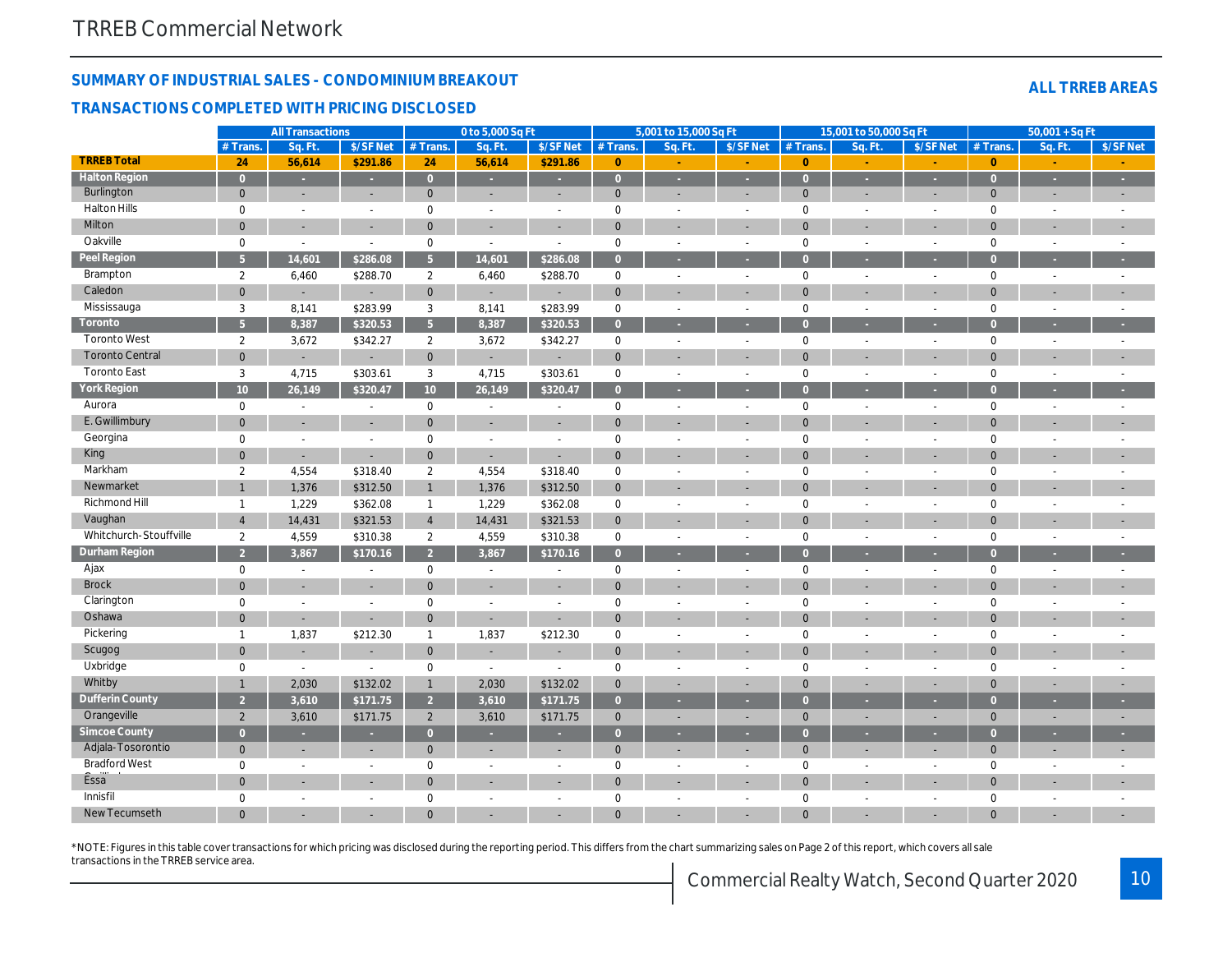# SUMMARY OF INDUSTRIAL SALES - OTHER TYPES BREAKOUT TRANSACTIONS COMPLETED WITH PRICING DISCLOSED

|                        |                | <b>All Transactions</b> |                |                | 0 to 5,000 Sq Ft      |                          |                | 15,001 to 50,000 Sq Ft   |                          |                | $50,001 + SqF$           |                          |
|------------------------|----------------|-------------------------|----------------|----------------|-----------------------|--------------------------|----------------|--------------------------|--------------------------|----------------|--------------------------|--------------------------|
|                        | # Trans.       | Sq. Ft.                 | \$/SF Net      | # Trans.       | Sq. Ft.               | \$/SF Net                | # Trans.       | Sq. Ft.                  | \$/SF Net                | # Trans.       | Sq. Ft.                  | $S/SF$ Ne                |
| <b>TRREB Total</b>     | 10             | 217,262                 | \$222.41       | $\overline{2}$ | 5,500                 | \$510.27                 | 8              | 211,762                  | \$214.93                 | $\overline{0}$ |                          |                          |
| <b>Halton Region</b>   | $\overline{3}$ | 54,216                  | \$197.45       | $\overline{1}$ | 4,000                 | \$452.50                 | $\overline{2}$ | 50,216                   | \$177.13                 | $\overline{0}$ | ı.                       | Ŧ,                       |
| <b>Burlington</b>      | 3              | 54,216                  | \$197.45       | $\mathbf{1}$   | 4,000                 | \$452.50                 | $\overline{2}$ | 50,216                   | \$177.13                 | $\mathbf 0$    | $\overline{\phantom{a}}$ | $\overline{\phantom{a}}$ |
| <b>Halton Hills</b>    | $\mathbf 0$    | $\blacksquare$          | $\blacksquare$ | 0              | $\blacksquare$        | $\blacksquare$           | 0              | $\blacksquare$           | $\overline{\phantom{a}}$ | 0              | $\blacksquare$           | $\overline{\phantom{a}}$ |
| Milton                 | $\mathbf{0}$   | L                       | L.             | $\mathbf{0}$   | ä,                    | ÷.                       | $\mathbf{0}$   |                          | L.                       | $\overline{0}$ | ä,                       | ÷.                       |
| Oakville               | $\mathbf 0$    | $\blacksquare$          | $\overline{a}$ | 0              | $\tilde{\phantom{a}}$ | $\blacksquare$           | $\pmb{0}$      | $\omega$                 | $\sim$                   | 0              | $\blacksquare$           | $\omega$ .               |
| <b>Peel Region</b>     | $\overline{0}$ |                         | é              | $\overline{0}$ | F                     | ٠                        | $\overline{0}$ |                          | ×                        | $\overline{0}$ |                          |                          |
| Brampton               | $\mathsf 0$    | $\blacksquare$          | $\blacksquare$ | 0              | L,                    | $\blacksquare$           | $\pmb{0}$      | ÷.                       | $\sim$                   | 0              | L.                       | ÷                        |
| Caledon                | $\mathbf 0$    | ÷                       | ÷,             | $\mathbf{0}$   | ÷                     | $\blacksquare$           | $\mathbf{0}$   | $\overline{\phantom{a}}$ | $\overline{a}$           | $\overline{0}$ |                          | ÷,                       |
| Mississauga            | $\mathbf 0$    |                         | L.             | $\mathbf 0$    | L.                    |                          | $\pmb{0}$      |                          |                          | 0              | $\blacksquare$           | ÷.                       |
| Toronto                | $\overline{5}$ | 112,893                 | \$233.11       | $\overline{1}$ | 1,500                 | \$664.33                 | $\overline{4}$ | 111,393                  | \$227.30                 | $\overline{0}$ |                          |                          |
| <b>Toronto West</b>    | 3              | 47,867                  | \$301.81       | $\mathbf{1}$   | 1,500                 | \$664.33                 | $\overline{2}$ | 46,367                   | \$290.08                 | 0              | $\blacksquare$           | $\omega$                 |
| <b>Toronto Central</b> | $\mathbf{1}$   | 21,638                  | \$198.72       | $\overline{0}$ | L,                    | $\blacksquare$           | $\mathbf{1}$   | 21,638                   | \$198.72                 | $\overline{0}$ |                          |                          |
| <b>Toronto East</b>    | $\mathbf{1}$   | 43,388                  | \$174.47       | 0              | L,                    | $\blacksquare$           | $\mathbf{1}$   | 43,388                   | \$174.47                 | 0              | L.                       | $\omega$                 |
| <b>York Region</b>     | $\overline{1}$ | 20,153                  | \$282.84       | $\overline{0}$ | ä                     | ×                        | $\overline{1}$ | 20,153                   | \$282.84                 | $\overline{0}$ | ×                        |                          |
| Aurora                 | $\mathbf 0$    | $\overline{a}$          | $\overline{a}$ | 0              | $\overline{a}$        | $\blacksquare$           | $\pmb{0}$      |                          | $\overline{a}$           | 0              |                          | $\overline{a}$           |
| E. Gwillimbury         | $\mathbf{0}$   | ÷,                      | ÷,             | $\mathbf{0}$   | L,                    | $\overline{\phantom{a}}$ | $\mathbf{0}$   | ÷.                       | $\blacksquare$           | $\overline{0}$ |                          | $\overline{a}$           |
| Georgina               | $\mathsf 0$    | L.                      | ä,             | $\pmb{0}$      |                       |                          | $\pmb{0}$      |                          | $\overline{a}$           | 0              |                          |                          |
| King                   | $\mathbf 0$    | ÷                       | L,             | $\mathbf 0$    | ÷,                    | ٠                        | $\mathbf 0$    |                          | ۰                        | $\mathbf 0$    | Ē.                       |                          |
| Markham                | $\mathbf 0$    | $\overline{a}$          |                | $\mathbf 0$    | ä,                    | $\overline{a}$           | $\mathbf 0$    |                          |                          | 0              |                          |                          |
| Newmarket              | $\mathbf{1}$   | 20,153                  | \$282.84       | $\mathbf{0}$   | ä,                    | ÷                        | $\overline{1}$ | 20,153                   | \$282.84                 | $\overline{0}$ |                          |                          |
| <b>Richmond Hill</b>   | $\mathsf 0$    |                         | $\overline{a}$ | $\mathbf 0$    | L,                    | $\blacksquare$           | $\mathbf 0$    |                          |                          | 0              | ÷.                       |                          |
| Vaughan                | $\mathbf 0$    | ÷                       | ÷              | $\mathbf 0$    | ÷                     | ٠                        | $\mathbf 0$    | ٠                        |                          | $\mathbf 0$    | ä,                       |                          |
| Whitchurch-Stouffville | $\mathbf 0$    | $\blacksquare$          | $\overline{a}$ | 0              | $\frac{1}{2}$         | $\blacksquare$           | $\pmb{0}$      | $\blacksquare$           |                          | 0              | $\overline{\phantom{a}}$ | $\blacksquare$           |
| Durham Region          | $\overline{1}$ | 30,000                  | \$186.67       | $\overline{0}$ | ٠                     | ×                        | $\overline{1}$ | 30,000                   | \$186.67                 | $\overline{0}$ | ٠                        | u.                       |
| Ajax                   | $\mathbf{1}$   | 30,000                  | \$186.67       | 0              | ÷,                    | $\omega$                 | $\mathbf{1}$   | 30,000                   | \$186.67                 | 0              | $\blacksquare$           | ÷.                       |
| <b>Brock</b>           | $\mathbf{0}$   | ä,                      | ä,             | $\mathbf{0}$   | ä,                    | $\overline{a}$           | $\mathbf 0$    |                          |                          | $\overline{0}$ | ä,                       | ÷.                       |
| Clarington             | $\mathsf 0$    | ÷,                      | $\overline{a}$ | 0              | $\overline{a}$        | $\blacksquare$           | $\pmb{0}$      | $\sim$                   | $\sim$                   | 0              | $\blacksquare$           |                          |
| Oshawa                 | $\mathbf 0$    | ä,                      | ä,             | $\mathbf{0}$   | ä,                    | $\blacksquare$           | $\mathbf 0$    | ÷                        | ٠                        | $\overline{0}$ |                          |                          |
| Pickering              | $\mathsf 0$    | $\sim$                  | $\overline{a}$ | 0              | L,                    | $\blacksquare$           | $\mathbf 0$    | $\sim$                   | $\sim$                   | 0              | L.                       |                          |
| Scugog                 | $\mathbf 0$    |                         |                | $\mathbf{0}$   |                       |                          | $\mathbf{0}$   |                          |                          | $\overline{0}$ |                          |                          |
| Uxbridge               | $\mathbf 0$    | $\blacksquare$          | ä,             | $\mathbf 0$    | ÷,                    | $\blacksquare$           | $\mathbf 0$    | $\omega$                 | $\sim$                   | 0              | L.                       |                          |
| Whitby                 | $\mathbf{0}$   |                         |                | $\mathbf{0}$   |                       |                          | $\mathbf 0$    |                          |                          | $\overline{0}$ |                          |                          |
| <b>Dufferin County</b> | $\overline{0}$ | ٠                       | ۰              | $\overline{0}$ | в                     | н                        | $\overline{0}$ |                          | ٠                        | $\overline{0}$ |                          |                          |
| Orangeville            | $\mathbf 0$    |                         |                | $\mathbf 0$    |                       | $\blacksquare$           | $\mathbf 0$    |                          | ä,                       | $\overline{0}$ |                          |                          |
| <b>Simcoe County</b>   | $\overline{0}$ | ٠                       | ۰              | $\overline{0}$ | ٠                     | ٠                        | $\overline{0}$ | ٠                        | в                        | $\overline{0}$ | ٠                        | ÷.                       |
| Adjala-Tosorontio      | $\mathbf 0$    | ä,                      | ä,             | $\mathbf 0$    | L,                    | $\overline{a}$           | $\mathbf 0$    |                          |                          | $\mathbf 0$    |                          |                          |
| <b>Bradford West</b>   | $\mathsf 0$    | ä,                      | ä,             | $\pmb{0}$      | L,                    | $\omega$                 | $\pmb{0}$      | $\overline{a}$           | $\sim$                   | 0              | $\blacksquare$           |                          |
| Essa                   | $\mathbf{0}$   |                         |                | $\mathbf{0}$   |                       |                          | $\mathbf{0}$   |                          |                          | $\mathbf 0$    |                          |                          |
| Innisfil               | $\mathbf 0$    | ä,                      | ÷,             | $\mathbf 0$    | L,                    | $\blacksquare$           | $\pmb{0}$      | $\blacksquare$           | ä,                       | 0              | L.                       | ÷                        |
| <b>New Tecumseth</b>   | $\overline{0}$ |                         |                | $\Omega$       |                       |                          | $\Omega$       |                          |                          | $\Omega$       |                          |                          |

\*NOTE: Figures in this table cover transactions for which pricing was disclosed during the reporting period. This differs from the chart summarizing sales on Page 2 of this report, which transactions in the TRREB service area.

Commercial Realty Watch, Second 2020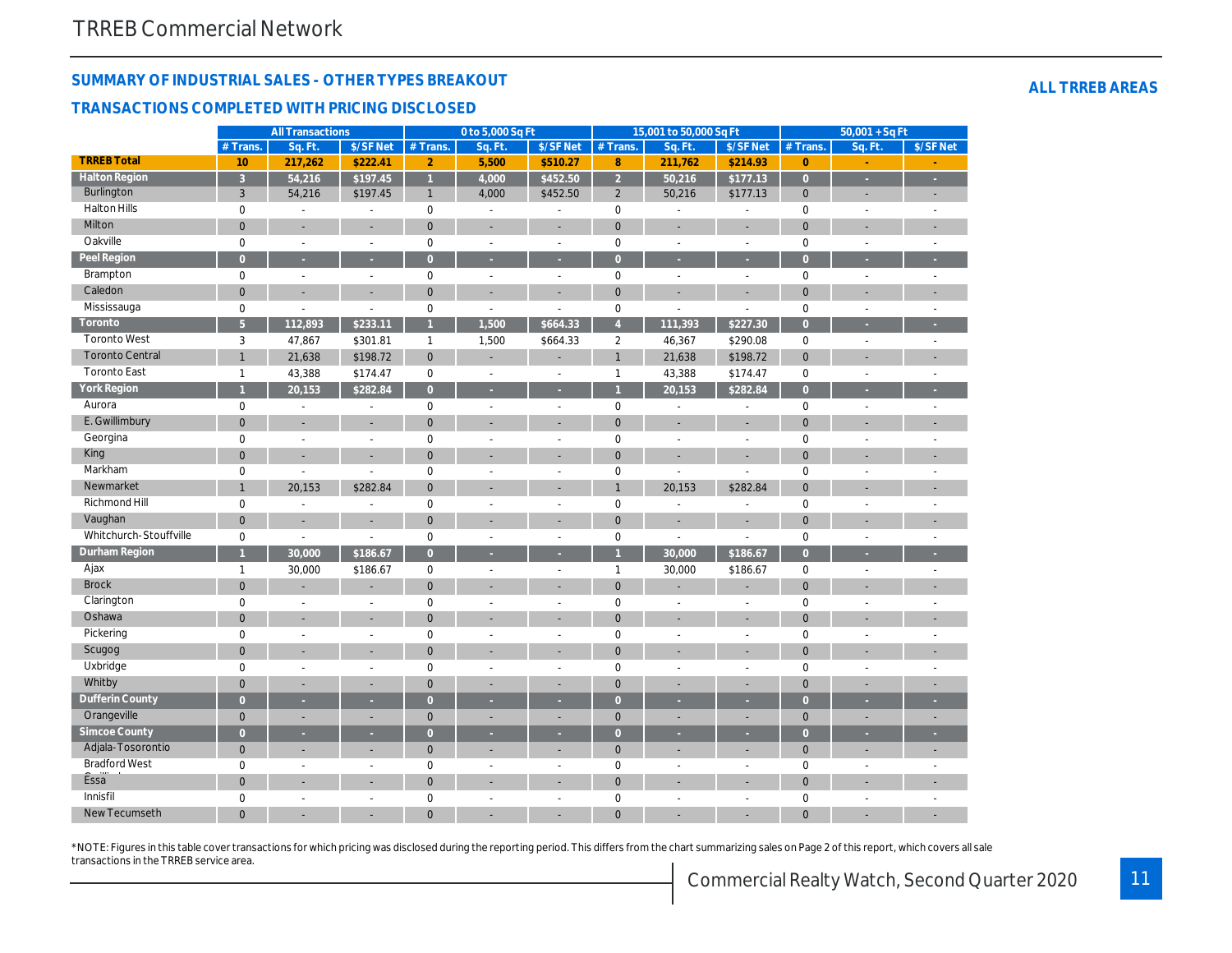## SUMMARY OF INDUSTRIAL SALES

## TRANSACTIONS COMPLETED WITH PRICING DISCLOSED

|                        | <b>All Transactions</b> |                          | 0 to 5,000 Sq Ft         |                |                          |                          | 5,001 to 15,000 Sq Ft |                          |                          | 15,001 to 50,000 Sq Ft |                          |                          |
|------------------------|-------------------------|--------------------------|--------------------------|----------------|--------------------------|--------------------------|-----------------------|--------------------------|--------------------------|------------------------|--------------------------|--------------------------|
|                        | $#$ Trans.              | Sq. Ft.                  | \$/SF Net                | $#$ Trans.     | Sq. Ft.                  | \$/SF Net                | # Trans.              | Sq. Ft.                  | \$/SF Net                | $#$ Trans.             | Sa. Ft.                  | $$/SF$ Ne                |
| <b>TRREB Total</b>     | 34                      | 273,876                  | \$236.77                 | 26             | 62,114                   | \$311.20                 | $\overline{0}$        |                          |                          | 8                      | 211,762                  | \$214.9                  |
| City of Toronto Total  | $10$                    | 121,280                  | \$239.16                 | 6 <sup>1</sup> | 9,887                    | \$372.69                 | $\overline{0}$        | ×                        | ×                        | $\overline{4}$         | 111,393                  | \$227.30                 |
| <b>Toronto West</b>    | $\overline{5}$          | 51,539                   | \$304.69                 | 3              | 5,172                    | \$435.67                 | $\overline{0}$        | в                        |                          | $\overline{2}$         | 46,367                   | \$290.08                 |
| Toronto W01            | $\mathbf 0$             | $\blacksquare$           | $\blacksquare$           | $\mathbf 0$    | $\sim$                   | $\sim$                   | 0                     | $\sim$                   | $\sim$                   | $\mathbf 0$            | $\blacksquare$           | $\blacksquare$           |
| Toronto W02            | $\mathbf{1}$            | 1,500                    | \$664.33                 | 1              | 1,500                    | \$664.33                 | $\mathbf 0$           | $\overline{\phantom{a}}$ | $\overline{\phantom{a}}$ | $\mathbf 0$            | $\blacksquare$           | $\overline{\phantom{a}}$ |
| Toronto W03            | $\mathbf 0$             | $\sim$                   | $\blacksquare$           | 0              | $\sim$                   | $\blacksquare$           | $\mathbf 0$           | $\blacksquare$           | $\sim$                   | $\mathsf 0$            | $\blacksquare$           | $\sim$                   |
| Toronto W04            | $\mathbf 0$             | $\sim$                   | $\blacksquare$           | $\mathbf{0}$   | $\sim$                   | $\sim$                   | $\mathbf{0}$          | $\sim$                   | $\blacksquare$           | $\mathbf 0$            | $\sim$                   | $\blacksquare$           |
| Toronto W05            | 2                       | 21,860                   | \$188.93                 | $\mathbf{1}$   | 1,800                    | \$266.67                 | $\mathbf 0$           | $\sim$                   | $\sim$                   | $\overline{1}$         | 20,060                   | \$181.9                  |
| Toronto W06            | $\overline{0}$          | $\overline{\phantom{a}}$ | $\overline{\phantom{a}}$ | $\mathbf{0}$   | $\overline{\phantom{a}}$ |                          | $\pmb{0}$             | $\overline{\phantom{a}}$ | $\blacksquare$           | $\mathbf 0$            | ÷,                       |                          |
| Toronto W07            | $\mathbf 0$             | $\blacksquare$           | $\blacksquare$           | 0              | $\blacksquare$           | $\blacksquare$           | $\mathbf 0$           | $\blacksquare$           | $\blacksquare$           | $\mathbf 0$            | $\blacksquare$           | $\blacksquare$           |
| Toronto W08            | $\mathbf{1}$            | 1,872                    | \$414.96                 | $\mathbf{1}$   | 1,872                    | \$414.96                 | $\mathbf 0$           |                          |                          | $\mathbf 0$            |                          | $\blacksquare$           |
| Toronto W09            | $\mathbf 0$             | $\sim$                   | $\sim$                   | $\mathbf 0$    | $\sim$                   | $\sim$                   | $\pmb{0}$             | $\sim$                   | $\sim$                   | $\mathbf 0$            | $\blacksquare$           | $\sim$                   |
| Toronto W10            | $\mathbf{1}$            | 26,307                   | \$372.53                 | $\mathbf{0}$   | $\overline{\phantom{a}}$ | $\blacksquare$           | $\mathbf{0}$          | $\blacksquare$           | $\overline{\phantom{a}}$ | $\mathbf{1}$           | 26,307                   | \$372.5                  |
| <b>Toronto Central</b> |                         | 21,638                   | \$198.72                 | $\overline{0}$ | $\sim$                   | $\sim$                   | $\overline{0}$        | ×                        | ×                        |                        | 21,638                   | \$198.7                  |
| <b>Toronto C01</b>     | $\mathbf{0}$            | $\overline{\phantom{a}}$ | $\blacksquare$           | $\mathbf{0}$   | $\overline{\phantom{a}}$ |                          | $\mathbf{0}$          | $\blacksquare$           | $\blacksquare$           | $\mathbf 0$            | $\blacksquare$           | $\blacksquare$           |
| Toronto C02            | $\mathbf 0$             | ÷,                       | $\blacksquare$           | $\mathbf 0$    | $\overline{\phantom{a}}$ | $\overline{\phantom{a}}$ | $\mathbf 0$           | $\sim$                   | $\overline{\phantom{a}}$ | $\mathbf 0$            | $\sim$                   | $\blacksquare$           |
| Toronto C03            | $\mathbf 0$             | $\blacksquare$           | $\blacksquare$           | $\overline{0}$ | $\overline{\phantom{a}}$ | $\blacksquare$           | $\mathbf{0}$          | $\blacksquare$           | ٠                        | $\mathbf 0$            | ٠                        | $\sim$                   |
| Toronto C04            | $\mathbf 0$             | $\blacksquare$           | $\blacksquare$           | $\mathbf 0$    |                          | $\overline{\phantom{a}}$ | $\pmb{0}$             | $\blacksquare$           | $\blacksquare$           | $\mathbf 0$            | $\blacksquare$           | $\blacksquare$           |
| <b>Toronto C06</b>     | $\mathbf 0$             | $\sim$                   | $\overline{a}$           | $\mathbf{0}$   |                          |                          | $\mathbf 0$           | ٠                        | $\overline{\phantom{a}}$ | $\mathbf 0$            |                          | $\blacksquare$           |
| Toronto C07            | $\mathbf 0$             | $\blacksquare$           | $\overline{\phantom{a}}$ | $\mathbf 0$    | $\overline{\phantom{a}}$ | $\overline{\phantom{a}}$ | $\mathbf 0$           | $\overline{\phantom{a}}$ | $\overline{\phantom{a}}$ | $\mathbf 0$            | $\overline{a}$           | $\blacksquare$           |
| Toronto C08            | $\overline{0}$          |                          |                          | $\mathbf{0}$   |                          |                          | $\pmb{0}$             | ä,                       |                          | $\mathbf 0$            |                          | $\blacksquare$           |
| Toronto C09            | $\mathbf 0$             | $\blacksquare$           | L.                       | $\mathbf 0$    | $\sim$                   | $\sim$                   | $\pmb{0}$             | $\blacksquare$           | $\sim$                   | $\mathsf 0$            | $\sim$                   | $\sim$                   |
| Toronto C10            | $\mathbf{0}$            |                          |                          | $\mathbf{0}$   |                          |                          | $\mathbf{0}$          |                          |                          | $\mathbf 0$            |                          |                          |
| Toronto C11            | $\mathbf 0$             | $\blacksquare$           | $\blacksquare$           | $\mathbf 0$    | $\overline{\phantom{a}}$ | $\sim$                   | $\mathbf 0$           | $\overline{\phantom{a}}$ | $\blacksquare$           | $\mathbf 0$            | $\overline{\phantom{a}}$ | $\blacksquare$           |
| Toronto C12            | 0                       | $\overline{\phantom{a}}$ | $\overline{\phantom{a}}$ | $\mathbf{0}$   |                          |                          | $\pmb{0}$             | $\blacksquare$           |                          | $\mathbf 0$            | ٠                        | ۰                        |
| Toronto C13            | $\mathbf 0$             | $\blacksquare$           | $\blacksquare$           | $\mathbf 0$    | $\sim$                   | $\sim$                   | $\pmb{0}$             | $\sim$                   | $\sim$                   | $\mathbf 0$            | $\blacksquare$           | $\blacksquare$           |
| Toronto C14            | $\mathbf{0}$            | $\blacksquare$           | $\blacksquare$           | $\mathbf{0}$   | $\overline{\phantom{a}}$ | $\blacksquare$           | $\mathbf 0$           | $\overline{\phantom{a}}$ | ٠                        | $\mathbf 0$            | ÷,                       | $\blacksquare$           |
| Toronto C15            | $\mathbf{1}$            | 21,638                   | \$198.72                 | $\mathbf 0$    | $\sim$                   | $\blacksquare$           | $\mathbf 0$           | $\blacksquare$           | $\sim$                   | $\overline{1}$         | 21,638                   | \$198.72                 |
| <b>Toronto East</b>    | $\overline{4}$          | 48,103                   | \$187.13                 | 3 <sup>1</sup> | 4,715                    | \$303.61                 | $\overline{0}$        | ×                        | ×                        |                        | 43,388                   | \$174.4                  |
| Toronto E01            | $\mathbf 0$             | $\blacksquare$           | $\blacksquare$           | $\mathbf 0$    | $\overline{\phantom{a}}$ | $\overline{\phantom{a}}$ | $\mathbf 0$           | $\blacksquare$           | $\sim$                   | $\mathsf 0$            | $\blacksquare$           | $\sim$                   |
| Toronto E02            | $\mathbf 0$             | $\overline{\phantom{a}}$ |                          | $\mathbf{0}$   | $\sim$                   | $\overline{a}$           | $\mathbf{0}$          | $\sim$                   |                          | $\mathbf{0}$           | $\overline{\phantom{a}}$ | $\sim$                   |
| Toronto E03            | $\mathbf 0$             | $\blacksquare$           | $\blacksquare$           | 0              | $\blacksquare$           | $\blacksquare$           | $\mathbf 0$           | $\blacksquare$           | $\blacksquare$           | $\mathbf 0$            | $\blacksquare$           | $\blacksquare$           |
| Toronto E04            | $\overline{0}$          |                          |                          | $\mathbf{0}$   |                          |                          | $\mathbf 0$           |                          |                          | $\mathbf 0$            |                          |                          |
| Toronto E05            | $\mathbf 0$             | $\blacksquare$           | $\blacksquare$           | $\mathbf 0$    | $\blacksquare$           | $\sim$                   | $\pmb{0}$             | $\blacksquare$           | $\blacksquare$           | $\mathbf 0$            | $\blacksquare$           | $\blacksquare$           |
| Toronto E06            | $\mathbf{0}$            | $\sim$                   | $\blacksquare$           | $\mathbf{0}$   | $\sim$                   |                          | $\mathbf{0}$          | $\sim$                   |                          | $\mathbf 0$            | ٠                        | $\overline{\phantom{a}}$ |
| Toronto E07            | 3                       | 4,715                    | \$303.61                 | 3              | 4,715                    | \$303.61                 | $\mathbf 0$           | $\sim$                   | $\overline{\phantom{a}}$ | $\mathbf 0$            | $\blacksquare$           | $\blacksquare$           |
| Toronto E08            | $\overline{0}$          | $\blacksquare$           | $\blacksquare$           | $\mathbf{0}$   |                          |                          | $\mathbf 0$           | $\blacksquare$           | $\blacksquare$           | $\mathbf 0$            | ÷,                       |                          |
| Toronto E09            | $\mathbf 0$             | L.                       | $\blacksquare$           | $\mathbf 0$    | $\sim$                   | $\sim$                   | $\pmb{0}$             | $\blacksquare$           | $\blacksquare$           | $\mathsf 0$            | ä,                       |                          |
| Toronto E10            | $\overline{0}$          | $\sim$                   | $\sim$                   | $\overline{0}$ |                          | $\blacksquare$           | $\mathbf{0}$          | $\sim$                   | $\overline{\phantom{a}}$ | $\mathbf{0}$           |                          | ٠                        |
| Toronto E11            | $\mathbf{1}$            | 43,388                   | \$174.47                 | $\mathbf 0$    | $\sim$                   | $\sim$                   | $\mathbf 0$           | ÷                        | $\sim$                   | $\overline{1}$         | 43,388                   | \$174.47                 |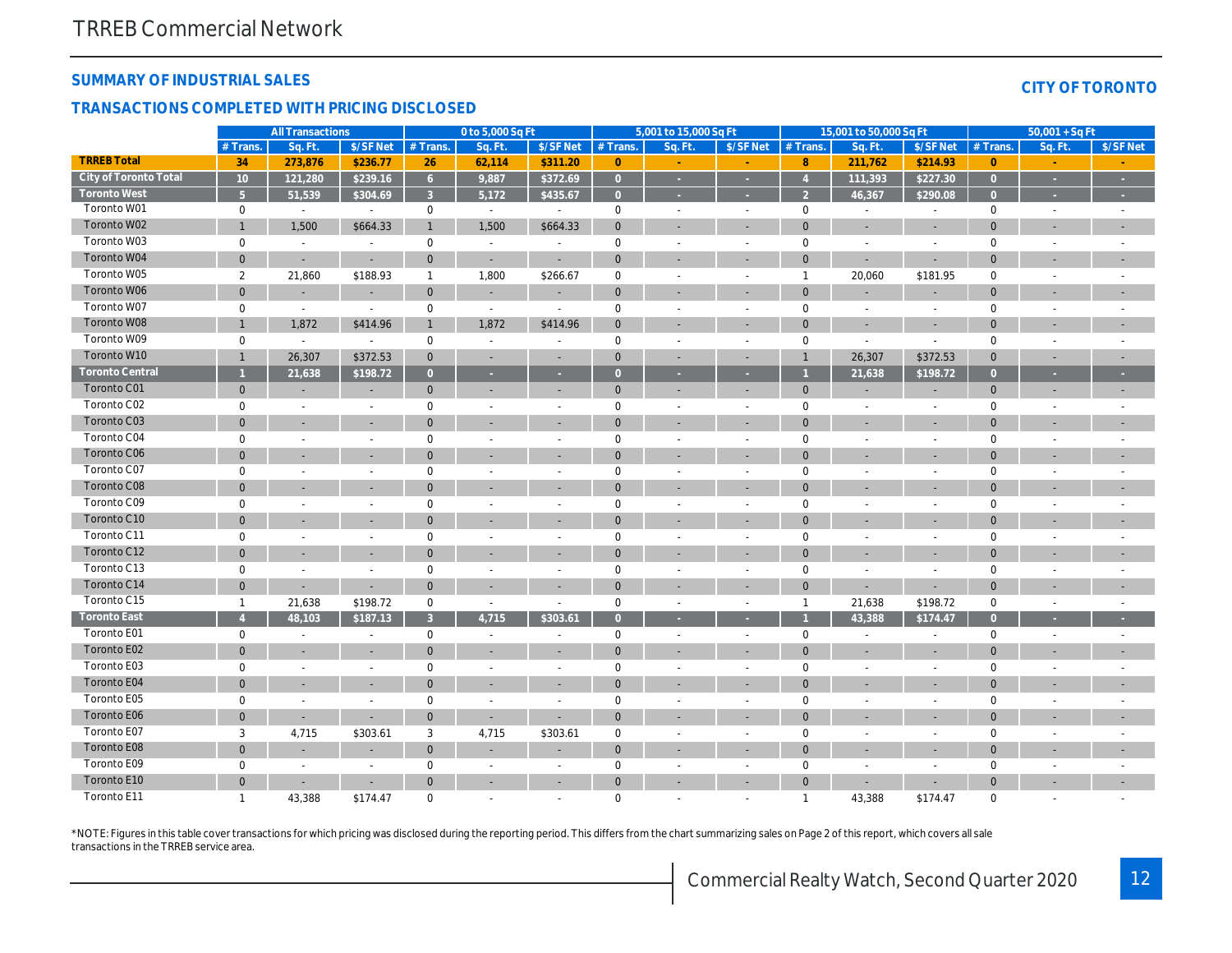# SUMMARY OF INDUSTRIAL SALES - CONDOMINIUM BREAKOUT TRANSACTIONS COMPLETED WITH PRICING DISCLOSED

|                        |                     | <b>All Transactions</b>  |                          |                | 0 to 5,000 Sq Ft         |                          |                | 5,001 to 15,000 Sq Ft    |                          |                | 15,001 to 50,000 Sq Ft |                          |
|------------------------|---------------------|--------------------------|--------------------------|----------------|--------------------------|--------------------------|----------------|--------------------------|--------------------------|----------------|------------------------|--------------------------|
|                        | # Trans.            | Sq. Ft.                  | \$/SF Net                | # Trans.       | Sq. Ft.                  | \$/SF Net                | # Trans.       | Sq. Ft.                  | \$/SF Net                | # Trans.       | Sq. Ft.                | $$/SF$ Ne                |
| <b>TRREB Total</b>     | 24                  | 56,614                   | \$291.86                 | 24             | 56,614                   | \$291.86                 | $\mathbf{0}$   |                          |                          | $\overline{0}$ |                        |                          |
| City of Toronto Total  | $\sqrt{5}$          | 8,387                    | \$320.53                 | 5 <sup>1</sup> | 8,387                    | \$320.53                 | $\overline{0}$ | $\sim$                   | $\sim$                   | $\overline{0}$ | ×                      | $\sim$                   |
| <b>Toronto West</b>    | $\overline{2}$      | 3,672                    | \$342.27                 | $\overline{2}$ | 3,672                    | \$342.27                 | $\overline{0}$ | ×                        |                          | $\overline{0}$ | в                      | ÷.                       |
| Toronto W01            | $\mathbf 0$         | $\blacksquare$           | $\blacksquare$           | 0              | $\sim$                   | $\blacksquare$           | $\mathbf 0$    | $\sim$                   | $\sim$                   | $\mathbf 0$    | $\blacksquare$         | $\sim$                   |
| Toronto W02            | $\mathbf{0}$        | $\blacksquare$           | $\overline{\phantom{a}}$ | $\mathbf{0}$   | $\blacksquare$           |                          | $\mathbf{0}$   | $\overline{\phantom{a}}$ | ٠                        | $\mathbf 0$    | ٠                      | $\sim$                   |
| Toronto W03            | $\mathbf 0$         | $\blacksquare$           | $\blacksquare$           | $\mathbf 0$    | $\blacksquare$           | $\overline{\phantom{a}}$ | $\pmb{0}$      | $\blacksquare$           | $\blacksquare$           | $\mathbf 0$    | $\blacksquare$         | $\blacksquare$           |
| Toronto W04            | 0                   | $\overline{\phantom{a}}$ | $\blacksquare$           | $\mathbf{0}$   | $\sim$                   | $\overline{\phantom{a}}$ | $\mathbf 0$    | $\blacksquare$           | $\blacksquare$           | $\mathbf 0$    | ÷,                     | $\blacksquare$           |
| Toronto W05            | $\mathbf{1}$        | 1,800                    | \$266.67                 | $\mathbf{1}$   | 1,800                    | \$266.67                 | $\pmb{0}$      | ä,                       | $\blacksquare$           | $\mathbf 0$    | ä,                     | $\blacksquare$           |
| Toronto W06            | $\mathbf 0$         | $\blacksquare$           | $\sim$                   | $\mathbf{0}$   | $\sim$                   | $\overline{\phantom{a}}$ | $\mathbf{0}$   | $\sim$                   | $\sim$                   | $\mathbf 0$    | ä,                     | $\blacksquare$           |
| Toronto W07            | $\mathbf 0$         | ÷.                       | $\blacksquare$           | 0              | $\sim$                   | $\sim$                   | $\mathbf 0$    | $\sim$                   | $\sim$                   | $\mathbf 0$    | ÷.                     | $\sim$                   |
| Toronto W08            | $\mathbf{1}$        | 1,872                    | \$414.96                 | $\mathbf{1}$   | 1,872                    | \$414.96                 | $\mathbf 0$    | $\sim$                   | $\overline{\phantom{a}}$ | $\mathbf{0}$   | ٠                      | $\blacksquare$           |
| Toronto W09            | $\mathbf 0$         | $\blacksquare$           | $\overline{\phantom{a}}$ | $\mathbf 0$    | $\blacksquare$           |                          | $\pmb{0}$      | $\blacksquare$           | $\blacksquare$           | $\mathbf 0$    | $\blacksquare$         | $\blacksquare$           |
| Toronto W10            | $\overline{0}$      | $\blacksquare$           | $\blacksquare$           | $\mathbf 0$    | $\sim$                   |                          | $\mathbf 0$    | $\sim$                   | $\blacksquare$           | $\mathbf{0}$   | ä,                     | $\overline{\phantom{a}}$ |
| <b>Toronto Central</b> | $\overline{0}$      | ×.                       | $\sim$                   | $\overline{0}$ | $\sim$                   | ×                        | $\overline{0}$ | ×                        | ×                        | $\overline{0}$ | ٠                      | ÷                        |
| <b>Toronto C01</b>     | $\mathbf{0}$        | $\sim$                   | $\sim$                   | $\mathbf{0}$   | $\blacksquare$           |                          | $\mathbf{0}$   | $\overline{\phantom{a}}$ | $\blacksquare$           | $\mathbf 0$    | $\blacksquare$         | $\overline{\phantom{a}}$ |
| Toronto C02            | 0                   | $\blacksquare$           | $\blacksquare$           | $\mathbf 0$    | $\overline{\phantom{a}}$ | $\overline{\phantom{a}}$ | $\pmb{0}$      | $\sim$                   | $\sim$                   | $\mathbf 0$    | $\sim$                 | $\blacksquare$           |
| Toronto C03            | $\overline{0}$      | $\blacksquare$           | $\blacksquare$           | $\mathbf{0}$   | $\blacksquare$           |                          | $\mathbf 0$    | $\blacksquare$           | $\blacksquare$           | $\mathbf 0$    | ÷,                     | $\blacksquare$           |
| Toronto C04            | $\mathbf 0$         | L.                       | $\blacksquare$           | $\mathbf 0$    | $\sim$                   | $\sim$                   | $\pmb{0}$      | $\blacksquare$           | $\blacksquare$           | $\mathbf 0$    | ä,                     | $\blacksquare$           |
| Toronto C06            | $\mathbf 0$         | $\overline{\phantom{a}}$ | $\sim$                   | $\mathbf{0}$   | $\blacksquare$           | $\blacksquare$           | $\mathbf 0$    | $\overline{\phantom{a}}$ | $\overline{\phantom{a}}$ | $\mathbf 0$    | ٠                      | $\overline{\phantom{a}}$ |
| Toronto C07            | $\mathbf 0$         | $\blacksquare$           | $\blacksquare$           | $\mathbf 0$    | $\overline{\phantom{a}}$ | $\overline{\phantom{a}}$ | $\mathbf 0$    | $\blacksquare$           | $\sim$                   | $\mathbf 0$    | $\sim$                 | $\blacksquare$           |
| <b>Toronto C08</b>     | $\overline{0}$      | $\overline{\phantom{a}}$ |                          | $\mathbf{0}$   | $\sim$                   |                          | $\pmb{0}$      | $\sim$                   |                          | $\mathbf 0$    | ٠                      | $\blacksquare$           |
| Toronto C09            | $\mathsf{O}\xspace$ | $\blacksquare$           | $\blacksquare$           | $\mathbf 0$    | $\overline{\phantom{a}}$ | $\overline{\phantom{a}}$ | $\pmb{0}$      | $\blacksquare$           | $\blacksquare$           | $\mathsf 0$    | $\blacksquare$         | $\blacksquare$           |
| Toronto C10            | $\overline{0}$      |                          |                          | $\mathbf{0}$   |                          |                          | $\mathbf 0$    |                          |                          | $\mathbf 0$    |                        | $\overline{\phantom{a}}$ |
| Toronto C11            | $\mathbf 0$         | $\sim$                   | $\blacksquare$           | $\mathbf 0$    | $\blacksquare$           | $\sim$                   | $\mathbf 0$    | $\sim$                   | $\sim$                   | $\mathbf 0$    | $\sim$                 | $\sim$                   |
| Toronto C12            | $\mathbf 0$         | $\sim$                   | $\sim$                   | $\mathbf{0}$   | $\blacksquare$           | $\blacksquare$           | $\mathbf 0$    | $\blacksquare$           | ٠                        | $\mathbf 0$    | ÷,                     | $\overline{\phantom{a}}$ |
| Toronto C13            | 0                   | $\blacksquare$           | $\blacksquare$           | $\mathbf 0$    | $\sim$                   | $\overline{\phantom{a}}$ | $\pmb{0}$      | $\sim$                   | $\sim$                   | $\mathsf 0$    | $\sim$                 | $\sim$                   |
| Toronto C14            | $\overline{0}$      | $\blacksquare$           | $\blacksquare$           | $\mathbf{0}$   | $\blacksquare$           |                          | $\mathbf 0$    | ۰                        | $\blacksquare$           | $\mathbf 0$    | ÷,                     | $\blacksquare$           |
| Toronto C15            | $\mathbf 0$         | L.                       | $\blacksquare$           | 0              | $\sim$                   | $\sim$                   | $\pmb{0}$      | $\blacksquare$           | $\blacksquare$           | $\mathbf 0$    | $\sim$                 | $\omega$                 |
| <b>Toronto East</b>    | $\overline{3}$      | 4,715                    | \$303.61                 | $\overline{3}$ | 4,715                    | \$303.61                 | $\overline{0}$ | ×                        | ×                        | $\overline{0}$ | ×                      | $\sim$                   |
| Toronto E01            | $\mathbf 0$         | $\blacksquare$           | $\blacksquare$           | $\mathbf 0$    | $\overline{\phantom{a}}$ | $\overline{\phantom{a}}$ | $\mathbf 0$    | $\blacksquare$           | $\blacksquare$           | $\mathbf 0$    | $\blacksquare$         | $\blacksquare$           |
| Toronto E02            | $\overline{0}$      | $\overline{\phantom{a}}$ | ÷                        | $\mathbf{0}$   | $\overline{\phantom{a}}$ | $\overline{\phantom{a}}$ | $\pmb{0}$      | $\sim$                   | $\overline{\phantom{a}}$ | $\mathbf 0$    | ٠                      | $\blacksquare$           |
| Toronto E03            | $\mathbf 0$         | $\blacksquare$           | $\blacksquare$           | $\mathbf 0$    | $\blacksquare$           | $\blacksquare$           | $\pmb{0}$      | $\blacksquare$           | $\blacksquare$           | $\mathsf 0$    | $\blacksquare$         | $\blacksquare$           |
| Toronto E04            | $\mathbf 0$         | $\sim$                   |                          | $\mathbf{0}$   |                          |                          | $\mathbf 0$    |                          |                          | $\mathbf 0$    |                        | ٠                        |
| Toronto E05            | $\mathbf 0$         | $\sim$                   | $\sim$                   | $\mathbf 0$    | $\overline{\phantom{a}}$ | $\sim$                   | $\mathbf 0$    | $\overline{\phantom{a}}$ | $\sim$                   | $\mathbf 0$    | $\sim$                 | $\sim$                   |
| Toronto E06            | 0                   | $\overline{\phantom{a}}$ | $\blacksquare$           | $\mathbf{0}$   | $\sim$                   | $\blacksquare$           | $\pmb{0}$      | $\blacksquare$           | ٠                        | $\mathbf 0$    | ä,                     | $\blacksquare$           |
| Toronto E07            | 3                   | 4,715                    | \$303.61                 | 3              | 4,715                    | \$303.61                 | $\mathsf 0$    | $\sim$                   | $\sim$                   | $\mathsf 0$    | $\sim$                 | $\sim$                   |
| Toronto E08            | $\overline{0}$      | $\blacksquare$           | $\blacksquare$           | $\mathbf{0}$   | $\blacksquare$           |                          | $\mathbf 0$    | $\blacksquare$           | $\blacksquare$           | $\mathbf 0$    | ÷,                     | $\blacksquare$           |
| Toronto E09            | $\mathbf 0$         | $\blacksquare$           | $\blacksquare$           | 0              | $\overline{\phantom{a}}$ |                          | $\mathbf 0$    | $\sim$                   | $\blacksquare$           | $\mathbf 0$    | ä,                     | $\blacksquare$           |
| Toronto E10            | $\overline{0}$      | $\overline{\phantom{a}}$ | $\sim$                   | $\mathbf{0}$   | $\overline{a}$           | $\blacksquare$           | $\mathbf 0$    | $\sim$                   | ٠                        | $\mathbf{0}$   | $\blacksquare$         | $\blacksquare$           |
| Toronto E11            | $\Omega$            | $\overline{a}$           | $\overline{a}$           | $\mathbf 0$    | $\sim$                   | $\sim$                   | $\mathbf 0$    | ÷                        | $\sim$                   | $\mathbf 0$    | ä,                     | $\sim$                   |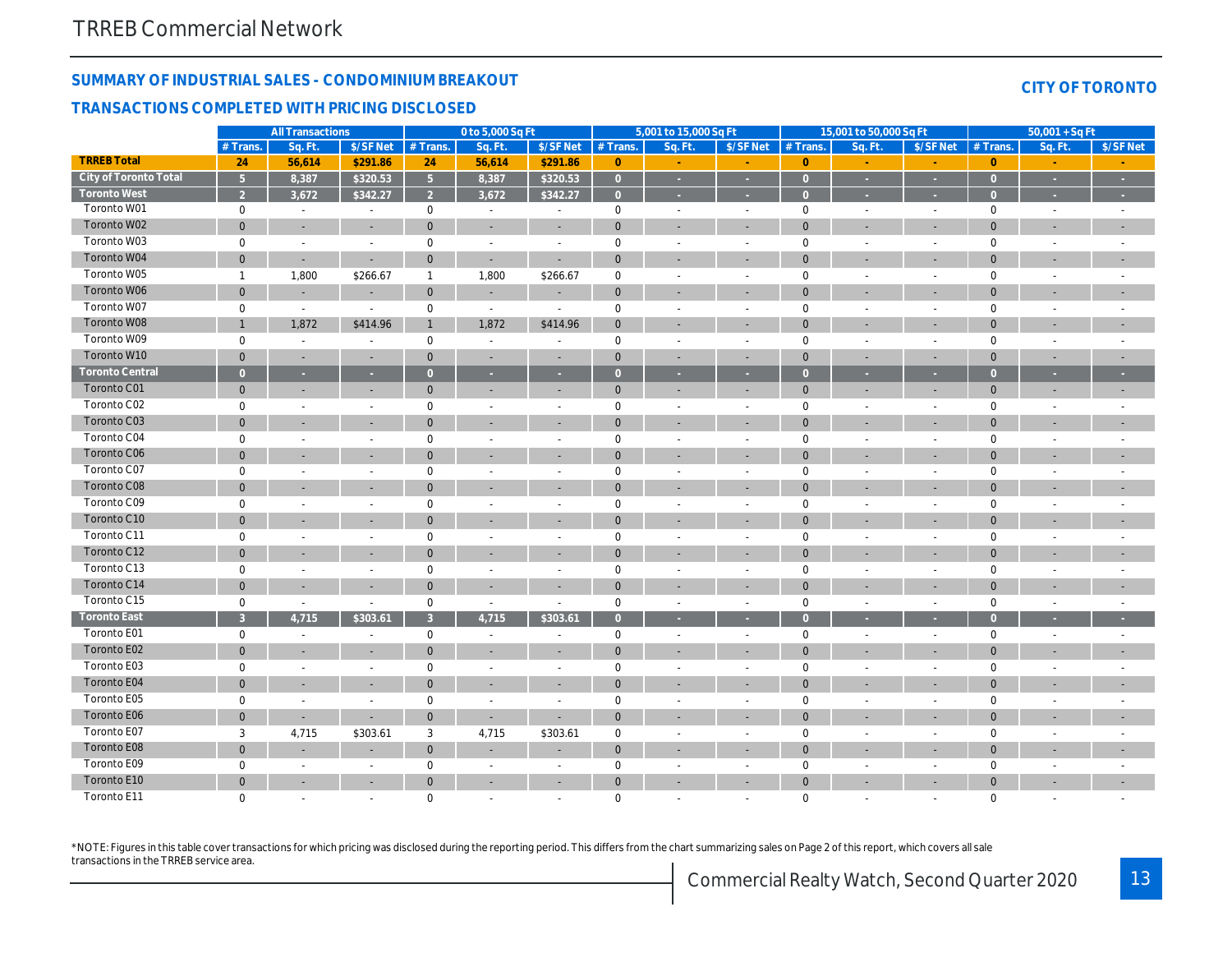# SUMMARY OF INDUSTRIAL SALES - OTHER TYPES BREAKOUT TRANSACTIONS COMPLETED WITH PRICING DISCLOSED

|                              |                | <b>All Transactions</b> |                      |                | 0 to 5,000 Sq Ft         |                          |                         | 15,001 to 50,000 Sq Ft   |                          |                | $50,001 + SqF$       |                |
|------------------------------|----------------|-------------------------|----------------------|----------------|--------------------------|--------------------------|-------------------------|--------------------------|--------------------------|----------------|----------------------|----------------|
|                              | # Trans.       | Sq. Ft.                 | \$/SF Net            | # Trans.       | Sq. Ft.                  | \$/SF Net                | $#$ Trans.              | Sq. Ft.                  | \$/SF Net                | # Trans.       | Sq. Ft.              | $$/SF$ Ne      |
| <b>TRREB Total</b>           | 10             | 217,262                 | \$222.41             | $\overline{2}$ | 5,500                    | \$510.27                 | 8                       | 211,762                  | \$214.93                 | $\overline{0}$ |                      |                |
| <b>City of Toronto Total</b> | $\overline{5}$ | 112,893                 | \$233.11             | $\overline{1}$ | 1,500                    | \$664.33                 | $\overline{4}$          | 111,393                  | \$227.30                 | $\overline{0}$ | ä,                   | à.             |
| <b>Toronto West</b>          | $\mathbf{3}$   | 47,867                  | \$301.81             | $\overline{1}$ | 1,500                    | \$664.33                 | $\overline{2}$          | 46,367                   | \$290.08                 | $\overline{0}$ |                      |                |
| Toronto W01                  | $\mathbf 0$    | $\blacksquare$          | $\blacksquare$       | $\mathbf 0$    | $\overline{\phantom{a}}$ |                          | 0                       | $\overline{\phantom{a}}$ | $\overline{a}$           | 0              | $\blacksquare$       | $\blacksquare$ |
| Toronto W02                  | $\mathbf{1}$   | 1,500                   | \$664.33             | $\mathbf{1}$   | 1,500                    | \$664.33                 | $\mathbf{0}$            | ٠                        | $\blacksquare$           | $\mathbf 0$    | ÷,                   | ÷.             |
| Toronto W03                  | $\mathbf 0$    | $\blacksquare$          | $\blacksquare$       | 0              | $\blacksquare$           | $\blacksquare$           | $\mathbf 0$             | $\blacksquare$           | $\overline{\phantom{a}}$ | 0              | L,                   |                |
| Toronto W04                  | $\mathbf 0$    | ÷                       |                      | $\mathbf{0}$   |                          |                          | $\mathbf 0$             |                          |                          | $\overline{0}$ |                      |                |
| Toronto W05                  | $\mathbf{1}$   | 20,060                  | \$181.95             | $\mathbf 0$    | $\blacksquare$           | $\blacksquare$           | $\mathbf{1}$            | 20,060                   | \$181.95                 | 0              | $\blacksquare$       |                |
| Toronto W06                  | $\mathbf{0}$   | ٠                       | ٠                    | $\mathbf 0$    | $\overline{\phantom{a}}$ | $\overline{\phantom{a}}$ | $\mathbf{0}$            | ÷,                       |                          | $\overline{0}$ | ÷                    |                |
| Toronto W07                  | $\pmb{0}$      | L,                      | $\ddot{\phantom{0}}$ | 0              | $\blacksquare$           | $\blacksquare$           | $\mathsf 0$             | $\overline{a}$           | $\ddot{\phantom{1}}$     | 0              | ä,                   |                |
| Toronto W08                  | $\overline{0}$ | ÷                       | $\blacksquare$       | $\mathbf 0$    |                          | $\overline{\phantom{a}}$ | $\mathbf{0}$            | $\overline{\phantom{a}}$ | $\overline{\phantom{a}}$ | $\overline{0}$ |                      |                |
| Toronto W09                  | $\mathbf 0$    | ÷,                      | $\overline{a}$       | $\pmb{0}$      |                          |                          | $\pmb{0}$               | $\overline{a}$           | $\overline{a}$           | 0              |                      |                |
| Toronto W10                  | $\mathbf{1}$   | 26,307                  | \$372.53             | $\mathbf{0}$   |                          | ٠                        | $\mathbf{1}$            | 26,307                   | \$372.53                 | $\overline{0}$ |                      |                |
| <b>Toronto Central</b>       | $\overline{1}$ | 21,638                  | \$198.72             | $\overline{0}$ |                          |                          | $\overline{1}$          | 21,638                   | \$198.72                 | $\overline{0}$ |                      |                |
| <b>Toronto C01</b>           | $\mathbf 0$    |                         |                      | $\mathbf{0}$   |                          |                          | $\mathbf{0}$            |                          |                          | $\mathbf 0$    |                      |                |
| Toronto C02                  | $\mathbf 0$    | L,                      | $\blacksquare$       | $\mathbf 0$    | L,                       | $\blacksquare$           | $\pmb{0}$               | $\blacksquare$           | $\blacksquare$           | 0              | L,                   |                |
| Toronto C03                  | $\mathbf 0$    |                         | ÷                    | $\mathbf 0$    |                          |                          | $\mathbf 0$             |                          |                          | $\mathbf 0$    |                      |                |
| Toronto C04                  | $\mathbf 0$    | ä,                      | $\blacksquare$       | 0              | $\blacksquare$           | $\blacksquare$           | $\mathbf 0$             | $\sim$                   | $\sim$                   | 0              | $\overline{a}$       |                |
| <b>Toronto C06</b>           | $\mathbf 0$    |                         | ÷,                   | $\mathbf 0$    | $\overline{\phantom{a}}$ | $\blacksquare$           | $\mathbf 0$             | ä,                       | ä,                       | $\overline{0}$ | ä,                   |                |
| Toronto C07                  | $\mathbf 0$    | ä,                      | L,                   | $\mathbf 0$    | $\blacksquare$           |                          | $\mathbf 0$             |                          | $\overline{a}$           | 0              |                      |                |
| <b>Toronto C08</b>           | $\mathbf{0}$   | ÷                       | L.                   | $\mathbf{0}$   |                          | ٠                        | $\mathbf{0}$            |                          | ÷.                       | $\Omega$       |                      |                |
| Toronto C09                  | $\mathbf 0$    | ä,                      | ÷.                   | $\mathbf 0$    | $\ddot{\phantom{1}}$     | $\ddot{\phantom{1}}$     | $\mathbf 0$             | $\overline{a}$           | $\overline{a}$           | 0              |                      |                |
| Toronto C10                  | $\mathbf 0$    |                         | ×.                   | $\mathbf{0}$   | ÷                        | $\overline{\phantom{a}}$ | $\mathbf{0}$            | ۰                        | ٠                        | $\overline{0}$ |                      |                |
| Toronto C11                  | $\mathbf 0$    | $\blacksquare$          | $\blacksquare$       | $\mathbf 0$    | $\overline{a}$           | $\blacksquare$           | 0                       | $\blacksquare$           | $\blacksquare$           | $\Omega$       | $\blacksquare$       |                |
| Toronto C12                  | $\mathbf 0$    |                         | ÷,                   | $\mathbf{0}$   |                          |                          | $\mathbf 0$             |                          |                          | $\mathbf 0$    |                      |                |
| Toronto C13                  | $\mathbf 0$    | L,                      | ÷,                   | $\mathbf 0$    | $\blacksquare$           | $\blacksquare$           | $\mathbf 0$             | $\overline{\phantom{a}}$ | $\blacksquare$           | 0              | $\blacksquare$       |                |
| Toronto C14                  | $\mathbf 0$    |                         | L                    | $\mathbf{0}$   |                          | ٠                        | $\mathbf 0$             |                          |                          | $\mathbf 0$    |                      |                |
| Toronto C15                  | $\mathbf{1}$   | 21,638                  | \$198.72             | $\mathbf 0$    | $\blacksquare$           | $\omega$                 | $\mathbf{1}$            | 21,638                   | \$198.72                 | 0              | $\blacksquare$       | $\mathbf{r}$   |
| <b>Toronto East</b>          | $\overline{1}$ | 43,388                  | \$174.47             | $\overline{0}$ |                          |                          | $\overline{\mathbf{1}}$ | 43,388                   | \$174.47                 | $\overline{0}$ |                      |                |
| Toronto E01                  | $\mathbf 0$    | ÷.                      | $\blacksquare$       | $\mathbf 0$    | $\blacksquare$           | $\blacksquare$           | $\pmb{0}$               | $\overline{a}$           | $\overline{a}$           | 0              | $\overline{a}$       |                |
| <b>Toronto E02</b>           | $\mathbf{0}$   | $\blacksquare$          | ÷,                   | $\mathbf{0}$   |                          | ٠                        | $\mathbf{0}$            | ٠                        | $\blacksquare$           | $\overline{0}$ |                      |                |
| Toronto E03                  | $\mathbf 0$    | ä,                      | $\blacksquare$       | $\mathbf 0$    | $\blacksquare$           | $\overline{\phantom{a}}$ | $\mathbf 0$             | $\sim$                   | $\blacksquare$           | 0              | $\ddot{\phantom{0}}$ |                |
| Toronto E04                  | $\mathbf 0$    |                         | ä,                   | $\mathbf{0}$   |                          |                          | $\mathbf 0$             |                          |                          | $\mathbf 0$    |                      |                |
| Toronto E05                  | $\mathbf 0$    | $\blacksquare$          | $\blacksquare$       | $\mathbf 0$    | $\overline{a}$           | $\blacksquare$           | $\mathbf 0$             | $\blacksquare$           | $\blacksquare$           | 0              | $\blacksquare$       |                |
| <b>Toronto E06</b>           | $\mathbf 0$    |                         | ÷,                   | $\mathbf{0}$   |                          |                          | $\mathbf 0$             |                          |                          | $\mathbf 0$    |                      |                |
| Toronto E07                  | 0              | ä,                      | $\blacksquare$       | 0              | ÷.                       | $\blacksquare$           | 0                       | $\overline{\phantom{a}}$ | $\sim$                   | 0              | $\overline{a}$       |                |
| <b>Toronto E08</b>           | $\mathbf 0$    | ÷                       | ÷                    | $\mathbf{0}$   |                          | $\sim$                   | $\mathbf 0$             | ٠                        | ٠                        | $\overline{0}$ | ä,                   |                |
| Toronto E09                  | $\mathbf 0$    | ä,                      | L,                   | $\mathbf 0$    | $\blacksquare$           | $\blacksquare$           | $\pmb{0}$               | $\overline{a}$           | $\overline{a}$           | 0              | ÷.                   |                |
| Toronto E10                  | $\Omega$       |                         |                      | $\Omega$       |                          |                          | $\mathbf{0}$            |                          |                          | $\Omega$       |                      |                |
| Toronto E11                  | $\mathbf{1}$   | 43,388                  | \$174.47             | $\Omega$       |                          |                          | $\mathbf{1}$            | 43,388                   | \$174.47                 | 0              |                      |                |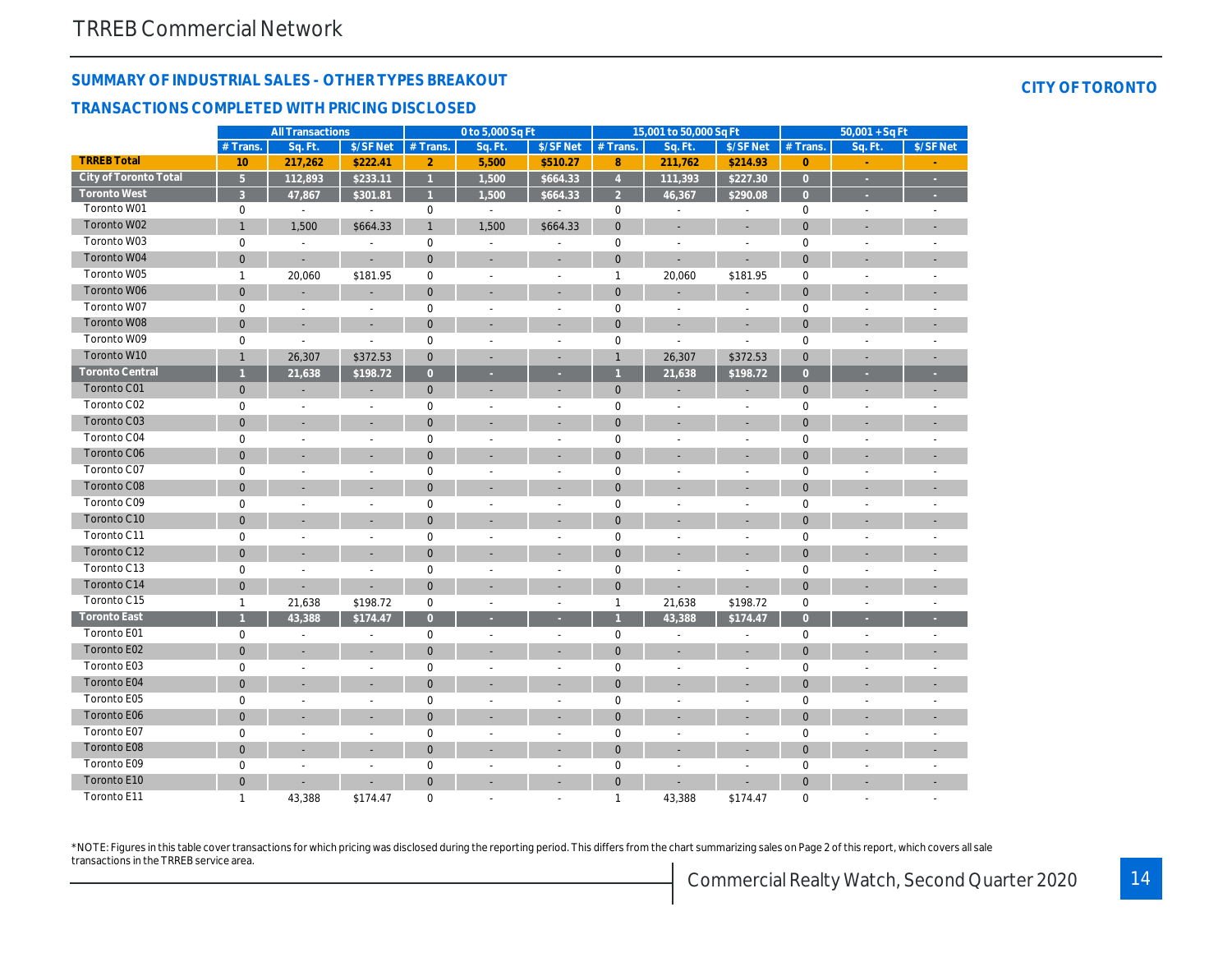## SUMMARY OF COMMERCIAL/RETAIL SALES

#### TRANSACTIONS COMPLETED WITH PRICING DISCLOSED

|                        |                  | <b>All Transactions</b>  |                          |                | 0 to 1,000 Sq Ft         |                          |                | 1,001 to 2,500 Sq Ft     |                          |                | 2,001 to 5,000 Sq Ft     |                          |
|------------------------|------------------|--------------------------|--------------------------|----------------|--------------------------|--------------------------|----------------|--------------------------|--------------------------|----------------|--------------------------|--------------------------|
|                        | # Trans          | Sq. Ft                   | \$/SF Net                | # Trans.       | Sq. Ft.                  | \$/SF Net                | # Trans.       | Sq. Ft.                  | \$/SF Net                | # Trans.       | Sq. Ft.                  | $$/SF$ Ne                |
| <b>TRREB Total</b>     | 39               | 112,224                  | \$284.30                 | 14             | 8,083                    | \$436.66                 | 15             | 21,182                   | \$522.79                 | 5 <sup>5</sup> | 15,325                   | \$309.4                  |
| <b>Halton Region</b>   | $\overline{0}$   | ×,                       | ×.                       | $\overline{0}$ | ×.                       |                          | $\overline{0}$ |                          | ÷.                       | $\overline{0}$ | u,                       | à,                       |
| Burlington             | $\mathbf 0$      | $\overline{\phantom{a}}$ | $\overline{\phantom{a}}$ | $\mathbf{0}$   | $\overline{\phantom{a}}$ |                          | $\mathbf 0$    | $\overline{\phantom{a}}$ | ٠                        | $\mathbf{0}$   | ٠                        | $\blacksquare$           |
| <b>Halton Hills</b>    | $\mathbf 0$      | $\sim$                   | $\blacksquare$           | 0              |                          | $\blacksquare$           | $\mathbf 0$    | $\sim$                   | $\sim$                   | $\mathbf 0$    | $\sim$                   | $\sim$                   |
| Milton                 | $\mathbf 0$      | $\blacksquare$           | $\blacksquare$           | $\mathbf{0}$   |                          | $\blacksquare$           | $\mathbf 0$    | $\blacksquare$           | ٠                        | $\mathbf 0$    | ٠                        | $\overline{\phantom{a}}$ |
| Oakville               | $\mathbf 0$      | $\overline{a}$           | $\overline{a}$           | $\mathbf 0$    |                          | $\sim$                   | $\mathbf 0$    | $\overline{a}$           | ÷.                       | $\mathbf 0$    | ÷.                       | $\sim$                   |
| Peel Region            | $\overline{A}$   | 8,123                    | \$342.61                 | $\overline{O}$ |                          | ×.                       | $\overline{3}$ | 4,228                    | \$564.81                 |                | 3,895                    | \$101.4                  |
| Brampton               | $\mathbf 0$      | $\blacksquare$           | $\mathbf{a}^{\prime}$    | $\mathsf 0$    | $\sim$                   | $\sim$                   | $\mathbf 0$    | $\blacksquare$           | $\overline{a}$           | $\mathsf 0$    | $\sim$                   | $\blacksquare$           |
| Caledon                | $\mathbf{1}$     | 3,895                    | \$101.41                 | $\mathbf{0}$   | $\sim$                   | $\overline{\phantom{a}}$ | $\mathbf{0}$   | $\blacksquare$           | $\sim$                   | $\overline{1}$ | 3,895                    | \$101.4'                 |
| Mississauga            | 3                | 4,228                    | \$564.81                 | $\mathbf 0$    |                          | $\overline{\phantom{a}}$ | 3              | 4,228                    | \$564.81                 | $\mathbf 0$    | $\sim$                   | $\blacksquare$           |
| Toronto                | 15 <sub>15</sub> | 22,409                   | \$644.32                 | $\overline{7}$ | 3,641                    | \$388.49                 | 6 <sup>1</sup> | 8,488                    | \$595.43                 | $\overline{1}$ | 3,000                    | \$823.3                  |
| <b>Toronto West</b>    | 3                | 4,137                    | \$431.23                 | 0              | $\sim$                   |                          | 3              | 4,137                    | \$431.23                 | $\mathbf 0$    | $\sim$                   |                          |
| <b>Toronto Central</b> | 6                | 14,457                   | \$789.79                 | $\overline{2}$ | 856                      | \$838.79                 | $\overline{2}$ | 3,321                    | \$822.04                 | $\mathbf{1}$   | 3,000                    | \$823.33                 |
| <b>Toronto East</b>    | 6                | 3,815                    | \$324.12                 | 5              | 2,785                    | \$250.09                 | $\mathbf{1}$   | 1,030                    | \$524.27                 | $\mathbf 0$    | $\mathbf{r}$             | $\omega$                 |
| <b>York Region</b>     | 16 <sup>°</sup>  | 48,797                   | \$227.16                 | $\overline{7}$ | 4,442                    | \$476.14                 | 5 <sup>1</sup> | 6,466                    | \$387.69                 | $\overline{1}$ | 2,800                    | \$329.6                  |
| Aurora                 | $\mathbf 0$      | $\blacksquare$           | $\mathbf{a}^{\prime}$    | 0              | $\sim$                   | $\overline{\phantom{a}}$ | 0              | $\sim$                   | $\blacksquare$           | $\mathbf 0$    | $\blacksquare$           | $\sim$                   |
| E. Gwillimbury         | $\overline{1}$   | 18,731                   | \$26.16                  | $\mathbf{0}$   | $\sim$                   | $\overline{\phantom{a}}$ | $\mathbf 0$    | $\sim$                   | $\overline{\phantom{a}}$ | $\mathbf{0}$   | ٠                        | $\sim$                   |
| Georgina               | 0                | $\blacksquare$           | $\blacksquare$           | 0              | $\overline{\phantom{a}}$ | $\overline{\phantom{a}}$ | $\mathbf 0$    | $\overline{\phantom{a}}$ | $\sim$                   | $\mathbf 0$    | $\overline{\phantom{a}}$ | $\sim$                   |
| King                   | $\overline{1}$   | 1,234                    | \$340.36                 | $\mathbf 0$    |                          |                          | $\mathbf{1}$   | 1,234                    | \$340.36                 | $\mathbf{0}$   | ÷,                       | $\overline{\phantom{a}}$ |
| Markham                | 6                | 3,546                    | \$483.64                 | 6              | 3,546                    | \$483.64                 | $\mathbf 0$    | $\blacksquare$           |                          | $\mathbf 0$    | $\blacksquare$           | $\blacksquare$           |
| Newmarket              | 1                | 1,738                    | \$318.18                 | $\Omega$       | $\sim$                   |                          | $\mathbf{1}$   | 1,738                    | \$318.18                 | $\mathbf{0}$   | ÷.                       | $\sim$                   |
| <b>Richmond Hill</b>   | 2                | 12,268                   | \$246.41                 | $\mathbf 0$    | $\sim$                   | $\overline{\phantom{a}}$ | $\pmb{0}$      | $\sim$                   | $\sim$                   | $\mathbf{1}$   | 2,800                    | \$329.64                 |
| Vaughan                | 5                | 11,280                   | \$432.96                 | $\mathbf{1}$   | 896                      | \$446.43                 | 3              | 3,494                    | \$438.98                 | $\mathbf{0}$   | ä,                       | ٠                        |
| Whitchurch-Stouffville | $\mathbf 0$      | $\blacksquare$           | $\blacksquare$           | $\mathbf 0$    | $\sim$                   | $\overline{\phantom{a}}$ | $\pmb{0}$      | $\sim$                   | $\blacksquare$           | $\mathbf 0$    | $\blacksquare$           | $\blacksquare$           |
| Durham Region          | $\overline{3}$   | 7,630                    | \$272.48                 | $\overline{0}$ |                          |                          | $\overline{1}$ | 2,000                    | \$562.50                 | $\overline{2}$ | 5,630                    | \$169.4                  |
| Ajax                   | $\mathbf 0$      | $\blacksquare$           | $\blacksquare$           | 0              | $\overline{\phantom{a}}$ | $\overline{\phantom{a}}$ | $\pmb{0}$      | $\blacksquare$           | $\overline{\phantom{a}}$ | $\mathbf 0$    | $\blacksquare$           | $\blacksquare$           |
| <b>Brock</b>           | $\overline{0}$   |                          | $\overline{\phantom{a}}$ | $\mathbf{0}$   |                          |                          | $\mathbf{0}$   |                          |                          | $\mathbf{0}$   |                          | $\blacksquare$           |
| Clarington             | $\mathbf 0$      | $\blacksquare$           |                          | $\Omega$       |                          | $\sim$                   | $\mathbf 0$    | $\blacksquare$           | $\blacksquare$           | $\mathbf 0$    | $\blacksquare$           | $\blacksquare$           |
| Oshawa                 | $\overline{2}$   | 4,750                    | \$309.47                 | $\mathbf{0}$   |                          |                          | $\mathbf{1}$   | 2,000                    | \$562.50                 | $\mathbf{1}$   | 2,750                    | \$125.45                 |
| Pickering              | $\mathbf 0$      | $\blacksquare$           |                          | $\mathbf 0$    | $\overline{\phantom{a}}$ | $\sim$                   | $\pmb{0}$      | $\sim$                   | $\sim$                   | $\mathbf 0$    | $\blacksquare$           |                          |
| Scugog                 | $\mathbf 0$      | $\blacksquare$           |                          | $\mathbf{0}$   |                          |                          | $\mathbf 0$    |                          |                          | $\mathbf 0$    |                          |                          |
| Uxbridge               | $\mathbf{1}$     | 2,880                    | \$211.46                 | $\mathbf 0$    | $\sim$                   | $\sim$                   | $\mathbf 0$    | $\blacksquare$           | $\sim$                   | $\overline{1}$ | 2,880                    | \$211.46                 |
| Whitby                 | $\mathbf 0$      |                          |                          | $\mathbf{0}$   |                          |                          | $\mathbf 0$    | ٠                        |                          | $\mathbf{0}$   |                          | ٠                        |
| <b>Dufferin County</b> | $\overline{0}$   | ٠                        | ٠                        | $\overline{0}$ | ×                        |                          | $\overline{0}$ | $\sim$                   | ٠                        | $\overline{0}$ | ٠                        | ×.                       |
| Orangeville            | $\overline{0}$   | ÷,                       | $\overline{a}$           | $\Omega$       | $\sim$                   |                          | $\mathbf{0}$   | $\blacksquare$           | ٠                        | $\mathbf{0}$   | ÷,                       | $\blacksquare$           |
| <b>Simcoe County</b>   |                  | 25,265                   | \$60.16                  | $\overline{0}$ | ×                        | ×                        | $\overline{0}$ | ×                        | ×                        | $\overline{0}$ | ×                        | ×.                       |
| Adjala-Tosorontio      | $\mathbf 0$      |                          |                          | $\overline{0}$ | $\sim$                   |                          | $\mathbf{0}$   | $\blacksquare$           | ٠                        | $\mathbf 0$    | ä,                       | ٠                        |
| <b>Bradford West</b>   | $\mathbf{1}$     | 25,265                   | \$60.16                  | 0              | $\sim$                   | $\overline{\phantom{a}}$ | $\pmb{0}$      | $\sim$                   | $\sim$                   | $\mathbf 0$    | $\sim$                   | $\sim$                   |
| Essa                   | $\mathbf 0$      |                          |                          | $\overline{0}$ |                          |                          | $\mathbf 0$    |                          |                          | $\Omega$       |                          |                          |
| Innisfil               | $\mathbf 0$      | $\blacksquare$           | $\blacksquare$           | $\mathbf 0$    | $\overline{\phantom{a}}$ | $\overline{\phantom{a}}$ | $\mathbf 0$    | $\sim$                   | $\sim$                   | $\mathbf 0$    | $\overline{a}$           | $\blacksquare$           |
| <b>New Tecumseth</b>   | $\Omega$         |                          |                          | $\Omega$       |                          |                          | $\Omega$       |                          |                          | $\Omega$       |                          |                          |
|                        |                  |                          |                          |                |                          |                          |                |                          |                          |                |                          |                          |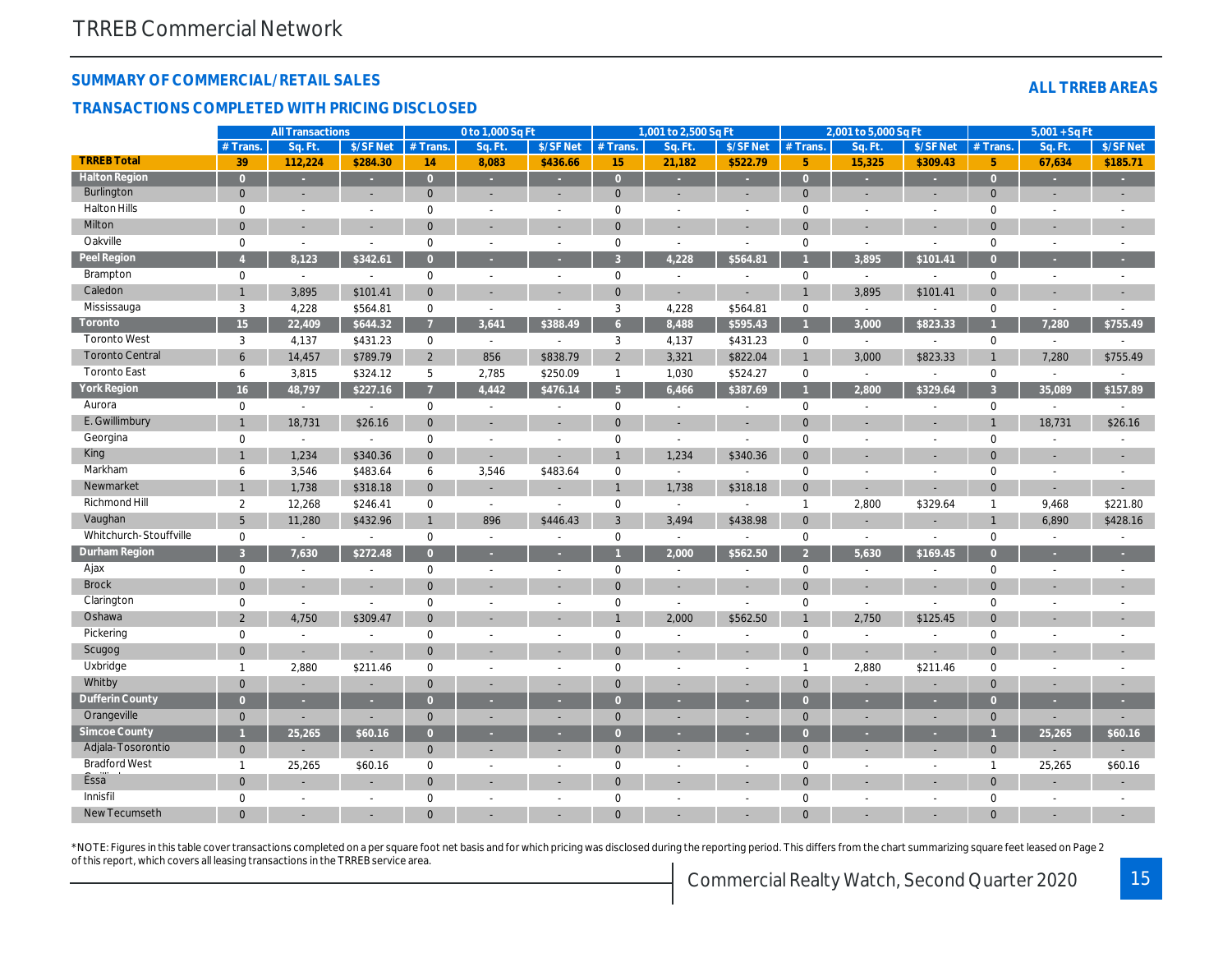## SUMMARY OF COMMERCIAL/RETAIL SALES - CONDOMINIUM BREAKOUT

#### TRANSACTIONS COMPLETED WITH PRICING DISCLOSED

|                        |                | <b>All Transactions</b> |                       |                | 0 to 1,000 Sq Ft         |                          |                 | 1,001 to 2,500 Sq Ft     |                          |                | 2,001 to 5,000 Sq Ft |                          |
|------------------------|----------------|-------------------------|-----------------------|----------------|--------------------------|--------------------------|-----------------|--------------------------|--------------------------|----------------|----------------------|--------------------------|
|                        | $#$ Trans.     | Sa. Ft                  | \$/SF Net             | $#$ Trans.     | Sq. Ft.                  | \$/SF Net                | $#$ Trans.      | Sq. Ft.                  | \$/SF Net                | $#$ Trans.     | Sq. Ft.              | $$/SF$ Ne                |
| <b>TRREB Total</b>     | 11             | 18,608                  | \$424.76              | $\overline{4}$ | 2,107                    | \$535.36                 | $5\phantom{.0}$ | 6,811                    | \$426.22                 | $\overline{1}$ | 2,800                | \$329.6                  |
| <b>Halton Region</b>   | $\overline{0}$ | $\omega$                | $\omega$              | $\overline{0}$ | ×                        | $\sim$                   | $\overline{0}$  | $\sim$                   | $\sim$                   | $\overline{0}$ | ×                    | $\sim$                   |
| Burlington             | $\mathbf{0}$   | $\blacksquare$          | $\blacksquare$        | $\mathbf{0}$   | $\sim$                   | $\sim$                   | $\mathbf{0}$    | $\blacksquare$           | $\blacksquare$           | $\mathbf{0}$   | $\blacksquare$       | $\sim$                   |
| <b>Halton Hills</b>    | $\mathbf 0$    | $\blacksquare$          | $\blacksquare$        | $\mathbf 0$    | $\blacksquare$           | $\blacksquare$           | $\mathbf 0$     | $\overline{\phantom{a}}$ | $\sim$                   | $\mathbf 0$    | $\blacksquare$       | $\sim$                   |
| Milton                 | $\overline{0}$ | $\blacksquare$          | $\blacksquare$        | $\mathbf{0}$   | $\sim$                   |                          | $\mathbf 0$     | $\sim$                   | $\blacksquare$           | $\mathbf 0$    | ä,                   | $\blacksquare$           |
| Oakville               | $\mathbf 0$    | $\blacksquare$          | $\blacksquare$        | $\mathbf 0$    | $\blacksquare$           | $\blacksquare$           | $\mathbf 0$     | $\overline{\phantom{a}}$ | $\sim$                   | $\mathsf 0$    | $\blacksquare$       | $\sim$                   |
| Peel Region            | $\overline{0}$ | ÷.                      | и                     | $\overline{0}$ | ×                        |                          | $\overline{0}$  | ×.                       |                          | $\overline{0}$ | ×                    | ×                        |
| Brampton               | $\mathbf 0$    | $\blacksquare$          | $\blacksquare$        | $\mathbf 0$    | $\blacksquare$           | $\blacksquare$           | $\mathbf 0$     | $\overline{\phantom{a}}$ | $\overline{\phantom{a}}$ | $\mathsf 0$    | $\blacksquare$       | $\sim$                   |
| Caledon                | $\overline{0}$ | $\blacksquare$          | $\blacksquare$        | $\mathbf 0$    |                          |                          | $\mathbf 0$     | $\blacksquare$           | ÷,                       | $\mathbf{0}$   | ä,                   | $\blacksquare$           |
| Mississauga            | $\mathbf 0$    | $\blacksquare$          | $\blacksquare$        | $\mathbf 0$    | $\overline{\phantom{a}}$ | $\blacksquare$           | $\mathbf 0$     | $\blacksquare$           | $\blacksquare$           | $\mathbf 0$    | $\blacksquare$       | $\blacksquare$           |
| Toronto                | 3              | 2,590                   | \$649.81              | 2 <sup>1</sup> | 1,110                    | \$624.32                 | $\mathbf{1}$    | 1,480                    | \$668.92                 | $\overline{0}$ | ×                    | $\sim$                   |
| <b>Toronto West</b>    | $\mathbf{1}$   | 1,480                   | \$668.92              | 0              | $\sim$                   |                          | $\mathbf{1}$    | 1,480                    | \$668.92                 | $\mathbf 0$    | $\blacksquare$       | $\sim$                   |
| <b>Toronto Central</b> | $\mathbf{1}$   | 450                     | \$1,262.22            | $\mathbf{1}$   | 450                      | \$1,262.22               | $\overline{0}$  | ٠                        | ٠                        | $\mathbf 0$    | ä,                   | $\sim$                   |
| <b>Toronto East</b>    | $\overline{1}$ | 660                     | \$189.39              | $\mathbf{1}$   | 660                      | \$189.39                 | $\mathbf 0$     | $\blacksquare$           | $\blacksquare$           | $\mathbf 0$    | $\blacksquare$       | $\sim$                   |
| <b>York Region</b>     | 8              | 16,018                  | \$388.38              | 2 <sup>1</sup> | 997                      | \$436.31                 | $\overline{4}$  | 5,331                    | \$358.84                 |                | 2,800                | \$329.64                 |
| Aurora                 | $\mathbf 0$    | $\blacksquare$          | $\tilde{\phantom{a}}$ | 0              | $\sim$                   | $\sim$                   | $\mathbf 0$     | $\sim$                   | $\sim$                   | $\mathbf 0$    | $\blacksquare$       | $\blacksquare$           |
| E. Gwillimbury         | $\overline{0}$ |                         | ÷,                    | $\mathbf{0}$   |                          |                          | $\mathbf 0$     | $\blacksquare$           |                          | $\mathbf{0}$   |                      | $\blacksquare$           |
| Georgina               | $\mathbf 0$    | $\blacksquare$          | $\blacksquare$        | $\mathbf 0$    | $\sim$                   | $\sim$                   | $\mathbf 0$     | $\blacksquare$           | $\sim$                   | $\mathbf 0$    | $\sim$               | $\sim$                   |
| King                   | $\overline{1}$ | 1,234                   | \$340.36              | $\mathbf{0}$   | $\sim$                   |                          | $\mathbf{1}$    | 1,234                    | \$340.36                 | $\mathbf{0}$   |                      |                          |
| Markham                | $\mathbf{1}$   | 101                     | \$346.53              | $\mathbf{1}$   | 101                      | \$346.53                 | $\mathbf 0$     | $\blacksquare$           | $\overline{\phantom{a}}$ | $\mathbf 0$    | $\blacksquare$       | $\blacksquare$           |
| Newmarket              | $\overline{1}$ | 1,738                   | \$318.18              | $\mathbf 0$    | $\sim$                   |                          | $\mathbf{1}$    | 1,738                    | \$318.18                 | $\mathbf 0$    | ä,                   | $\blacksquare$           |
| Richmond Hill          | $\mathbf{1}$   | 2,800                   | \$329.64              | $\mathbf 0$    | $\blacksquare$           | $\overline{\phantom{a}}$ | $\pmb{0}$       | $\sim$                   | $\blacksquare$           | $\mathbf{1}$   | 2,800                | \$329.64                 |
| Vaughan                | $\overline{4}$ | 10,145                  | \$422.87              | $\mathbf{1}$   | 896                      | \$446.43                 | $\overline{2}$  | 2,359                    | \$398.47                 | $\mathbf{0}$   |                      |                          |
| Whitchurch-Stouffville | $\mathbf 0$    | $\blacksquare$          | $\blacksquare$        | $\mathbf 0$    | $\sim$                   | $\blacksquare$           | $\mathbf 0$     | $\sim$                   | $\blacksquare$           | $\mathbf 0$    | $\blacksquare$       | $\blacksquare$           |
| Durham Region          | $\overline{0}$ | ×                       |                       | $\overline{O}$ |                          | ×                        | $\overline{0}$  | ٠                        |                          | $\overline{0}$ |                      | ÷.                       |
| Ajax                   | $\mathbf 0$    | $\blacksquare$          | $\blacksquare$        | $\mathbf 0$    | $\blacksquare$           | $\blacksquare$           | $\mathbf 0$     | $\blacksquare$           | $\blacksquare$           | $\mathsf 0$    | $\blacksquare$       | $\blacksquare$           |
| <b>Brock</b>           | $\overline{0}$ | $\sim$                  | $\blacksquare$        | $\mathbf{0}$   |                          |                          | $\mathbf{0}$    | $\sim$                   | ٠                        | $\mathbf{0}$   |                      | $\overline{\phantom{a}}$ |
| Clarington             | $\mathbf 0$    | $\blacksquare$          | $\blacksquare$        | $\Omega$       | $\sim$                   | $\sim$                   | $\mathbf 0$     | $\blacksquare$           | $\blacksquare$           | $\mathbf 0$    | $\blacksquare$       | $\sim$                   |
| Oshawa                 | $\mathbf 0$    |                         |                       | $\overline{0}$ |                          |                          | $\mathbf 0$     | ÷,                       |                          | $\mathbf{0}$   |                      | $\overline{\phantom{a}}$ |
| Pickering              | $\mathbf 0$    | $\blacksquare$          | $\blacksquare$        | $\mathbf 0$    | $\sim$                   | $\sim$                   | $\pmb{0}$       | $\blacksquare$           | $\blacksquare$           | $\mathbf 0$    | $\blacksquare$       | $\sim$                   |
| Scugog                 | $\overline{0}$ | $\overline{a}$          | $\blacksquare$        | $\mathbf{0}$   |                          |                          | $\mathbf{0}$    | $\blacksquare$           | ÷,                       | $\mathbf{0}$   | ٠                    | ٠                        |
| Uxbridge               | $\mathbf 0$    | $\blacksquare$          | $\blacksquare$        | $\mathbf 0$    | $\blacksquare$           | $\sim$                   | $\mathbf 0$     | $\blacksquare$           | $\blacksquare$           | $\mathbf 0$    | $\blacksquare$       | $\blacksquare$           |
| Whitby                 | $\mathbf 0$    | $\overline{a}$          | ÷,                    | $\mathbf{0}$   |                          |                          | $\mathbf{0}$    | ٠                        |                          | $\mathbf{0}$   | r.                   | $\blacksquare$           |
| <b>Dufferin County</b> | $\overline{0}$ | ×                       | ×                     | $\Omega$       | ×.                       | ×                        | $\overline{0}$  | ×                        | ×                        | $\overline{0}$ | ×                    | ×                        |
| Orangeville            | $\mathbf 0$    | $\blacksquare$          | $\blacksquare$        | $\mathbf{0}$   | $\sim$                   |                          | $\mathbf 0$     | $\blacksquare$           | $\blacksquare$           | $\mathbf 0$    | $\blacksquare$       | $\blacksquare$           |
| <b>Simcoe County</b>   | $\overline{0}$ | $\sim$                  | ÷.                    | $\overline{0}$ | ×                        | ×                        | $\overline{0}$  | ×                        | $\sim$                   | $\overline{0}$ | ×                    | $\sim$                   |
| Adjala-Tosorontio      | $\mathbf{0}$   | $\sim$                  | $\sim$                | $\mathbf{0}$   | $\overline{\phantom{a}}$ |                          | $\mathbf{0}$    | $\blacksquare$           | ٠                        | $\mathbf 0$    | $\blacksquare$       | $\sim$                   |
| <b>Bradford West</b>   | 0              | $\sim$                  | $\blacksquare$        | $\mathbf 0$    | $\sim$                   | $\sim$                   | $\pmb{0}$       | $\sim$                   | $\sim$                   | $\mathbf 0$    | $\blacksquare$       | $\sim$                   |
| Essa <sup>"</sup>      | $\mathbf 0$    |                         | $\sim$                | $\mathbf{0}$   |                          |                          | $\mathbf 0$     | ٠                        |                          | $\overline{0}$ |                      |                          |
| Innisfil               | 0              | $\blacksquare$          | $\blacksquare$        | $\mathbf 0$    | $\overline{\phantom{a}}$ | $\overline{\phantom{a}}$ | $\pmb{0}$       | $\sim$                   | $\sim$                   | $\mathbf 0$    | $\blacksquare$       | $\blacksquare$           |
| <b>New Tecumseth</b>   | $\Omega$       |                         |                       | $\Omega$       |                          |                          | $\Omega$        |                          |                          | $\Omega$       |                      |                          |
|                        |                |                         |                       |                |                          |                          |                 |                          |                          |                |                      |                          |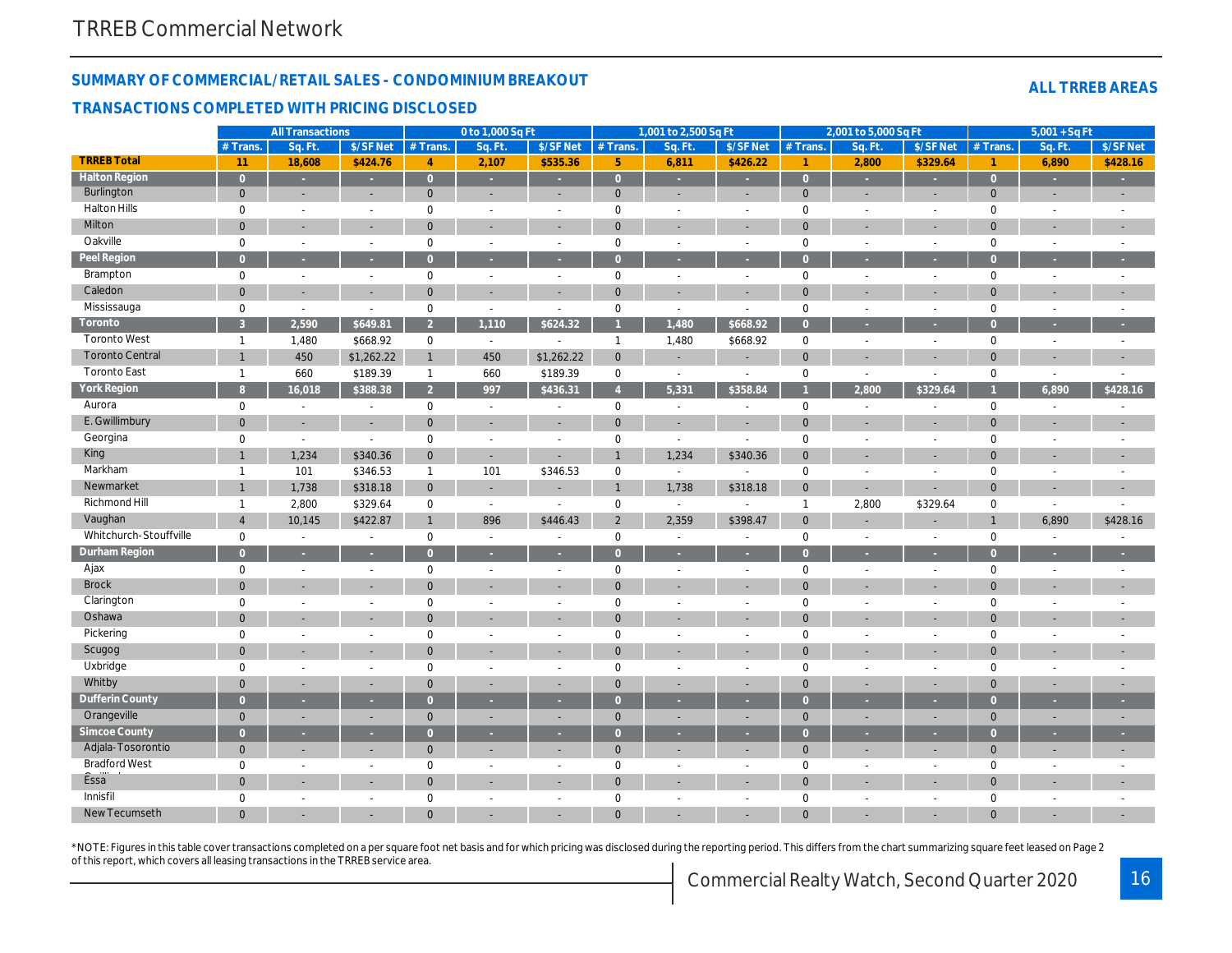## SUMMARY OF COMMERCIAL/RETAIL SALES - OTHER TYPES BREAKOUT

#### TRANSACTIONS COMPLETED WITH PRICING DISCLOSED

|                        |                | <b>All Transactions</b> |                |                 | 0 to 1,000 Sq Ft         |                          |                | 1,001 to 2,500 Sq Ft     |                          |                | 2,001 to 5,000 Sq Ft     |                          |
|------------------------|----------------|-------------------------|----------------|-----------------|--------------------------|--------------------------|----------------|--------------------------|--------------------------|----------------|--------------------------|--------------------------|
|                        | # Trans.       | Sa. Ft                  | \$/SF Net      | # Trans.        | Sa. Ft                   | \$/SF Net                | $#$ Trans.     | Sa. Ft.                  | \$/SF Net                | $#$ Trans.     | Sq. Ft.                  | $$/SF$ Ne                |
| <b>TRREB Total</b>     | 28             | 93,616                  | \$256.38       | 10 <sup>°</sup> | 5,976                    | \$401.86                 | 10             | 14,371                   | \$568.56                 | $\overline{4}$ | 12,525                   | \$304.9                  |
| <b>Halton Region</b>   | $\overline{0}$ | $\omega$                | $\omega$       | $\overline{0}$  | ×                        | $\sim$                   | $\overline{0}$ | $\sim$                   | $\sim$                   | $\overline{0}$ | ×.                       | $\sim$                   |
| Burlington             | $\mathbf{0}$   | $\blacksquare$          | $\blacksquare$ | $\mathbf{0}$    | $\sim$                   | $\sim$                   | $\mathbf{0}$   | $\blacksquare$           | $\blacksquare$           | $\mathbf{0}$   | $\blacksquare$           | $\blacksquare$           |
| <b>Halton Hills</b>    | $\mathbf 0$    | $\blacksquare$          | $\blacksquare$ | $\mathbf 0$     | $\blacksquare$           | $\blacksquare$           | $\mathbf 0$    | $\overline{\phantom{a}}$ | $\overline{\phantom{a}}$ | $\mathbf 0$    | $\blacksquare$           | $\sim$                   |
| Milton                 | $\overline{0}$ | $\blacksquare$          | $\blacksquare$ | $\mathbf{0}$    |                          |                          | $\mathbf 0$    | $\sim$                   | $\blacksquare$           | $\mathbf 0$    | $\blacksquare$           | $\blacksquare$           |
| Oakville               | $\mathbf 0$    | $\blacksquare$          | $\blacksquare$ | $\mathbf 0$     | $\blacksquare$           | $\blacksquare$           | $\pmb{0}$      | $\blacksquare$           | $\blacksquare$           | $\mathbf 0$    | $\blacksquare$           | $\sim$                   |
| Peel Region            | $\overline{4}$ | 8,123                   | \$342.61       | $\overline{0}$  | ×                        |                          | $\overline{3}$ | 4,228                    | \$564.81                 |                | 3,895                    | \$101.4                  |
| Brampton               | $\mathbf 0$    | $\blacksquare$          | $\blacksquare$ | $\mathbf 0$     | $\overline{\phantom{a}}$ | $\blacksquare$           | $\pmb{0}$      | $\overline{\phantom{a}}$ | $\overline{\phantom{a}}$ | $\mathbf 0$    | $\blacksquare$           | $\blacksquare$           |
| Caledon                | $\mathbf{1}$   | 3,895                   | \$101.41       | $\overline{0}$  |                          |                          | $\mathbf 0$    | $\blacksquare$           | $\blacksquare$           | $\overline{1}$ | 3,895                    | \$101.4'                 |
| Mississauga            | 3              | 4,228                   | \$564.81       | 0               | $\overline{\phantom{a}}$ | $\blacksquare$           | 3              | 4,228                    | \$564.81                 | $\mathbf 0$    | $\blacksquare$           | $\blacksquare$           |
| Toronto                | 12             | 19,819                  | \$643.60       | 5 <sup>1</sup>  | 2,531                    | \$285.07                 | 5 <sup>5</sup> | 7,008                    | \$579.91                 | 1              | 3,000                    | \$823.3                  |
| <b>Toronto West</b>    | $\overline{2}$ | 2,657                   | \$298.83       | 0               | $\sim$                   | $\blacksquare$           | $\overline{2}$ | 2,657                    | \$298.83                 | $\mathbf 0$    | $\sim$                   |                          |
| <b>Toronto Central</b> | 5              | 14,007                  | \$774.61       | $\mathbf{1}$    | 406                      | \$369.46                 | $\overline{2}$ | 3,321                    | \$822.04                 | $\overline{1}$ | 3,000                    | \$823.33                 |
| <b>Toronto East</b>    | 5              | 3,155                   | \$352.30       | $\overline{4}$  | 2,125                    | \$268.94                 | $\mathbf{1}$   | 1,030                    | \$524.27                 | $\mathbf 0$    | $\blacksquare$           |                          |
| <b>York Region</b>     | 8              | 32,779                  | \$148.38       | 5 <sup>1</sup>  | 3,445                    | \$487.66                 | $\mathbf{1}$   | 1,135                    | \$523.17                 | $\overline{0}$ |                          | $\sim$                   |
| Aurora                 | $\mathbf 0$    | $\blacksquare$          | $\blacksquare$ | $\mathbf 0$     | $\blacksquare$           | $\sim$                   | $\mathbf 0$    | $\sim$                   | $\sim$                   | $\mathbf 0$    | $\blacksquare$           | $\sim$                   |
| E. Gwillimbury         | $\mathbf{1}$   | 18,731                  | \$26.16        | $\mathbf{0}$    |                          |                          | $\mathbf 0$    |                          |                          | $\mathbf{0}$   |                          | $\sim$                   |
| Georgina               | $\mathbf 0$    | $\blacksquare$          | $\blacksquare$ | $\mathbf 0$     | $\sim$                   | $\sim$                   | $\pmb{0}$      | $\sim$                   | $\sim$                   | $\mathbf 0$    | ä,                       | $\sim$                   |
| King                   | $\overline{0}$ | $\blacksquare$          | $\blacksquare$ | $\mathbf{0}$    |                          |                          | $\mathbf 0$    |                          |                          | $\mathbf{0}$   |                          |                          |
| Markham                | 5              | 3,445                   | \$487.66       | 5               | 3,445                    | \$487.66                 | $\mathbf 0$    | $\blacksquare$           | $\sim$                   | $\mathbf 0$    | $\sim$                   | $\blacksquare$           |
| Newmarket              | $\overline{0}$ |                         |                | $\mathbf{0}$    |                          |                          | $\mathbf{0}$   |                          |                          | $\mathbf 0$    |                          |                          |
| Richmond Hill          | $\mathbf{1}$   | 9,468                   | \$221.80       | $\mathbf 0$     | $\sim$                   | $\overline{\phantom{a}}$ | $\pmb{0}$      | $\sim$                   | $\blacksquare$           | $\mathbf 0$    | $\sim$                   | $\sim$                   |
| Vaughan                | $\mathbf 1$    | 1,135                   | \$523.17       | $\mathbf{0}$    |                          |                          | $\mathbf{1}$   | 1,135                    | \$523.17                 | $\mathbf 0$    |                          |                          |
| Whitchurch-Stouffville | $\mathbf 0$    | $\blacksquare$          | $\blacksquare$ | $\mathbf 0$     | $\blacksquare$           | $\blacksquare$           | $\mathbf 0$    | $\sim$                   | $\sim$                   | $\mathbf 0$    | $\blacksquare$           | $\blacksquare$           |
| <b>Durham Region</b>   | $\overline{3}$ | 7,630                   | \$272.48       | $\overline{0}$  |                          |                          |                | 2,000                    | \$562.50                 | $\overline{2}$ | 5,630                    | \$169.4                  |
| Ajax                   | $\mathbf 0$    | $\blacksquare$          | $\blacksquare$ | $\mathbf 0$     | $\overline{\phantom{a}}$ | $\overline{\phantom{a}}$ | $\pmb{0}$      | $\overline{\phantom{a}}$ | $\sim$                   | $\mathsf 0$    | $\blacksquare$           | $\blacksquare$           |
| <b>Brock</b>           | $\overline{0}$ | $\sim$                  | $\sim$         | $\mathbf{0}$    |                          |                          | $\mathbf{0}$   | ٠                        |                          | $\mathbf{0}$   | ٠                        | $\overline{\phantom{a}}$ |
| Clarington             | $\mathbf 0$    | $\blacksquare$          | $\overline{a}$ | $\Omega$        | $\sim$                   | $\sim$                   | $\mathbf 0$    | $\blacksquare$           | $\overline{a}$           | $\mathbf 0$    | $\blacksquare$           | $\blacksquare$           |
| Oshawa                 | $\overline{2}$ | 4,750                   | \$309.47       | $\overline{0}$  |                          |                          | $\mathbf{1}$   | 2,000                    | \$562.50                 | $\mathbf{1}$   | 2,750                    | \$125.4                  |
| Pickering              | $\mathbf 0$    | $\sim$                  | $\overline{a}$ | $\mathbf 0$     | $\sim$                   | $\overline{\phantom{a}}$ | $\pmb{0}$      | $\sim$                   | $\blacksquare$           | $\mathbf 0$    | $\blacksquare$           |                          |
| Scugog                 | $\mathbf 0$    | $\blacksquare$          | $\blacksquare$ | $\mathbf{0}$    |                          |                          | $\mathbf{0}$   | ٠                        |                          | $\mathbf{0}$   | $\overline{\phantom{a}}$ | ٠                        |
| Uxbridge               | $\mathbf{1}$   | 2,880                   | \$211.46       | $\mathbf 0$     | $\blacksquare$           | $\sim$                   | $\mathbf 0$    | $\blacksquare$           | $\blacksquare$           | $\overline{1}$ | 2,880                    | \$211.46                 |
| Whitby                 | $\overline{0}$ | ÷,                      | ٠              | $\mathbf{0}$    |                          |                          | $\mathbf{0}$   | ٠                        |                          | $\Omega$       | ÷,                       | ٠                        |
| <b>Dufferin County</b> | $\overline{0}$ | ×.                      | ×              | $\overline{O}$  | ×.                       | ×                        | $\overline{0}$ | ×                        | ×                        | $\overline{0}$ | ×                        | $\sim$                   |
| Orangeville            | $\mathbf{0}$   | $\blacksquare$          | $\blacksquare$ | $\mathbf{0}$    | $\sim$                   |                          | $\mathbf{0}$   | $\blacksquare$           | $\blacksquare$           | $\mathbf{0}$   | $\blacksquare$           | $\overline{\phantom{a}}$ |
| Simcoe County          |                | 25,265                  | \$60.16        | $\overline{0}$  | ×                        | $\sim$                   | $\overline{0}$ | ×                        | $\sim$                   | $\overline{0}$ | ×                        | $\sim$                   |
| Adjala-Tosorontio      | $\mathbf{0}$   |                         | $\blacksquare$ | $\mathbf{0}$    | $\overline{\phantom{a}}$ |                          | $\mathbf{0}$   | $\blacksquare$           | ٠                        | $\mathbf 0$    | $\blacksquare$           | $\overline{\phantom{a}}$ |
| <b>Bradford West</b>   | $\mathbf{1}$   | 25,265                  | \$60.16        | 0               | $\sim$                   | $\overline{\phantom{a}}$ | $\mathbf 0$    | $\sim$                   | $\sim$                   | $\mathbf 0$    | $\sim$                   | $\sim$                   |
| Essa                   | $\mathbf 0$    |                         | $\sim$         | $\mathbf{0}$    |                          |                          | $\mathbf 0$    |                          |                          | $\overline{0}$ |                          |                          |
| Innisfil               | $\mathbf 0$    | $\blacksquare$          | $\blacksquare$ | $\mathbf 0$     |                          |                          | $\mathbf 0$    | $\sim$                   | $\sim$                   | $\mathbf 0$    |                          |                          |
| <b>New Tecumseth</b>   |                |                         |                | $\Omega$        | $\overline{\phantom{a}}$ | $\overline{\phantom{a}}$ |                |                          |                          |                | $\blacksquare$           | $\blacksquare$           |
|                        | $\Omega$       |                         |                |                 |                          |                          | $\Omega$       |                          |                          | $\Omega$       |                          |                          |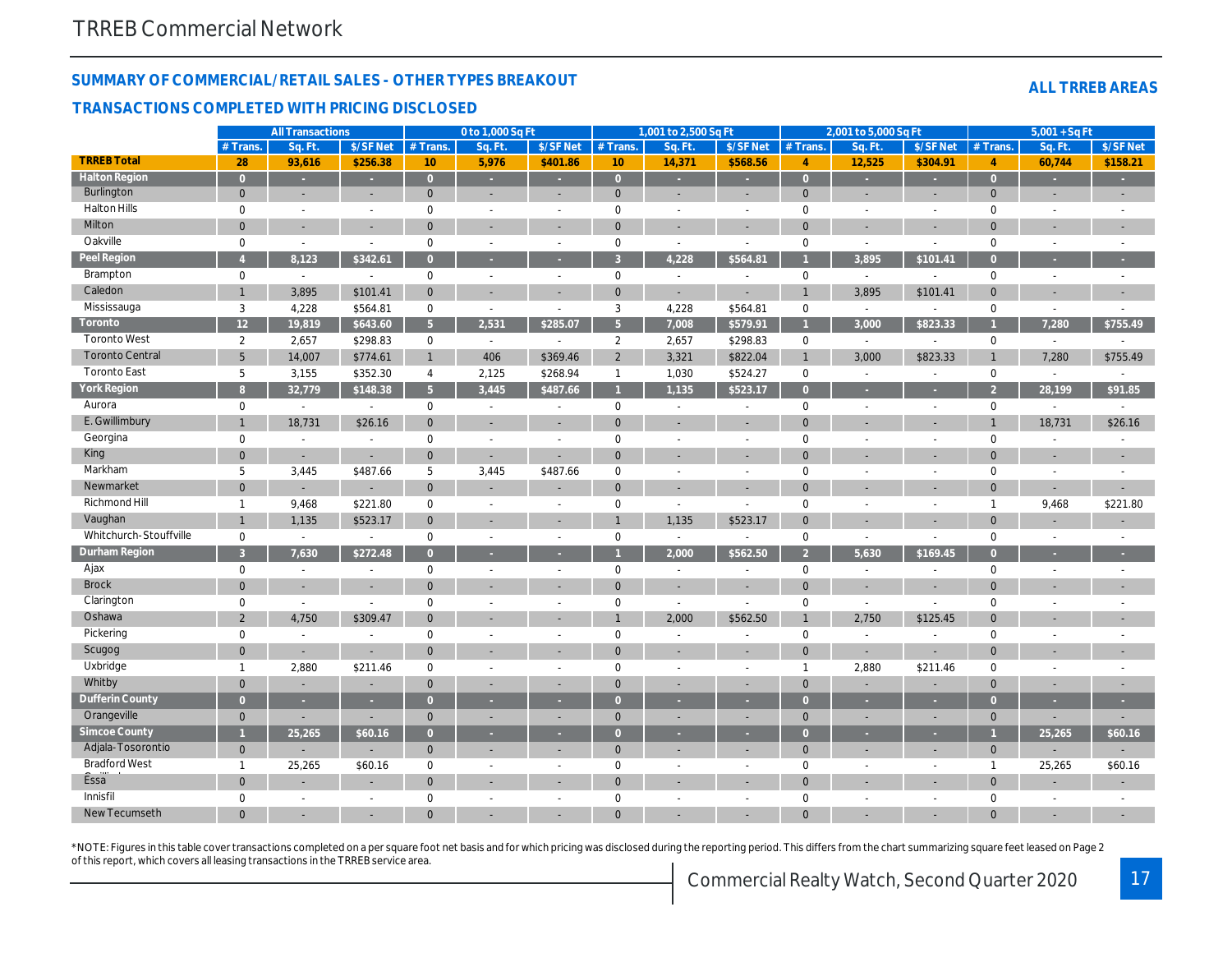## SUMMARY OF COMMERCIAL/RETAIL SALES

#### TRANSACTIONS COMPLETED WITH PRICING DISCLOSED

|                        |                 | <b>All Transactions</b>  |                          |                 | 0 to 1,000 Sq Ft         |                          |                     | 1,001 to 2,500 Sq Ft     |                          |                | 2,001 to 5,000 Sq Ft     |                          |
|------------------------|-----------------|--------------------------|--------------------------|-----------------|--------------------------|--------------------------|---------------------|--------------------------|--------------------------|----------------|--------------------------|--------------------------|
|                        | # Trans.        | Sq. Ft.                  | \$/SF Net                | $#$ Trans.      | Sq. Ft.                  | \$/SF Net                | $#$ Trans.          | Sa. Ft.                  | \$/SF Net                | # Trans.       | Sq. Ft.                  | $S/SF$ Ne                |
| <b>TRREB Total</b>     | 39              | 112,224                  | \$284.30                 | 14              | 8,083                    | \$436.66                 | 15                  | 21,182                   | \$522.79                 | 5 <sub>5</sub> | 15,325                   | \$309.4                  |
| City of Toronto Total  | $\overline{15}$ | 22,409                   | \$644.32                 | $\overline{7}$  | 3,641                    | \$388.49                 | 6 <sup>1</sup>      | 8,488                    | \$595.43                 | $\overline{1}$ | 3,000                    | \$823.3                  |
| <b>Toronto West</b>    | $\overline{3}$  | 4,137                    | \$431.23                 | $\overline{0}$  |                          |                          | $\overline{3}$      | 4,137                    | \$431.23                 | $\overline{0}$ |                          | $\sim$                   |
| Toronto W01            | 0               | $\blacksquare$           | $\sim$                   | $\mathbf 0$     | $\blacksquare$           | $\sim$                   | $\mathbf 0$         | $\sim$                   | $\sim$                   | 0              | $\blacksquare$           | $\sim$                   |
| Toronto W02            | $\mathbf{1}$    | 1,480                    | \$668.92                 | $\mathbf{0}$    | $\blacksquare$           | $\blacksquare$           | $\mathbf{1}$        | 1,480                    | \$668.92                 | $\mathbf{0}$   | $\blacksquare$           | $\overline{\phantom{a}}$ |
| Toronto W03            | 0               | $\sim$                   | $\blacksquare$           | $\mathbf 0$     | $\sim$                   | $\sim$                   | $\mathbf 0$         | $\sim$                   | $\sim$                   | $\mathbf 0$    | $\sim$                   | $\sim$                   |
| Toronto W04            | $\overline{0}$  | $\blacksquare$           | $\blacksquare$           | $\mathbf{0}$    | $\sim$                   | $\overline{\phantom{a}}$ | $\mathbf{0}$        | $\blacksquare$           | $\blacksquare$           | $\mathbf{0}$   | $\blacksquare$           | $\overline{\phantom{a}}$ |
| Toronto W05            | $\overline{1}$  | 1,407                    | \$315.57                 | $\mathbf 0$     |                          | $\sim$                   | $\mathbf{1}$        | 1,407                    | \$315.57                 | $\mathbf 0$    | $\overline{a}$           | $\blacksquare$           |
| Toronto W06            | $\overline{0}$  | $\overline{\phantom{a}}$ | $\blacksquare$           | $\mathbf{0}$    |                          | $\overline{\phantom{a}}$ | $\mathbf{0}$        | $\blacksquare$           | $\sim$                   | $\mathbf{0}$   | ٠                        | $\overline{\phantom{a}}$ |
| Toronto W07            | 0               | $\blacksquare$           | $\overline{\phantom{a}}$ | $\mathbf 0$     | $\overline{\phantom{a}}$ | $\overline{\phantom{a}}$ | $\mathbf 0$         | $\overline{\phantom{a}}$ | $\overline{\phantom{a}}$ | $\mathbf 0$    | $\overline{a}$           | $\blacksquare$           |
| Toronto W08            | $\overline{0}$  | $\blacksquare$           | ÷.                       | $\mathbf 0$     |                          |                          | $\mathbf{0}$        | $\blacksquare$           |                          | $\mathbf 0$    | $\blacksquare$           | $\blacksquare$           |
| Toronto W09            | 0               | $\blacksquare$           | $\blacksquare$           | $\mathbf 0$     | $\sim$                   | $\sim$                   | $\mathbf 0$         | $\blacksquare$           | $\blacksquare$           | $\mathbf 0$    | $\blacksquare$           | ä,                       |
| Toronto W10            | $\mathbf{1}$    | 1,250                    | \$280.00                 | $\mathbf{0}$    | $\sim$                   | $\overline{\phantom{a}}$ | $\mathbf{1}$        | 1,250                    | \$280.00                 | $\mathbf{0}$   | $\overline{\phantom{a}}$ | $\overline{\phantom{a}}$ |
| <b>Toronto Central</b> | 6 <sup>°</sup>  | 14,457                   | \$789.79                 | $\overline{2}$  | 856                      | \$838.79                 | 2 <sup>2</sup>      | 3,321                    | \$822.04                 | $\mathbf{1}$   | 3,000                    | \$823.3                  |
| Toronto C01            | $\overline{2}$  | 2,696                    | \$723.29                 | $\mathbf{1}$    | 406                      | \$369.46                 | $\mathbf{1}$        | 2,290                    | \$786.03                 | $\mathbf 0$    | $\overline{\phantom{a}}$ | ۰                        |
| Toronto C02            | 0               | $\blacksquare$           | $\blacksquare$           | $\mathbf 0$     | $\sim$                   |                          | $\mathsf{O}\xspace$ | $\blacksquare$           | $\blacksquare$           | $\mathbf 0$    | $\blacksquare$           | $\blacksquare$           |
| Toronto C03            | $\mathbf{0}$    | $\blacksquare$           | $\blacksquare$           | $\mathbf{0}$    |                          | $\overline{\phantom{a}}$ | $\mathbf{0}$        | $\blacksquare$           | $\blacksquare$           | $\mathbf 0$    | $\blacksquare$           | $\blacksquare$           |
| Toronto C04            | $\overline{1}$  | 3,000                    | \$823.33                 | $\mathbf 0$     | $\sim$                   | $\sim$                   | $\mathbf 0$         | $\blacksquare$           | $\blacksquare$           | $\mathbf{1}$   | 3,000                    | \$823.33                 |
| Toronto C06            | $\overline{0}$  | $\blacksquare$           | $\blacksquare$           | $\mathbf 0$     | $\sim$                   |                          | $\mathbf{0}$        | $\blacksquare$           | $\blacksquare$           | $\mathbf{0}$   | $\overline{\phantom{a}}$ | $\overline{\phantom{a}}$ |
| Toronto C07            | $\mathbf{1}$    | 450                      | \$1,262.22               | $\mathbf{1}$    | 450                      | \$1,262.22               | $\mathsf 0$         | $\blacksquare$           | $\sim$                   | $\mathbf 0$    | $\blacksquare$           | $\blacksquare$           |
| Toronto C08            | $\mathbf{1}$    | 7,280                    | \$755.49                 | $\mathbf{0}$    | $\sim$                   |                          | $\mathbf{0}$        | $\blacksquare$           |                          | $\mathbf{0}$   | ٠                        | $\blacksquare$           |
| Toronto C09            | 0               | $\sim$                   | $\blacksquare$           | $\mathbf 0$     | $\sim$                   | $\overline{\phantom{a}}$ | $\mathbf 0$         | $\sim$                   | $\blacksquare$           | $\mathbf 0$    | $\blacksquare$           | $\blacksquare$           |
| Toronto C10            | $\mathbf 0$     | $\overline{\phantom{a}}$ | $\overline{\phantom{a}}$ | $\mathbf 0$     |                          |                          | $\mathbf 0$         | ٠                        |                          | $\mathbf 0$    |                          | $\overline{\phantom{a}}$ |
| Toronto C11            | 0               | $\sim$                   | $\sim$                   | $\mathbf 0$     | $\sim$                   | $\sim$                   | $\mathsf 0$         | $\sim$                   | $\blacksquare$           | $\mathbf 0$    | $\sim$                   | $\sim$                   |
| Toronto C12            | $\mathbf{0}$    | $\overline{\phantom{a}}$ | $\overline{\phantom{a}}$ | $\mathbf{0}$    | $\sim$                   | $\sim$                   | $\mathbf 0$         | ÷,                       | ٠                        | $\mathbf{0}$   | $\overline{\phantom{a}}$ | ٠                        |
| Toronto C13            | $\mathbf{0}$    | $\overline{\phantom{a}}$ | $\blacksquare$           | $\mathbf 0$     | $\sim$                   | $\overline{\phantom{a}}$ | $\mathsf 0$         | $\blacksquare$           | $\blacksquare$           | $\mathbf 0$    | $\sim$                   | $\blacksquare$           |
| Toronto C14            | $\mathbf 0$     | $\blacksquare$           | $\blacksquare$           | $\mathbf 0$     | $\blacksquare$           | $\overline{\phantom{a}}$ | $\mathbf 0$         | $\overline{\phantom{a}}$ | $\overline{\phantom{a}}$ | $\mathbf{0}$   | $\overline{\phantom{a}}$ | $\blacksquare$           |
| Toronto C15            | $\overline{1}$  | 1,031                    | \$902.04                 | $\mathsf 0$     | $\blacksquare$           | $\sim$                   | $\mathbf{1}$        | 1,031                    | \$902.04                 | $\mathbf 0$    | $\blacksquare$           | $\blacksquare$           |
| <b>Toronto East</b>    | 6 <sup>1</sup>  | 3,815                    | \$324.12                 | $5\overline{)}$ | 2,785                    | \$250.09                 | $\mathbf{1}$        | 1,030                    | \$524.27                 | $\overline{0}$ | ×                        | ×                        |
| Toronto E01            | 0               | $\sim$                   | $\overline{\phantom{a}}$ | $\mathbf 0$     | $\overline{\phantom{a}}$ | $\overline{\phantom{a}}$ | $\mathsf{O}\xspace$ | $\overline{\phantom{a}}$ | $\sim$                   | $\mathbf 0$    | $\blacksquare$           | $\sim$                   |
| Toronto E02            | $\overline{0}$  | $\overline{\phantom{a}}$ | $\overline{\phantom{a}}$ | $\mathbf{0}$    | $\sim$                   | $\overline{\phantom{a}}$ | $\mathbf{0}$        | $\sim$                   | $\sim$                   | $\mathbf{0}$   | ٠                        | $\overline{\phantom{a}}$ |
| Toronto E03            | 0               | $\blacksquare$           | $\blacksquare$           | $\mathbf 0$     | $\blacksquare$           | $\blacksquare$           | $\pmb{0}$           | $\blacksquare$           | $\blacksquare$           | $\mathbf 0$    | $\overline{a}$           | $\blacksquare$           |
| Toronto E04            | $\mathbf 0$     | $\overline{\phantom{a}}$ |                          | $\mathbf 0$     |                          |                          | $\mathbf 0$         | ٠                        |                          | $\mathbf 0$    |                          |                          |
| Toronto E05            | 0               | $\blacksquare$           | $\sim$                   | $\mathbf 0$     | $\sim$                   | $\sim$                   | $\mathbf 0$         | $\blacksquare$           | $\blacksquare$           | $\mathbf 0$    | $\blacksquare$           | $\sim$                   |
| Toronto E06            | $\overline{2}$  | 1,790                    | \$455.31                 | $\mathbf{1}$    | 760                      | \$361.84                 | $\mathbf{1}$        | 1,030                    | \$524.27                 | $\mathbf{0}$   | ٠                        | $\overline{\phantom{a}}$ |
| Toronto E07            | 4               | 2,025                    | \$208.15                 | 4               | 2,025                    | \$208.15                 | $\mathsf{O}$        | $\sim$                   | $\sim$                   | $\mathbf 0$    | $\blacksquare$           | $\blacksquare$           |
| <b>Toronto E08</b>     | $\mathbf 0$     | $\blacksquare$           | $\blacksquare$           | $\mathbf{0}$    | $\blacksquare$           | $\blacksquare$           | $\mathbf{0}$        | ÷,                       | ÷,                       | $\mathbf{0}$   | $\overline{a}$           |                          |
| Toronto E09            | 0               | $\blacksquare$           | $\blacksquare$           | $\mathbf 0$     | $\sim$                   | $\sim$                   | $\mathbf 0$         | $\sim$                   | $\blacksquare$           | $\mathbf 0$    | L,                       |                          |
| Toronto E10            | $\mathbf{0}$    | $\overline{\phantom{a}}$ | $\overline{\phantom{a}}$ | $\mathbf{0}$    | $\overline{\phantom{a}}$ | $\overline{\phantom{a}}$ | $\mathbf 0$         | $\sim$                   | ٠                        | $\mathbf{0}$   | $\blacksquare$           | $\overline{\phantom{a}}$ |
| Toronto E11            | $\Omega$        | $\sim$                   | $\sim$                   | $\mathbf 0$     |                          | $\sim$                   | $\mathbf 0$         | ÷                        | ä,                       | $\mathbf 0$    | $\overline{a}$           | ÷                        |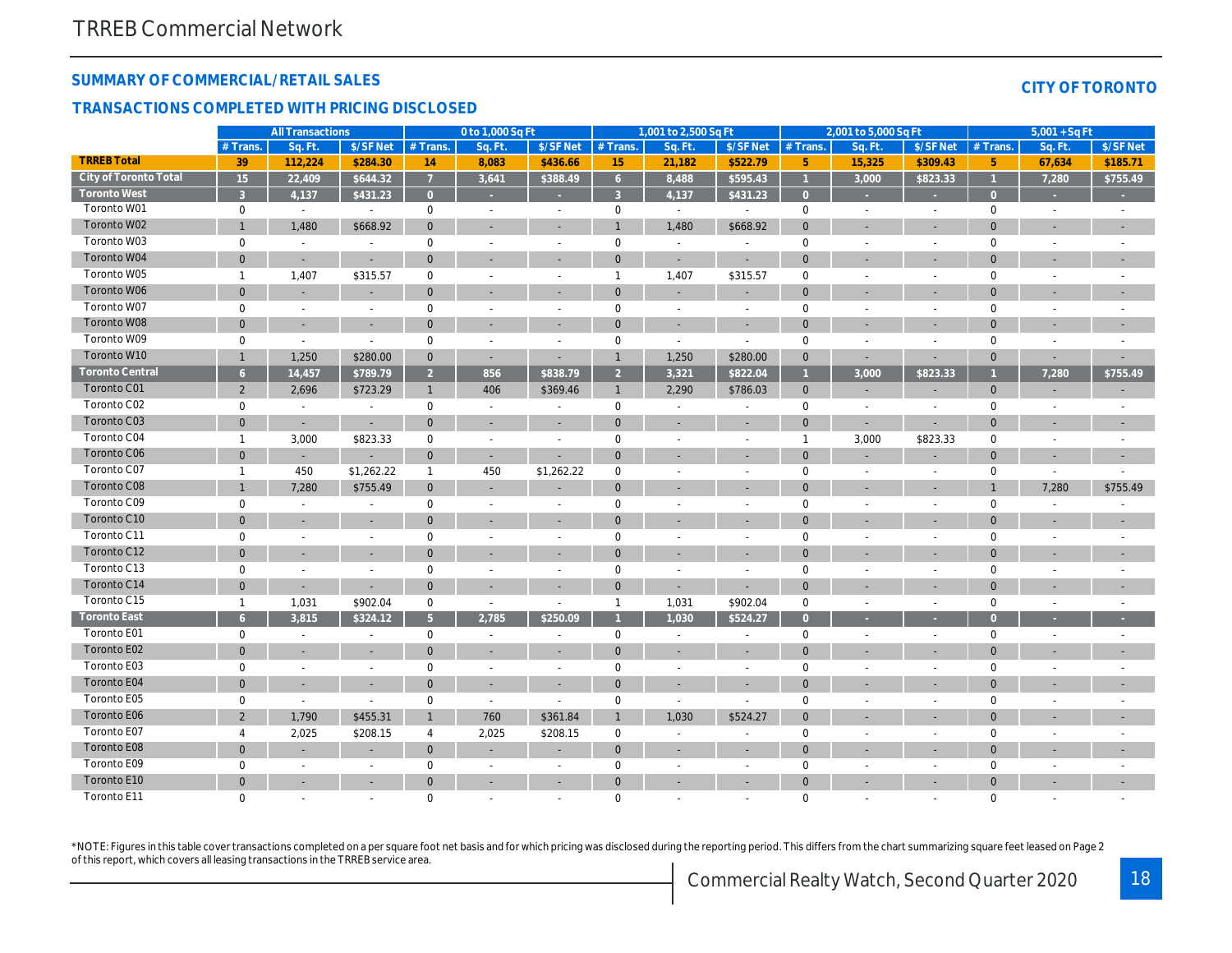## SUMMARY OF COMMERCIAL/RETAIL SALES - CONDOMINIUM BREAKOUT

#### TRANSACTIONS COMPLETED WITH PRICING DISCLOSED

|                        |                | <b>All Transactions</b>  |                          |                | 0 to 1,000 Sq Ft         |                          |                | 1,001 to 2,500 Sq Ft  |                |                      | 2,001 to 5,000 Sq Ft     |                          |
|------------------------|----------------|--------------------------|--------------------------|----------------|--------------------------|--------------------------|----------------|-----------------------|----------------|----------------------|--------------------------|--------------------------|
|                        | # Trans.       | Sq. Ft.                  | \$/SF Net                | # Trans.       | Sq. Ft.                  | \$/SF Net                | # Trans.       | Sq. Ft.               | \$/SF Net      | # Trans.             | Sq. Ft.                  | $$/SF$ Ne                |
| <b>TRREB Total</b>     | 11             | 18,608                   | \$424.76                 | 4              | 2,107                    | \$535.36                 | $\sqrt{5}$     | 6,811                 | \$426.22       | $\blacktriangleleft$ | 2,800                    | \$329.6                  |
| City of Toronto Total  | $\mathbf{3}$   | 2,590                    | \$649.81                 | $\overline{2}$ | 1,110                    | \$624.32                 | $\mathbf{1}$   | 1,480                 | \$668.92       | $\overline{0}$       | $\sim$                   | $\sim$                   |
| <b>Toronto West</b>    | $\overline{1}$ | 1,480                    | \$668.92                 | $\overline{0}$ | ×                        | ×                        | $\overline{1}$ | 1,480                 | \$668.92       | $\overline{0}$       | ×                        | $\sim$                   |
| Toronto W01            | 0              | $\sim$                   | $\blacksquare$           | $\mathbf 0$    | $\sim$                   | $\sim$                   | $\mathbf 0$    | $\sim$                | $\blacksquare$ | $\mathbf 0$          | $\omega$                 | $\sim$                   |
| Toronto W02            | $\mathbf{1}$   | 1,480                    | \$668.92                 | $\mathbf{0}$   | $\sim$                   |                          | $\mathbf{1}$   | 1,480                 | \$668.92       | $\mathbf{0}$         | $\sim$                   | $\overline{\phantom{a}}$ |
| Toronto W03            | 0              | $\sim$                   | $\overline{\phantom{a}}$ | $\mathbf 0$    | $\sim$                   | $\overline{\phantom{a}}$ | $\mathsf 0$    | $\blacksquare$        | $\blacksquare$ | $\mathbf 0$          | $\blacksquare$           | $\blacksquare$           |
| Toronto W04            | $\mathbf 0$    | $\blacksquare$           | $\blacksquare$           | $\mathbf 0$    | $\blacksquare$           |                          | $\mathbf{0}$   | $\blacksquare$        | ÷,             | $\mathbf 0$          | $\overline{a}$           | $\sim$                   |
| Toronto W05            | 0              | $\blacksquare$           | $\blacksquare$           | $\mathsf 0$    | $\sim$                   | $\sim$                   | $\mathsf 0$    | $\sim$                | $\sim$         | $\mathsf 0$          | $\blacksquare$           | $\omega$                 |
| Toronto W06            | $\mathbf 0$    | $\sim$                   | $\sim$                   | $\mathbf{0}$   | $\overline{\phantom{a}}$ | $\sim$                   | $\mathbf 0$    | $\sim$                | $\blacksquare$ | $\mathbf{0}$         | $\overline{\phantom{a}}$ | $\overline{\phantom{a}}$ |
| Toronto W07            | 0              | $\sim$                   | $\sim$                   | $\mathbf 0$    | $\sim$                   | $\overline{\phantom{a}}$ | $\mathbf 0$    | $\sim$                | $\sim$         | 0                    | $\overline{a}$           | $\sim$                   |
| Toronto W08            | $\mathbf{0}$   | $\overline{\phantom{a}}$ |                          | $\mathbf 0$    | $\overline{\phantom{a}}$ | $\overline{a}$           | $\mathbf 0$    | $\sim$                | ٠              | $\mathbf{0}$         | ٠                        | $\blacksquare$           |
| Toronto W09            | 0              | $\blacksquare$           | $\blacksquare$           | $\mathsf 0$    | $\blacksquare$           | $\overline{\phantom{a}}$ | $\mathsf 0$    | $\blacksquare$        | $\blacksquare$ | $\mathbf 0$          | $\overline{a}$           | $\blacksquare$           |
| Toronto W10            | $\mathbf 0$    | $\sim$                   | $\blacksquare$           | $\mathbf 0$    | $\sim$                   |                          | $\mathbf{0}$   | $\blacksquare$        | $\blacksquare$ | $\mathbf{0}$         | $\overline{\phantom{a}}$ | ٠                        |
| <b>Toronto Central</b> | $\overline{1}$ | 450                      | $\sqrt{$1,262.22}$       |                | 450                      | \$1,262.22               | $\overline{0}$ | ×                     | ٠              | $\overline{0}$       | ٠                        | ÷                        |
| Toronto C01            | $\mathbf{0}$   | $\overline{\phantom{a}}$ | $\blacksquare$           | $\mathbf{0}$   | $\sim$                   |                          | $\mathbf{0}$   | $\blacksquare$        | ٠              | $\mathbf{0}$         | $\blacksquare$           | ۰.                       |
| Toronto C02            | 0              | $\blacksquare$           | $\overline{\phantom{a}}$ | $\mathbf 0$    | $\sim$                   | $\overline{\phantom{a}}$ | $\mathbf 0$    | $\blacksquare$        | $\sim$         | $\mathbf 0$          | $\blacksquare$           | $\blacksquare$           |
| Toronto C03            | $\mathbf 0$    | $\blacksquare$           | $\blacksquare$           | $\mathbf 0$    | $\blacksquare$           | $\blacksquare$           | $\mathbf{0}$   | ÷,                    | $\blacksquare$ | $\mathbf 0$          | $\overline{a}$           | $\overline{\phantom{a}}$ |
| Toronto C04            | 0              | $\blacksquare$           | $\blacksquare$           | $\mathsf 0$    | $\blacksquare$           |                          | $\mathsf 0$    | $\tilde{\phantom{a}}$ | $\sim$         | $\mathbf 0$          | $\blacksquare$           | $\blacksquare$           |
| Toronto C06            | $\mathbf 0$    | $\blacksquare$           | $\overline{\phantom{a}}$ | $\mathbf{0}$   | $\sim$                   |                          | $\mathbf 0$    | $\sim$                | $\sim$         | $\mathbf{0}$         | ٠                        | $\overline{\phantom{a}}$ |
| Toronto C07            | $\mathbf{1}$   | 450                      | \$1,262.22               | $\mathbf{1}$   | 450                      | \$1,262.22               | $\mathbf 0$    | $\blacksquare$        | $\sim$         | 0                    | $\sim$                   | $\sim$                   |
| Toronto C08            | $\overline{0}$ | $\sim$                   |                          | $\mathbf 0$    | $\overline{\phantom{a}}$ | $\overline{\phantom{a}}$ | $\mathbf 0$    | $\blacksquare$        | ٠              | $\mathbf{0}$         | $\overline{\phantom{a}}$ | $\blacksquare$           |
| Toronto C09            | 0              | $\blacksquare$           | $\blacksquare$           | $\mathsf 0$    | $\blacksquare$           | $\overline{\phantom{a}}$ | $\pmb{0}$      | $\blacksquare$        | $\blacksquare$ | $\mathsf 0$          | $\blacksquare$           | $\blacksquare$           |
| Toronto C10            | $\mathbf 0$    | $\overline{\phantom{a}}$ |                          | $\mathbf 0$    |                          |                          | $\mathbf 0$    | ٠                     |                | $\mathbf{0}$         |                          | $\overline{\phantom{a}}$ |
| Toronto C11            | 0              | $\blacksquare$           | $\sim$                   | $\mathbf 0$    | $\sim$                   | $\sim$                   | $\mathbf 0$    | $\sim$                | $\sim$         | $\mathbf 0$          | $\sim$                   | $\sim$                   |
| Toronto C12            | $\mathbf{0}$   | $\blacksquare$           | $\overline{\phantom{a}}$ | $\mathbf{0}$   | $\overline{\phantom{a}}$ | $\blacksquare$           | $\mathbf 0$    | ÷,                    | ٠              | $\mathbf 0$          | ٠                        | $\overline{\phantom{a}}$ |
| Toronto C13            | 0              | $\sim$                   | $\sim$                   | $\mathsf 0$    | $\sim$                   | $\overline{\phantom{a}}$ | $\mathbf 0$    | $\sim$                | $\sim$         | $\mathbf 0$          | $\blacksquare$           | $\sim$                   |
| Toronto C14            | $\mathbf 0$    | $\blacksquare$           | $\blacksquare$           | $\mathbf 0$    | $\blacksquare$           | $\blacksquare$           | $\mathbf{0}$   | ÷,                    | ÷,             | $\mathbf{0}$         | $\overline{a}$           | $\blacksquare$           |
| Toronto C15            | 0              | $\blacksquare$           | $\blacksquare$           | $\mathbf 0$    | $\sim$                   | $\blacksquare$           | $\mathsf 0$    | $\tilde{\phantom{a}}$ | $\sim$         | $\mathbf 0$          | $\blacksquare$           | $\omega$                 |
| <b>Toronto East</b>    |                | 660                      | \$189.39                 |                | 660                      | \$189.39                 | $\overline{0}$ | ×                     | ×              | $\overline{0}$       | ×                        | $\sim$                   |
| Toronto E01            | 0              | $\blacksquare$           | $\blacksquare$           | $\mathsf 0$    | $\sim$                   | $\overline{\phantom{a}}$ | $\mathbf 0$    | $\sim$                | $\sim$         | $\mathbf 0$          | $\tilde{\phantom{a}}$    | $\sim$                   |
| Toronto E02            | $\overline{0}$ | $\blacksquare$           | $\overline{\phantom{a}}$ | $\mathbf 0$    | $\sim$                   | $\overline{\phantom{a}}$ | $\mathbf 0$    | $\sim$                | ٠              | $\mathbf{0}$         | $\overline{\phantom{a}}$ | $\overline{\phantom{a}}$ |
| Toronto E03            | 0              | $\blacksquare$           | $\blacksquare$           | $\mathsf 0$    | $\blacksquare$           | $\blacksquare$           | $\pmb{0}$      | $\blacksquare$        | $\sim$         | $\mathbf 0$          | $\blacksquare$           | $\blacksquare$           |
| Toronto E04            | $\mathbf{0}$   | $\overline{\phantom{a}}$ |                          | $\mathbf 0$    |                          |                          | $\mathbf 0$    |                       |                | $\mathbf{0}$         |                          | $\overline{\phantom{a}}$ |
| Toronto E05            | 0              | $\blacksquare$           | $\sim$                   | $\mathbf 0$    | $\sim$                   | $\sim$                   | $\mathbf 0$    | $\blacksquare$        | $\sim$         | $\mathbf 0$          | $\blacksquare$           | $\sim$                   |
| Toronto E06            | $\mathbf 0$    | $\blacksquare$           | $\blacksquare$           | $\mathbf 0$    | $\sim$                   | $\blacksquare$           | $\mathbf 0$    | ÷,                    | ٠              | $\mathbf 0$          | $\overline{\phantom{a}}$ | $\overline{\phantom{a}}$ |
| Toronto E07            | $\mathbf{1}$   | 660                      | \$189.39                 | $\mathbf{1}$   | 660                      | \$189.39                 | $\mathsf 0$    | $\sim$                | $\sim$         | $\mathbf 0$          | $\blacksquare$           | $\sim$                   |
| Toronto E08            | $\overline{0}$ | $\blacksquare$           | $\blacksquare$           | $\mathbf 0$    | $\blacksquare$           |                          | $\mathbf{0}$   | ÷,                    | ÷,             | $\mathbf{0}$         | $\overline{a}$           | $\blacksquare$           |
| Toronto E09            | 0              | $\sim$                   | $\blacksquare$           | $\mathbf 0$    | $\sim$                   |                          | $\mathbf 0$    | $\blacksquare$        | $\blacksquare$ | $\mathbf 0$          | $\blacksquare$           | $\blacksquare$           |
| Toronto E10            | $\mathbf{0}$   | $\overline{\phantom{a}}$ | $\overline{\phantom{a}}$ | $\mathbf{0}$   | $\blacksquare$           | $\blacksquare$           | $\mathbf 0$    | $\sim$                | ٠              | $\mathbf{0}$         | $\blacksquare$           | $\sim$                   |
| Toronto E11            | $\Omega$       | $\sim$                   | $\blacksquare$           | $\mathbf 0$    | $\sim$                   | $\sim$                   | $\mathbf 0$    | ÷                     | $\overline{a}$ | $\mathbf 0$          | $\overline{a}$           | $\overline{a}$           |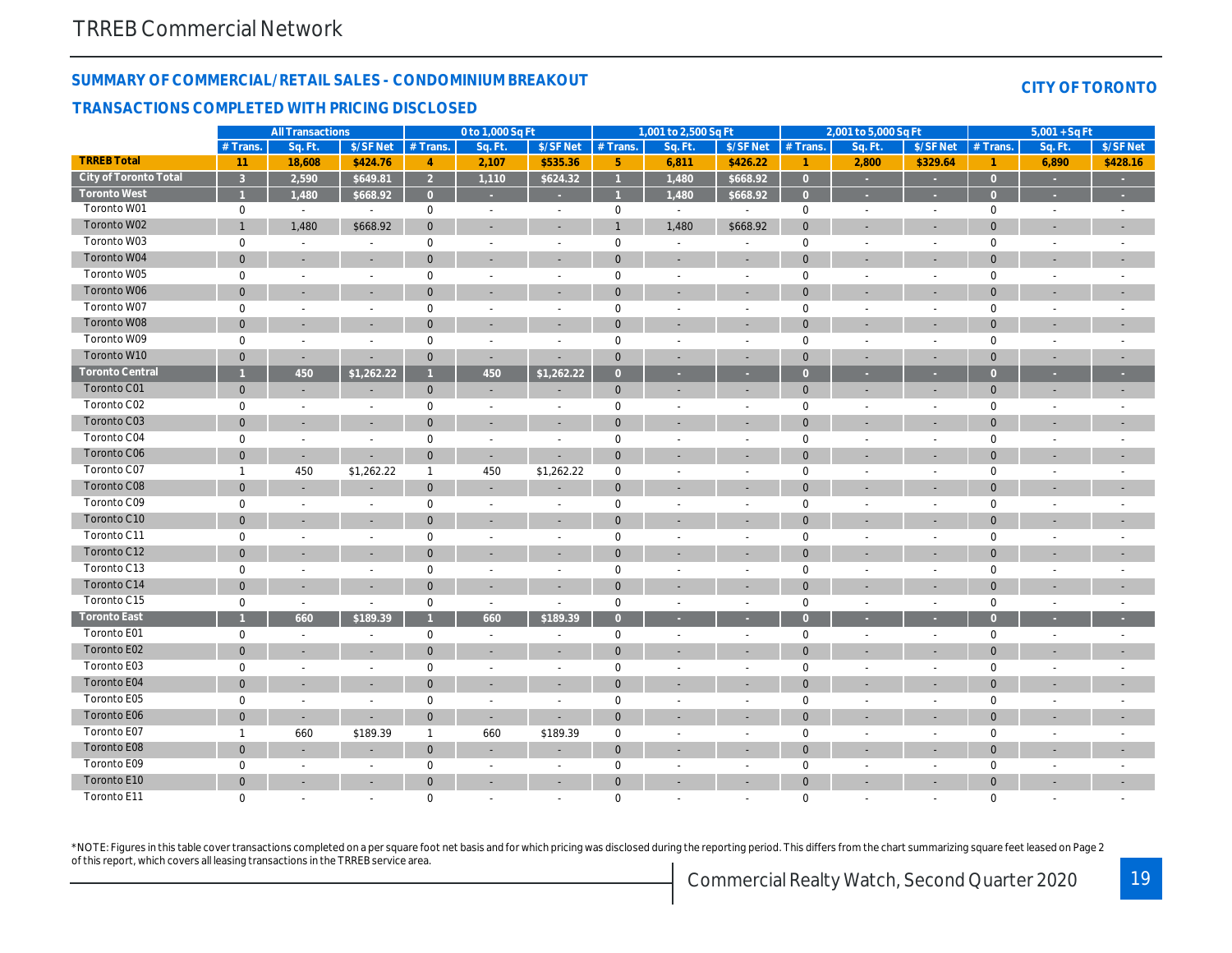## SUMMARY OF COMMERCIAL/RETAIL SALES- OTHER TYPES BREAKOUT

#### TRANSACTIONS COMPLETED WITH PRICING DISCLOSED

|                        |                 | <b>All Transactions</b>  |                          |                | 0 to 1,000 Sq Ft         |                          |                     | 1,001 to 2,500 Sq Ft         |                          |                | 2,001 to 5,000 Sq Ft     |                          |
|------------------------|-----------------|--------------------------|--------------------------|----------------|--------------------------|--------------------------|---------------------|------------------------------|--------------------------|----------------|--------------------------|--------------------------|
|                        | # Trans.        | Sq. Ft.                  | \$/SF Net                | # Trans.       | Sq. Ft.                  | \$/SF Net                | # Trans.            | Sq. Ft.                      | \$/SF Net                | # Trans.       | Sq. Ft.                  | $$/SF$ Ne                |
| <b>TRREB Total</b>     | 28              | 93,616                   | \$256.38                 | 10             | 5,976                    | \$401.86                 | 10                  | 14,371                       | \$568.56                 | $\overline{4}$ | 12,525                   | \$304.9                  |
| City of Toronto Total  | $\overline{12}$ | 19,819                   | \$643.60                 | 5 <sup>5</sup> | 2,531                    | \$285.07                 | $\sqrt{5}$          | 7,008                        | \$579.91                 | $\overline{1}$ | 3,000                    | \$823.3                  |
| <b>Toronto West</b>    | $\overline{2}$  | 2,657                    | \$298.83                 | $\overline{0}$ |                          | ٠                        | $\overline{2}$      | 2,657                        | \$298.83                 | $\overline{0}$ | ×                        | ×.                       |
| Toronto W01            | 0               | $\sim$                   | $\blacksquare$           | $\mathbf 0$    | $\sim$                   | $\sim$                   | $\mathbf 0$         | $\sim$                       | $\blacksquare$           | $\mathbf 0$    | $\omega$                 | $\sim$                   |
| Toronto W02            | $\mathbf{0}$    | $\blacksquare$           | $\blacksquare$           | $\mathbf{0}$   | $\sim$                   |                          | $\mathbf 0$         | $\blacksquare$               | ٠                        | $\mathbf 0$    | $\sim$                   | $\overline{\phantom{a}}$ |
| Toronto W03            | 0               | $\blacksquare$           | $\blacksquare$           | $\mathsf 0$    | $\sim$                   | $\overline{\phantom{a}}$ | $\mathsf 0$         | $\blacksquare$               | $\blacksquare$           | $\mathbf 0$    | $\blacksquare$           | $\blacksquare$           |
| Toronto W04            | $\mathbf 0$     | $\blacksquare$           | $\blacksquare$           | $\mathbf 0$    | $\blacksquare$           |                          | $\mathbf{0}$        | ÷,                           | $\blacksquare$           | $\mathbf{0}$   | $\overline{a}$           | $\overline{\phantom{a}}$ |
| Toronto W05            | $\overline{1}$  | 1,407                    | \$315.57                 | $\mathsf 0$    | $\sim$                   | $\sim$                   | $\mathbf{1}$        | 1,407                        | \$315.57                 | $\mathbf 0$    | $\blacksquare$           | $\blacksquare$           |
| Toronto W06            | $\mathbf{0}$    | $\sim$                   | $\sim$                   | $\mathbf{0}$   | $\overline{\phantom{a}}$ | $\overline{\phantom{a}}$ | $\mathbf{0}$        | $\sim$                       | $\blacksquare$           | $\mathbf{0}$   | $\overline{\phantom{a}}$ | $\blacksquare$           |
| Toronto W07            | 0               | $\overline{\phantom{a}}$ | $\sim$                   | $\mathbf 0$    | $\sim$                   | $\overline{\phantom{a}}$ | $\mathbf 0$         | $\sim$                       | $\sim$                   | 0              | $\overline{a}$           | $\blacksquare$           |
| Toronto W08            | $\mathbf{0}$    | $\overline{\phantom{a}}$ | $\overline{\phantom{a}}$ | $\mathbf 0$    | $\overline{\phantom{a}}$ |                          | $\mathbf 0$         | $\blacksquare$               | $\sim$                   | $\mathbf{0}$   | ٠                        | $\blacksquare$           |
| Toronto W09            | 0               | $\blacksquare$           | $\blacksquare$           | $\mathbf 0$    | $\blacksquare$           | $\overline{\phantom{a}}$ | $\mathbf 0$         | $\blacksquare$               | $\sim$                   | $\mathbf 0$    | $\overline{a}$           | $\frac{1}{2}$            |
| Toronto W10            | $\mathbf{1}$    | 1,250                    | \$280.00                 | $\mathbf 0$    | $\sim$                   |                          | $\mathbf{1}$        | 1,250                        | \$280.00                 | $\mathbf{0}$   | $\blacksquare$           | ٠                        |
| <b>Toronto Central</b> | 5 <sup>5</sup>  | 14,007                   | \$774.61                 |                | 406                      | \$369.46                 | 2 <sup>2</sup>      | 3,321                        | \$822.04                 | $\mathbf{1}$   | 3,000                    | \$823.3                  |
| Toronto C01            | $\overline{2}$  | 2,696                    | \$723.29                 | $\mathbf{1}$   | 406                      | \$369.46                 | $\mathbf{1}$        | 2,290                        | \$786.03                 | $\mathbf{0}$   | $\blacksquare$           |                          |
| Toronto C02            | 0               | $\sim$                   | $\overline{\phantom{a}}$ | $\mathbf 0$    | $\sim$                   | $\overline{\phantom{a}}$ | $\mathsf{O}\xspace$ | $\blacksquare$               | $\overline{\phantom{a}}$ | $\mathbf 0$    | $\blacksquare$           | $\blacksquare$           |
| Toronto C03            | $\overline{0}$  | $\blacksquare$           | $\blacksquare$           | $\mathbf{0}$   | $\blacksquare$           |                          | $\mathbf{0}$        | ÷,                           | $\blacksquare$           | $\mathbf 0$    | $\blacksquare$           | $\blacksquare$           |
| Toronto C04            | $\overline{1}$  | 3,000                    | \$823.33                 | 0              | $\blacksquare$           | $\sim$                   | $\mathbf 0$         | $\sim$                       | $\sim$                   | $\mathbf{1}$   | 3,000                    | \$823.33                 |
| Toronto C06            | $\mathbf{0}$    | $\sim$                   | $\overline{\phantom{a}}$ | $\mathbf{0}$   | $\blacksquare$           | $\sim$                   | $\mathbf 0$         | $\sim$                       | $\sim$                   | $\mathbf 0$    | $\blacksquare$           | $\overline{\phantom{a}}$ |
| Toronto C07            | 0               | $\blacksquare$           | $\blacksquare$           | $\mathbf 0$    | $\sim$                   | $\overline{\phantom{a}}$ | $\mathbf 0$         | $\sim$                       | $\blacksquare$           | $\mathbf 0$    | ÷,                       | $\blacksquare$           |
| Toronto C08            | $\mathbf{1}$    | 7,280                    | \$755.49                 | $\mathbf 0$    |                          |                          | $\mathbf 0$         | $\sim$                       |                          | $\mathbf 0$    | $\overline{\phantom{a}}$ | $\blacksquare$           |
| Toronto C09            | 0               | $\blacksquare$           |                          | $\mathsf 0$    | $\overline{\phantom{a}}$ | $\overline{\phantom{a}}$ | $\pmb{0}$           | $\blacksquare$               | $\blacksquare$           | $\mathbf 0$    | $\overline{a}$           | $\frac{1}{2}$            |
| Toronto C10            | $\mathbf{0}$    |                          |                          | $\mathbf 0$    |                          |                          | $\mathbf 0$         |                              |                          | $\mathbf 0$    |                          |                          |
| Toronto C11            | 0               | $\sim$                   | $\sim$                   | $\mathbf 0$    | $\sim$                   | $\sim$                   | $\mathbf 0$         | $\sim$                       | $\blacksquare$           | $\mathbf 0$    | $\blacksquare$           | $\sim$                   |
| Toronto C12            | $\mathbf{0}$    | $\blacksquare$           | $\blacksquare$           | $\mathbf{0}$   | $\overline{\phantom{a}}$ | $\blacksquare$           | $\mathbf 0$         | $\qquad \qquad \blacksquare$ |                          | $\mathbf{0}$   | ٠                        | $\overline{\phantom{a}}$ |
| Toronto C13            | 0               | $\sim$                   | $\sim$                   | $\mathsf 0$    | $\sim$                   | $\overline{\phantom{a}}$ | $\mathbf 0$         | $\sim$                       | $\sim$                   | $\mathbf 0$    | $\sim$                   | $\blacksquare$           |
| Toronto C14            | $\mathbf 0$     | $\blacksquare$           | $\blacksquare$           | $\mathbf{0}$   | $\blacksquare$           |                          | $\mathbf{0}$        | ÷,                           | ÷,                       | $\mathbf{0}$   | $\overline{a}$           | $\overline{\phantom{a}}$ |
| Toronto C15            | $\mathbf{1}$    | 1,031                    | \$902.04                 | $\mathbf 0$    | $\blacksquare$           |                          | $\mathbf{1}$        | 1,031                        | \$902.04                 | $\mathbf 0$    | $\blacksquare$           | $\sim$                   |
| <b>Toronto East</b>    | 5 <sup>5</sup>  | 3,155                    | \$352.30                 | $\overline{4}$ | 2,125                    | \$268.94                 | $\overline{1}$      | 1,030                        | \$524.27                 | $\overline{0}$ | ٠                        | ×.                       |
| Toronto E01            | 0               | $\blacksquare$           | $\blacksquare$           | $\mathsf 0$    | $\sim$                   | $\overline{\phantom{a}}$ | $\mathsf 0$         | $\blacksquare$               | $\sim$                   | $\mathbf 0$    | $\tilde{\phantom{a}}$    | $\sim$                   |
| Toronto E02            | $\overline{0}$  | $\sim$                   | $\overline{\phantom{a}}$ | $\mathbf 0$    | $\sim$                   | $\overline{\phantom{a}}$ | $\mathbf 0$         | $\sim$                       | ٠                        | $\mathbf{0}$   | $\overline{\phantom{a}}$ | $\blacksquare$           |
| Toronto E03            | 0               | $\blacksquare$           | $\blacksquare$           | $\mathsf 0$    | $\blacksquare$           | $\blacksquare$           | $\pmb{0}$           | $\blacksquare$               | $\sim$                   | $\mathbf 0$    | $\blacksquare$           | $\blacksquare$           |
| Toronto E04            | $\mathbf 0$     | $\overline{\phantom{a}}$ |                          | $\mathbf 0$    |                          |                          | $\mathbf 0$         | ٠                            |                          | $\mathbf 0$    |                          |                          |
| Toronto E05            | 0               | $\blacksquare$           | $\sim$                   | $\mathbf 0$    | $\sim$                   | $\sim$                   | $\mathsf 0$         | $\sim$                       | $\sim$                   | $\mathbf 0$    | $\blacksquare$           | $\sim$                   |
| Toronto E06            | $\overline{2}$  | 1,790                    | \$455.31                 | $\mathbf{1}$   | 760                      | \$361.84                 | $\mathbf{1}$        | 1,030                        | \$524.27                 | $\mathbf 0$    | ٠                        | $\overline{\phantom{a}}$ |
| Toronto E07            | 3               | 1,365                    | \$217.22                 | 3              | 1,365                    | \$217.22                 | $\mathsf{O}$        | $\sim$                       | $\sim$                   | $\mathbf 0$    | $\sim$                   | $\blacksquare$           |
| Toronto E08            | $\overline{0}$  | $\blacksquare$           | $\blacksquare$           | $\mathbf{0}$   | $\blacksquare$           | $\blacksquare$           | $\mathbf{0}$        | ÷,                           | ÷,                       | $\mathbf{0}$   | $\overline{a}$           |                          |
| Toronto E09            | 0               | $\overline{\phantom{a}}$ | $\blacksquare$           | $\mathbf 0$    | $\sim$                   | $\overline{\phantom{a}}$ | $\mathbf 0$         | $\blacksquare$               | $\sim$                   | $\mathbf 0$    | ÷,                       |                          |
| Toronto E10            | $\mathbf{0}$    | $\overline{\phantom{a}}$ | $\overline{\phantom{a}}$ | $\mathbf{0}$   | $\overline{\phantom{a}}$ | $\blacksquare$           | $\mathbf 0$         | $\sim$                       | ٠                        | $\mathbf{0}$   | $\blacksquare$           | $\overline{\phantom{a}}$ |
| Toronto E11            | $\Omega$        | $\sim$                   | $\sim$                   | $\mathbf 0$    |                          | $\sim$                   | $\mathbf 0$         | ÷                            | ÷.                       | $\mathbf 0$    | $\overline{a}$           | ÷                        |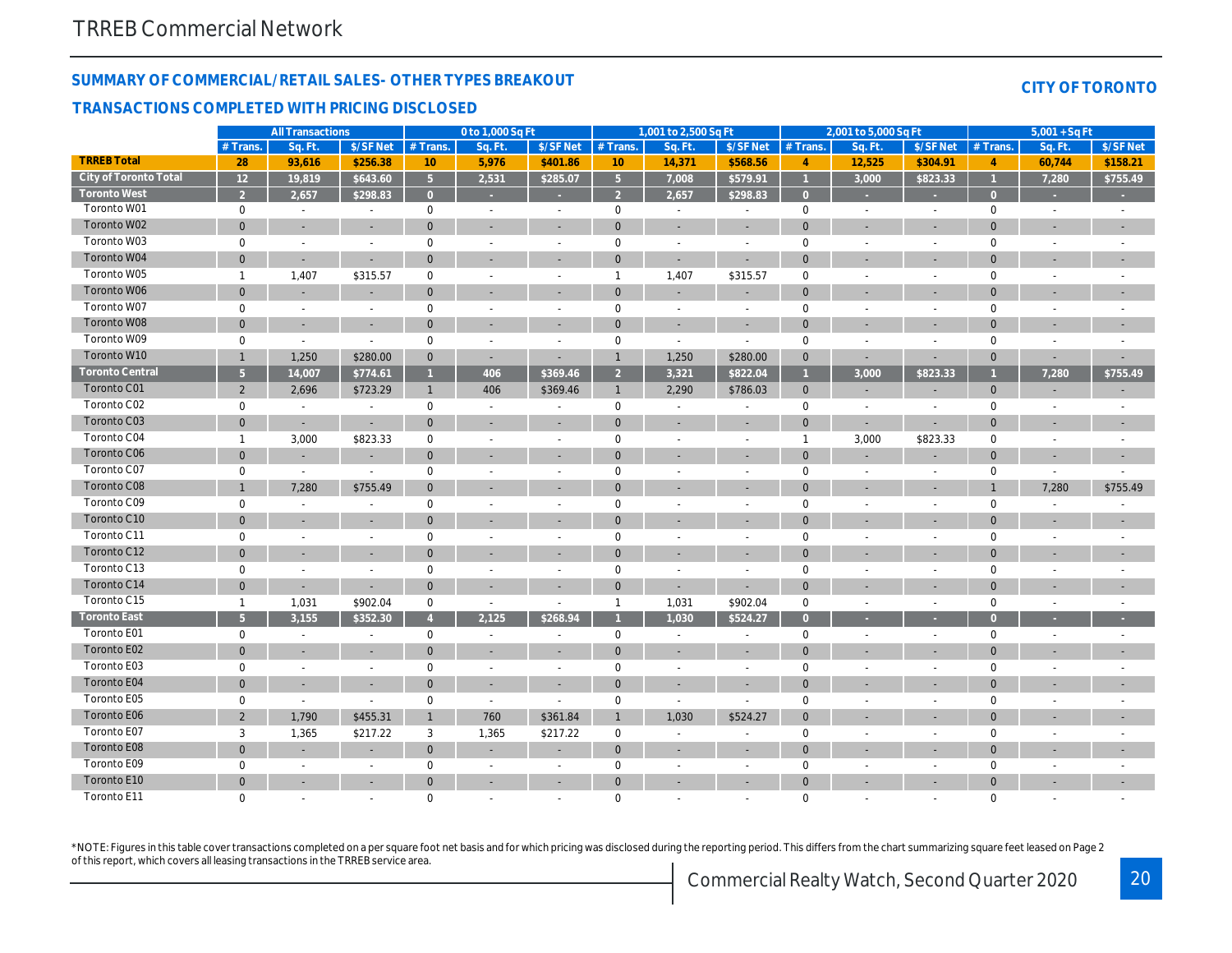#### SUMMARY OF OFFICE SALES

#### TRANSACTIONS COMPLETED WITH PRICING DISCLOSED

|                        |                | <b>All Transactions</b> |                |                                | 0 to 1,000 Sq Ft         |                          |                | 1,001 to 2,500 Sq Ft     |                          |                | 2,001 to 5,000 Sq Ft |                          |
|------------------------|----------------|-------------------------|----------------|--------------------------------|--------------------------|--------------------------|----------------|--------------------------|--------------------------|----------------|----------------------|--------------------------|
|                        | $#$ Trans.     | Sq. Ft.                 | \$/SF Net      | $#$ Trans.                     | Sa. Ft.                  | \$/SF Net                | $#$ Trans.     | Sa. Ft.                  | \$/SF Net                | $#$ Trans.     | Sq. Ft.              | \$/SF Ne                 |
| <b>TRREB Total</b>     | 19             | 37,218                  | \$356.68       | $6^{\circ}$                    | 3,995                    | \$491.86                 | 8              | 11,064                   | \$389.10                 | 3              | 10,159               | \$396.0                  |
| <b>Halton Region</b>   | $\overline{0}$ | $\sim$                  | ÷.             | $\overline{0}$                 | ×                        | ×                        | $\overline{0}$ | ×                        | $\sim$                   | $\overline{0}$ | ×                    | $\sim$                   |
| Burlington             | $\mathbf{0}$   | $\sim$                  | $\blacksquare$ | $\mathbf{0}$                   | $\sim$                   | $\sim$                   | $\mathbf 0$    | $\blacksquare$           | $\blacksquare$           | $\mathbf{0}$   | $\blacksquare$       | $\blacksquare$           |
| <b>Halton Hills</b>    | $\mathbf 0$    | $\blacksquare$          | $\blacksquare$ | $\mathbf 0$                    | $\blacksquare$           | $\blacksquare$           | $\mathbf 0$    | $\overline{\phantom{a}}$ | $\sim$                   | $\mathbf 0$    | $\blacksquare$       | $\sim$                   |
| Milton                 | $\overline{0}$ | $\blacksquare$          | $\blacksquare$ | $\mathbf{0}$                   | $\sim$                   |                          | $\mathbf 0$    | $\sim$                   | $\blacksquare$           | $\mathbf 0$    | $\blacksquare$       | $\blacksquare$           |
| Oakville               | $\mathbf 0$    | $\blacksquare$          | $\blacksquare$ | 0                              | $\blacksquare$           | $\overline{\phantom{a}}$ | $\pmb{0}$      | $\blacksquare$           | $\blacksquare$           | $\mathbf 0$    | $\blacksquare$       | $\sim$                   |
| Peel Region            | $\overline{5}$ | 8,938                   | \$418.77       |                                | 710                      | \$556.34                 | $\mathbf{3}$   | 4,307                    | \$462.04                 |                | 3,921                | \$346.3                  |
| Brampton               | 3              | 3,727                   | \$331.37       | $\mathbf{1}$                   | 710                      | \$556.34                 | $\overline{2}$ | 3,017                    | \$278.42                 | $\mathbf 0$    | $\blacksquare$       | $\blacksquare$           |
| Caledon                | $\overline{0}$ | ٠                       | $\blacksquare$ | $\overline{0}$                 | $\sim$                   |                          | $\mathbf{0}$   | $\blacksquare$           | $\blacksquare$           | $\mathbf 0$    | $\sim$               | $\blacksquare$           |
| Mississauga            | $\overline{2}$ | 5,211                   | \$481.29       | 0                              | $\blacksquare$           |                          | $\mathbf{1}$   | 1,290                    | \$891.47                 | $\mathbf{1}$   | 3,921                | \$346.34                 |
| Toronto                | $\overline{8}$ | 22,477                  | \$321.31       | $\mathbf{1}$                   | 687                      | \$589.52                 | $\mathbf{3}$   | 3,552                    | \$329.39                 | $\overline{2}$ | 6,238                | \$427.2                  |
| <b>Toronto West</b>    | 3              | 5,512                   | \$398.77       | 0                              | $\sim$                   | $\overline{\phantom{a}}$ | $\overline{2}$ | 2,512                    | \$337.58                 | $\mathbf{1}$   | 3,000                | \$450.00                 |
| <b>Toronto Central</b> | 3              | 4,965                   | \$411.28       | $\mathbf{1}$                   | 687                      | \$589.52                 | $\mathbf{1}$   | 1,040                    | \$309.62                 | $\mathbf{1}$   | 3,238                | \$406.1'                 |
| <b>Toronto East</b>    | $\overline{2}$ | 12,000                  | \$248.50       | $\mathbf 0$                    | $\sim$                   | $\sim$                   | $\mathbf 0$    | $\sim$                   | $\blacksquare$           | $\mathbf 0$    | $\blacksquare$       |                          |
| <b>York Region</b>     | 5 <sup>5</sup> | 4,881                   | \$424.09       | 3 <sup>1</sup>                 | 1,676                    | \$551.91                 | $\overline{2}$ | 3.205                    | \$357.25                 | $\overline{0}$ |                      | ×                        |
| Aurora                 | $\mathbf 0$    | $\blacksquare$          | $\blacksquare$ | $\mathbf 0$                    | $\blacksquare$           | $\sim$                   | $\mathbf 0$    | $\sim$                   | $\sim$                   | $\mathbf 0$    | $\blacksquare$       | $\sim$                   |
| E. Gwillimbury         | $\overline{0}$ |                         |                | $\mathbf{0}$                   |                          |                          | $\mathbf 0$    |                          |                          | $\mathbf{0}$   |                      | $\blacksquare$           |
| Georgina               | $\mathbf 0$    | $\sim$                  | L,             | $\mathbf 0$                    | $\sim$                   | $\sim$                   | $\mathbf 0$    | $\sim$                   | $\sim$                   | $\mathbf 0$    | ä,                   | $\sim$                   |
| King                   | $\mathbf 0$    | $\blacksquare$          | $\blacksquare$ | $\mathbf{0}$                   |                          |                          | $\mathbf 0$    | $\blacksquare$           | $\blacksquare$           | $\mathbf{0}$   |                      |                          |
| Markham                | $\overline{4}$ | 3,706                   | \$407.45       | 3                              | 1,676                    | \$551.91                 | $\mathbf{1}$   | 2,030                    | \$288.18                 | $\mathbf 0$    | $\blacksquare$       | $\blacksquare$           |
| Newmarket              | $\mathbf 0$    |                         |                | $\mathbf{0}$                   |                          |                          | $\mathbf 0$    | ٠                        |                          | $\mathbf{0}$   |                      |                          |
| Richmond Hill          | $\mathbf{1}$   | 1,175                   | \$476.60       | $\mathbf 0$                    | $\sim$                   | $\overline{\phantom{a}}$ | $\mathbf{1}$   | 1,175                    | \$476.60                 | $\mathbf 0$    | $\sim$               | $\blacksquare$           |
| Vaughan                | $\mathbf 0$    | $\sim$                  | $\sim$         | $\mathbf{0}$                   |                          |                          | $\mathbf 0$    | ٠                        | ٠                        | $\mathbf 0$    |                      |                          |
| Whitchurch-Stouffville | $\mathbf 0$    | $\blacksquare$          | $\blacksquare$ | $\mathbf 0$                    | $\sim$                   | $\blacksquare$           | $\mathbf 0$    | $\overline{\phantom{a}}$ | $\overline{\phantom{a}}$ | $\mathbf 0$    | $\blacksquare$       | $\sim$                   |
| Durham Region          |                | 922                     | \$260.30       |                                | 922                      | \$260.30                 | $\overline{0}$ |                          |                          | $\overline{0}$ |                      | ×.                       |
| Ajax                   | $\mathbf 0$    | $\blacksquare$          | $\blacksquare$ | $\mathbf 0$                    | $\sim$                   | $\overline{\phantom{a}}$ | $\pmb{0}$      | $\blacksquare$           | $\blacksquare$           | $\mathsf 0$    | $\blacksquare$       | $\blacksquare$           |
| <b>Brock</b>           | $\overline{0}$ |                         | $\sim$         | $\mathbf{0}$                   |                          |                          | $\mathbf{0}$   |                          |                          | $\mathbf{0}$   |                      | ۰.                       |
| Clarington             | $\mathbf 0$    | $\blacksquare$          | $\blacksquare$ | $\Omega$                       | $\sim$                   | $\sim$                   | $\mathbf 0$    | $\blacksquare$           | $\blacksquare$           | $\mathbf 0$    | $\blacksquare$       | $\blacksquare$           |
| Oshawa                 | $\overline{0}$ |                         |                | $\overline{0}$                 |                          |                          | $\mathbf{0}$   |                          |                          | $\mathbf{0}$   |                      | $\overline{\phantom{a}}$ |
| Pickering              | $\mathbf 0$    | $\blacksquare$          | $\blacksquare$ | $\mathbf 0$                    | $\sim$                   | $\overline{\phantom{a}}$ | $\pmb{0}$      | $\blacksquare$           | $\blacksquare$           | $\mathbf 0$    | $\blacksquare$       | $\sim$                   |
| Scugog                 | $\overline{0}$ | $\sim$                  | $\blacksquare$ | $\mathbf{0}$                   |                          |                          | $\mathbf{0}$   | ٠                        | ٠                        | $\mathbf{0}$   | ٠                    |                          |
| Uxbridge               | $\mathbf 0$    | $\sim$                  | $\blacksquare$ | $\mathbf 0$                    | $\sim$                   | $\sim$                   | $\mathbf 0$    | $\blacksquare$           | $\blacksquare$           | $\mathbf 0$    | $\blacksquare$       | $\sim$                   |
| Whitby                 | $\overline{1}$ | 922                     | \$260.30       | $\mathbf{1}$                   | 922                      | \$260.30                 | $\mathbf{0}$   | ٠                        |                          | $\mathbf{0}$   |                      | ٠                        |
| <b>Dufferin County</b> | $\overline{0}$ | $\sim$                  | ×.             | $\overline{0}$                 |                          |                          |                | ×                        |                          |                | ٠                    |                          |
| Orangeville            |                |                         |                |                                | ×.                       | н.                       | $\overline{0}$ |                          | ×.                       | $\overline{0}$ |                      | ×                        |
| <b>Simcoe County</b>   | $\mathbf{0}$   | $\sim$                  | $\blacksquare$ | $\mathbf{0}$<br>$\overline{0}$ | $\sim$                   |                          | $\mathbf 0$    | $\blacksquare$           | $\blacksquare$           | $\mathbf{0}$   | $\blacksquare$       | $\blacksquare$           |
| Adjala-Tosorontio      | $\overline{0}$ | $\sim$                  | ÷.             |                                | ×                        | ×                        | $\overline{0}$ | ×                        | $\sim$                   | $\overline{0}$ | ×                    | $\sim$                   |
| <b>Bradford West</b>   | $\mathbf{0}$   | $\sim$                  | $\sim$         | $\mathbf{0}$                   | $\overline{\phantom{a}}$ |                          | $\mathbf{0}$   | $\blacksquare$           | ٠                        | $\mathbf 0$    | $\blacksquare$       | $\sim$                   |
| Essa                   | 0              | $\sim$                  | $\blacksquare$ | $\mathbf 0$                    | $\sim$                   | $\overline{\phantom{a}}$ | $\pmb{0}$      | $\sim$                   | $\sim$                   | $\mathbf 0$    | $\sim$               | $\sim$                   |
|                        | $\mathbf 0$    |                         |                | $\mathbf 0$                    |                          |                          | $\mathbf 0$    | ٠                        |                          | $\overline{0}$ |                      |                          |
| Innisfil               | $\mathbf 0$    | $\blacksquare$          | $\blacksquare$ | $\mathbf 0$                    | $\overline{\phantom{a}}$ | $\overline{\phantom{a}}$ | $\mathbf 0$    | $\sim$                   | $\sim$                   | $\mathbf 0$    | $\blacksquare$       | $\blacksquare$           |
| <b>New Tecumseth</b>   | $\Omega$       |                         |                | $\Omega$                       |                          |                          | $\Omega$       |                          |                          | $\Omega$       |                      |                          |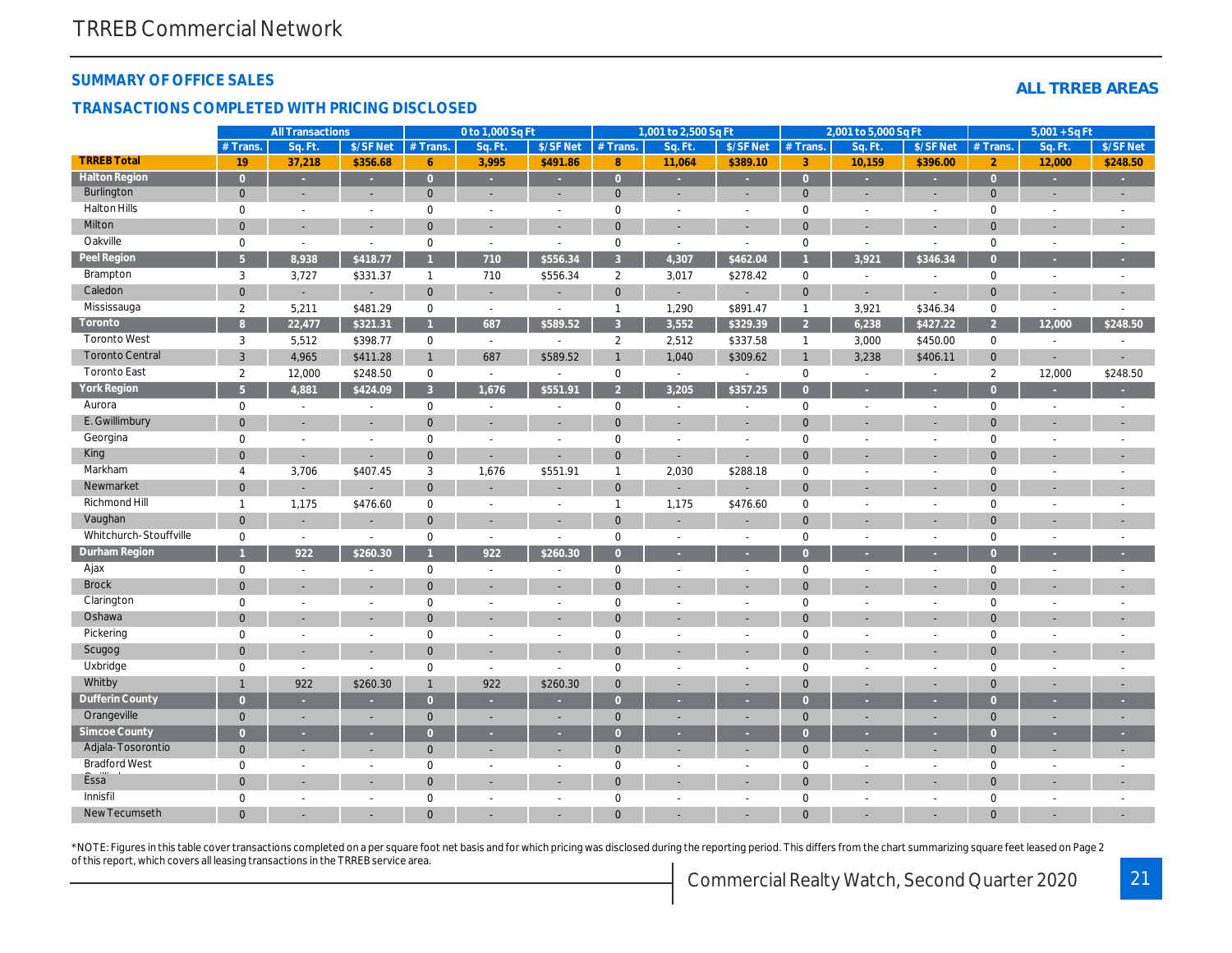#### SUMMARY OF OFFICE SALES

#### TRANSACTIONS COMPLETED WITH PRICING DISCLOSED

|                        |                | <b>All Transactions</b>  |                          |                | 0 to 1,000 Sq Ft         |                          |                     | 1,001 to 2,500 Sq Ft |                          |                | 2,001 to 5,000 Sq Ft     |                          |
|------------------------|----------------|--------------------------|--------------------------|----------------|--------------------------|--------------------------|---------------------|----------------------|--------------------------|----------------|--------------------------|--------------------------|
|                        | # Trans.       | Sq. Ft.                  | \$/SF                    | # Trans.       | Sq. Ft.                  | S/SF                     | # Trans.            | Sq. Ft.              | \$/SF                    | # Trans.       | Sq. Ft.                  | S/SF                     |
| <b>TRREB Total</b>     | 19             | 37,218                   | \$356.68                 | 6              | 3,995                    | \$491.86                 | 8                   | 11,064               | \$389.10                 | 3              | 10,159                   | \$396.0                  |
| City of Toronto Total  | $\overline{8}$ | 22,477                   | \$321.31                 | $\overline{1}$ | 687                      | \$589.52                 | $\mathbf{3}$        | 3,552                | \$329.39                 | $\overline{2}$ | 6,238                    | \$427.2                  |
| <b>Toronto West</b>    | $\overline{3}$ | 5,512                    | \$398.77                 | $\overline{0}$ |                          | ×                        | $\overline{2}$      | 2,512                | \$337.58                 | $\overline{1}$ | 3,000                    | \$450.0                  |
| Toronto W01            | 0              | $\blacksquare$           | $\blacksquare$           | $\mathbf 0$    | $\sim$                   | $\sim$                   | $\mathbf 0$         | $\sim$               | $\sim$                   | $\mathbf 0$    | $\blacksquare$           | $\blacksquare$           |
| Toronto W02            | $\mathbf{1}$   | 1,300                    | \$498.46                 | $\mathbf 0$    | $\sim$                   | $\blacksquare$           | $\mathbf{1}$        | 1,300                | \$498.46                 | $\mathbf 0$    |                          | $\overline{\phantom{a}}$ |
| Toronto W03            | 0              | $\sim$                   | $\blacksquare$           | $\mathbf 0$    | $\sim$                   | $\overline{\phantom{a}}$ | $\mathsf{O}\xspace$ | $\blacksquare$       | $\blacksquare$           | $\mathbf 0$    | $\blacksquare$           | $\blacksquare$           |
| Toronto W04            | $\mathbf 0$    | $\blacksquare$           |                          | $\mathbf 0$    | $\blacksquare$           | $\blacksquare$           | $\mathbf 0$         | ÷,                   | ÷,                       | $\mathbf{0}$   | $\blacksquare$           | $\blacksquare$           |
| Toronto W05            | $\mathbf{1}$   | 1,212                    | \$165.02                 | $\pmb{0}$      | $\blacksquare$           | $\sim$                   | $\overline{1}$      | 1,212                | \$165.02                 | $\mathbf 0$    | J.                       | $\blacksquare$           |
| Toronto W06            | $\mathbf{0}$   | $\sim$                   | $\sim$                   | $\mathbf 0$    | $\sim$                   | $\blacksquare$           | $\mathbf{0}$        | $\blacksquare$       | $\blacksquare$           | $\mathbf 0$    | $\sim$                   | $\sim$                   |
| Toronto W07            | 0              | $\blacksquare$           | $\blacksquare$           | $\mathbf 0$    | $\sim$                   | $\sim$                   | $\mathbf 0$         | $\blacksquare$       | $\blacksquare$           | 0              | $\blacksquare$           | $\blacksquare$           |
| Toronto W08            | $\mathbf 0$    | $\sim$                   |                          | $\mathbf 0$    | $\sim$                   | $\overline{\phantom{a}}$ | $\mathbf{0}$        | $\blacksquare$       | ٠                        | $\mathbf{0}$   | ٠                        | $\sim$                   |
| Toronto W09            | 0              | $\blacksquare$           | $\blacksquare$           | $\mathbf 0$    | $\sim$                   | $\sim$                   | $\mathsf 0$         | $\blacksquare$       | $\blacksquare$           | $\mathbf 0$    | $\blacksquare$           | $\blacksquare$           |
| Toronto W10            | $\mathbf{1}$   | 3,000                    | \$450.00                 | $\mathbf{0}$   | $\sim$                   | $\blacksquare$           | $\mathbf 0$         | $\blacksquare$       | ä,                       | $\mathbf{1}$   | 3,000                    | \$450.0                  |
| <b>Toronto Central</b> | $\overline{3}$ | 4,965                    | \$411.28                 | $\mathbf{1}$   | 687                      | \$589.52                 | $\mathbf{1}$        | 1,040                | \$309.62                 | $\overline{1}$ | 3,238                    | \$406.1                  |
| Toronto C01            | $\mathbf 0$    | $\overline{\phantom{a}}$ | $\overline{\phantom{a}}$ | $\mathbf{0}$   | $\overline{\phantom{a}}$ |                          | $\mathbf 0$         | ٠                    | $\blacksquare$           | $\mathbf{0}$   | $\overline{\phantom{a}}$ | $\overline{\phantom{a}}$ |
| Toronto C02            | 0              | $\blacksquare$           | $\blacksquare$           | $\mathbf 0$    | $\sim$                   | $\overline{\phantom{a}}$ | $\mathbf 0$         | $\blacksquare$       | $\blacksquare$           | $\mathbf 0$    | $\blacksquare$           | $\blacksquare$           |
| Toronto C03            | $\mathbf 0$    | $\blacksquare$           | $\blacksquare$           | $\mathbf 0$    | $\blacksquare$           | $\blacksquare$           | $\mathbf 0$         | $\blacksquare$       | $\blacksquare$           | $\mathbf 0$    | $\blacksquare$           | $\sim$                   |
| Toronto C04            | 0              | $\blacksquare$           | $\blacksquare$           | $\mathbf 0$    | $\sim$                   | $\blacksquare$           | $\mathbf 0$         | $\sim$               | $\sim$                   | $\mathbf 0$    | $\sim$                   | $\blacksquare$           |
| <b>Toronto C06</b>     | $\mathbf{0}$   | $\overline{\phantom{a}}$ | $\blacksquare$           | $\mathbf{0}$   | $\sim$                   | $\sim$                   | $\mathbf{0}$        | ٠                    | $\overline{\phantom{a}}$ | $\mathbf 0$    | $\overline{\phantom{a}}$ | $\sim$                   |
| Toronto C07            | 0              | $\blacksquare$           | $\blacksquare$           | $\mathbf 0$    | $\sim$                   | $\overline{\phantom{a}}$ | $\mathbf 0$         | $\blacksquare$       | $\blacksquare$           | $\mathbf 0$    | $\overline{\phantom{a}}$ | $\blacksquare$           |
| Toronto C08            | $\mathbf 0$    | $\overline{\phantom{a}}$ |                          | $\mathbf 0$    | $\sim$                   | $\overline{a}$           | $\mathbf{0}$        | ٠                    |                          | $\mathbf 0$    | $\overline{\phantom{a}}$ | $\sim$                   |
| Toronto C09            | 0              | $\blacksquare$           | $\blacksquare$           | $\mathbf 0$    | $\sim$                   | $\sim$                   | $\mathsf 0$         | $\blacksquare$       | $\blacksquare$           | $\mathbf 0$    | $\blacksquare$           | $\blacksquare$           |
| Toronto C10            | $\mathbf 0$    | $\blacksquare$           | $\blacksquare$           | $\mathbf 0$    |                          |                          | $\mathbf 0$         |                      |                          | $\mathbf 0$    | $\blacksquare$           | $\blacksquare$           |
| Toronto C11            | $\mathbf{1}$   | 3,238                    | \$406.11                 | $\mathbf 0$    | $\sim$                   | $\sim$                   | $\mathbf 0$         | $\blacksquare$       | $\blacksquare$           | $\mathbf{1}$   | 3,238                    | \$406.1                  |
| Toronto C12            | $\mathbf 0$    |                          |                          | $\mathbf{0}$   | $\sim$                   | $\sim$                   | $\mathbf 0$         | ÷,                   | ٠                        | $\mathbf{0}$   | $\overline{\phantom{a}}$ | $\overline{\phantom{a}}$ |
| Toronto C13            | $\mathbf{1}$   | 1,040                    | \$309.62                 | $\mathbf 0$    | $\sim$                   | $\sim$                   | $\mathbf{1}$        | 1,040                | \$309.62                 | $\mathbf 0$    | $\blacksquare$           | $\blacksquare$           |
| Toronto C14            | $\mathbf 0$    | $\blacksquare$           | $\sim$                   | $\mathbf{0}$   | $\sim$                   | $\blacksquare$           | $\mathbf 0$         | ÷,                   | $\blacksquare$           | $\mathbf 0$    | $\blacksquare$           | $\blacksquare$           |
| Toronto C15            | $\mathbf{1}$   | 687                      | \$589.52                 | $\mathbf{1}$   | 687                      | \$589.52                 | $\mathbf 0$         | $\blacksquare$       | $\sim$                   | $\mathbf 0$    | $\sim$                   | $\omega$                 |
| <b>Toronto East</b>    | $\overline{2}$ | 12,000                   | \$248.50                 | $\overline{0}$ | ×                        | $\sim$                   | $\overline{0}$      | $\sim$               | ×                        | $\Omega$       | ٠                        | ×.                       |
| Toronto E01            | 0              | $\blacksquare$           | $\blacksquare$           | $\mathbf 0$    | $\blacksquare$           | $\blacksquare$           | $\mathbf 0$         | $\blacksquare$       | $\overline{\phantom{a}}$ | $\mathbf 0$    | $\overline{\phantom{a}}$ | $\blacksquare$           |
| Toronto E02            | $\mathbf 0$    | $\blacksquare$           | $\sim$                   | $\mathbf 0$    | $\sim$                   | $\overline{\phantom{a}}$ | $\mathbf{0}$        | $\blacksquare$       | ٠                        | $\mathbf 0$    | $\overline{\phantom{a}}$ | $\sim$                   |
| Toronto E03            | 0              | $\blacksquare$           | $\sim$                   | $\mathbf 0$    | $\sim$                   | $\blacksquare$           | $\pmb{0}$           | $\blacksquare$       | $\blacksquare$           | $\mathbf 0$    | $\blacksquare$           | $\blacksquare$           |
| Toronto E04            | $\mathbf 0$    | $\blacksquare$           | $\sim$                   | $\mathbf 0$    |                          |                          | $\mathbf{0}$        |                      |                          | $\mathbf{0}$   |                          | $\blacksquare$           |
| Toronto E05            | $\mathbf{2}$   | 12,000                   | \$248.50                 | $\mathbf 0$    | $\sim$                   | $\sim$                   | $\mathbf 0$         | $\blacksquare$       | $\sim$                   | $\mathbf 0$    | $\overline{\phantom{a}}$ | $\sim$                   |
| Toronto E06            | $\pmb{0}$      |                          |                          | $\mathbf 0$    | $\sim$                   | $\sim$                   | $\mathbf 0$         | $\blacksquare$       | ٠                        | $\mathbf 0$    |                          | $\overline{\phantom{a}}$ |
| Toronto E07            | 0              | $\sim$                   | $\blacksquare$           | $\mathbf 0$    | $\sim$                   | $\overline{\phantom{a}}$ | $\mathsf{O}\xspace$ | $\blacksquare$       | $\overline{\phantom{a}}$ | 0              | $\blacksquare$           | $\sim$                   |
| Toronto E08            | $\mathbf 0$    | $\blacksquare$           | $\blacksquare$           | $\mathbf 0$    | $\blacksquare$           | $\blacksquare$           | $\mathbf 0$         | ÷,                   | $\blacksquare$           | $\mathbf 0$    |                          | $\blacksquare$           |
| Toronto E09            | 0              | $\blacksquare$           | $\blacksquare$           | $\mathbf 0$    | $\overline{a}$           | $\sim$                   | $\mathbf 0$         | $\sim$               | $\blacksquare$           | 0              |                          | $\blacksquare$           |
| Toronto E10            | $\mathbf{0}$   | $\blacksquare$           | $\blacksquare$           | $\mathbf{0}$   | $\overline{a}$           | $\sim$                   | $\mathbf 0$         | ٠                    | ٠                        | $\mathbf{0}$   |                          | $\sim$                   |
| Toronto E11            | $\mathbf 0$    | $\sim$                   | ÷.                       | $\mathbf 0$    | $\sim$                   | $\sim$                   | $\mathbf 0$         | ä,                   | ä,                       | $\mathbf 0$    | ÷.                       | $\sim$                   |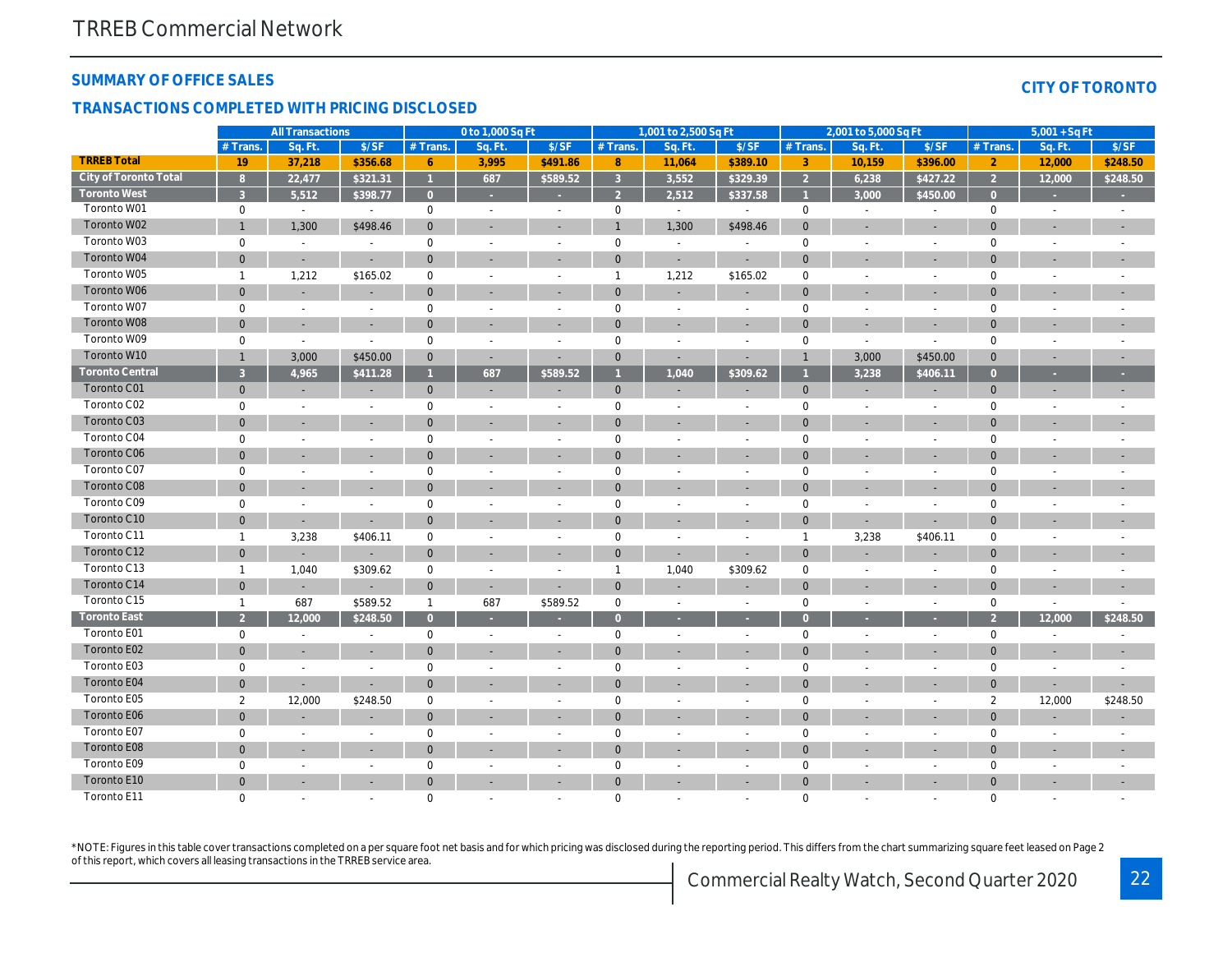## SUMMARY OF LAND SALES

#### TRANSACTIONS COMPLETED WITH PRICING DISCLOSED

|                                  |                     | <b>All Transactions</b> |                  |                | 0 to 3 Acres |              |                        |
|----------------------------------|---------------------|-------------------------|------------------|----------------|--------------|--------------|------------------------|
|                                  | # Trans.            | <b>Acres</b>            | \$/Acre          | # Trans.       | Acres        | \$/Acre      | # Trans.               |
| <b>TRREB Total</b>               | 19                  | 557.14                  | \$84,073         | 11             | 10.76        | \$2,668,476  | 8                      |
| <b>Halton Region</b>             | $\overline{0}$      | 0.00                    | $\overline{\$0}$ | $\overline{0}$ | 0.00         | \$0          | $\overline{0}$         |
| <b>Burlington</b>                | $\mathbf{0}$        | 0.00                    | \$0              | $\mathbf{0}$   | 0.00         | \$0          | $\mathbf{0}$           |
| <b>Halton Hills</b>              | $\mathbf 0$         | 0.00                    | \$0              | 0              | 0.00         | \$0          | 0                      |
| Milton                           | $\mathbf 0$         | 0.00                    | \$0              | $\mathbf 0$    | 0.00         | \$0          | $\mathbf 0$            |
| Oakville                         | $\mathbf 0$         | 0.00                    | \$0              | $\mathbf 0$    | 0.00         | \$0          | $\mathbf 0$            |
| Peel Region                      | 3                   | 3.40                    | \$2,800,021      | 3              | 3.40         | \$2,800,021  | $\overline{0}$         |
| <b>Brampton</b>                  | $\mathbf{1}$        | 0.14                    | \$33,238,554     | $\overline{1}$ | 0.14         | \$33,238,554 | 0                      |
| Caledon                          | $\mathbf{1}$        | 2.45                    | \$642,857        | $\overline{1}$ | 2.45         | \$642,857    | $\mathbf 0$            |
| Mississauga                      | $\overline{1}$      | 0.81                    | \$3,956,213      | $\overline{1}$ | 0.81         | \$3,956,213  | $\mathbf 0$            |
| Toronto                          |                     | 0.19                    | \$15,359,606     |                | 0.19         | \$15,359,606 | $\overline{0}$         |
| <b>Toronto West</b>              | $\mathbf{1}$        | 0.19                    | \$15,359,606     | $\overline{1}$ | 0.19         | \$15,359,606 | 0                      |
| <b>Toronto Central</b>           | $\mathbf{0}$        | 0.00                    | \$0              | $\mathbf{0}$   | 0.00         | \$0          | $\mathbf 0$            |
| <b>Toronto East</b>              | $\mathbf 0$         | 0.00                    | \$0              | $\mathbf 0$    | 0.00         | \$0          | 0                      |
| York Region                      | 6 <sup>1</sup>      | 156.41                  | \$143,699        | 3              | 3.88         | \$3,615,464  | $\overline{3}$         |
| Aurora                           | $\mathsf{O}\xspace$ | 0.00                    | \$0              | $\mathbf 0$    | 0.00         | \$0          | $\mathbf 0$            |
| E. Gwillimbury                   | $\mathbf{0}$        | 0.00                    | \$0              | $\mathbf 0$    | 0.00         | \$0          | $\mathbf 0$            |
| Georgina                         | $\mathbf 0$         | 0.00                    | \$0              | $\mathbf 0$    | 0.00         | \$0          | 0                      |
| King                             | $\overline{2}$      | 140.31                  | \$20,298         | $\mathbf 0$    | 0.00         | \$0          | $\overline{2}$         |
| Markham                          | $\mathbf{1}$        | 1.46                    | \$5,171,233      | $\overline{1}$ | 1.46         | \$5,171,233  | 0                      |
| Newmarket                        | $\mathbf{1}$        | 0.94                    | \$3,882,979      | $\overline{1}$ | 0.94         | \$3,882,979  | $\mathbf 0$            |
| Richmond Hill                    | $\mathbf 0$         | 0.00                    | \$0              | $\mathbf 0$    | 0.00         | \$0          | 0                      |
| Vaughan                          | $\overline{2}$      | 13.70                   | \$615,182        | $\overline{1}$ | 1.48         | \$1,910,811  |                        |
| Whitchurch-Stouffville           | $\mathbf 0$         | 0.00                    | \$0              | $\mathbf 0$    | 0.00         | \$0          | $\mathbf 0$            |
| Durham Region                    | 8 <sup>°</sup>      | 289.14                  | \$27,980         | $\overline{4}$ | 3.29         | \$674,772    | $\boldsymbol{\Lambda}$ |
| Ajax                             | 3                   | 24.39                   | \$206,232        | $\overline{2}$ | 1.79         | \$924,581    | $\mathbf{1}$           |
| <b>Brock</b>                     | $\mathbf{1}$        | 1.00                    | \$150,000        | $\overline{1}$ | 1.00         | \$150,000    | $\mathbf 0$            |
| Clarington                       | $\overline{2}$      | 100.50                  | \$13,433         | $\overline{1}$ | 0.50         | \$830,000    | $\mathbf{1}$           |
| Oshawa                           | $\mathbf{0}$        | 0.00                    | \$0              | $\mathbf{0}$   | 0.00         | \$0          | $\mathbf 0$            |
| Pickering                        | $\mathbf 0$         | 0.00                    | \$0              | $\mathbf 0$    | 0.00         | \$0          | 0                      |
| Scugog                           | $\overline{1}$      | 100.00                  | \$3,600          | $\mathbf 0$    | 0.00         | \$0          |                        |
| Uxbridge                         | $\mathbf 0$         | 0.00                    | \$0              | $\mathbf 0$    | 0.00         | \$0          | 0                      |
| Whitby                           | $\mathbf{1}$        | 63.25                   | \$18,972         | $\mathbf 0$    | 0.00         | \$0          | $\mathbf{1}$           |
| <b>Dufferin County</b>           | $\overline{0}$      | 0.00                    | \$0              | $\overline{0}$ | 0.00         | \$0          | $\overline{0}$         |
| Orangeville                      | $\mathbf{0}$        | 0.00                    | \$0              | $\mathbf{0}$   | 0.00         | \$0          | $\mathbf 0$            |
| <b>Simcoe County</b>             | $\overline{1}$      | 108.00                  | \$35,185         | $\overline{0}$ | 0.00         | \$0          |                        |
| Adjala-Tosorontio                | $\mathbf 0$         | 0.00                    | \$0              | $\mathbf{0}$   | 0.00         | \$0          | $\mathbf 0$            |
| <b>Bradford West Gwillimbury</b> | $\mathbf 0$         | 0.00                    | \$0              | $\mathbf 0$    | 0.00         | \$0          | 0                      |
| Essa                             | $\mathbf 0$         | 0.00                    | \$0              | $\mathbf 0$    | 0.00         | \$0          | $\overline{0}$         |
| Innisfil                         | $\mathbf 0$         | 0.00                    | \$0              | 0              | 0.00         | \$0          | 0                      |
| New Tecumseth                    |                     | 108.00                  | \$35,185         | $\mathbf 0$    | 0.00         | \$0          |                        |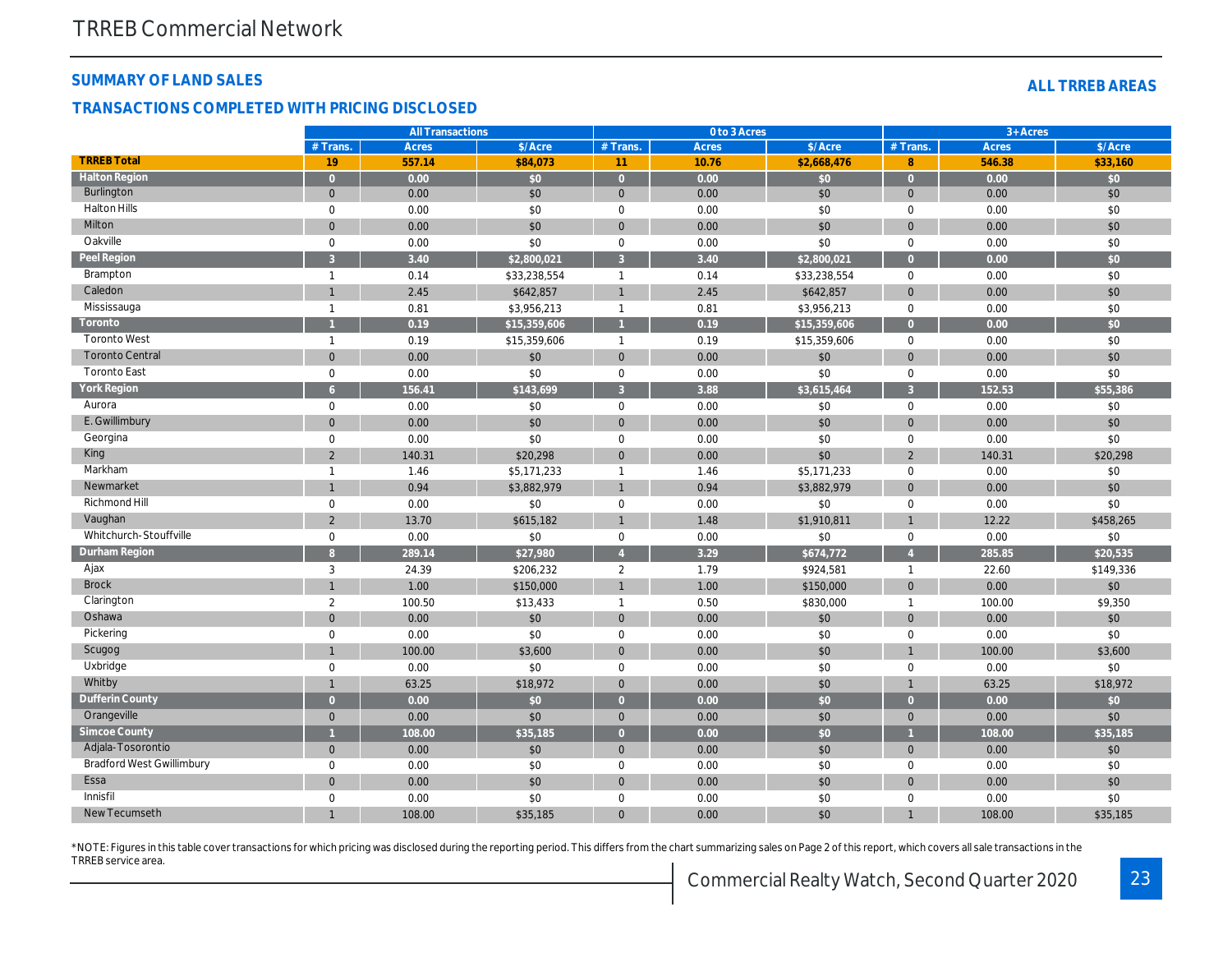#### SUMMARY OF LAND SALES

#### TRANSACTIONS COMPLETED WITH PRICING DISCLOSED

|                              |                | <b>All Transactions</b> |              |                | 0 to 3 Acres |              |                |  |
|------------------------------|----------------|-------------------------|--------------|----------------|--------------|--------------|----------------|--|
|                              | # Trans.       | Acres                   | \$/Acre      | # Trans.       | <b>Acres</b> | \$/Acre      | # Trans.       |  |
| <b>TRREB Total</b>           | 19             | 557.14                  | \$84,073     | 11             | 10.76        | \$2,668,476  | 8              |  |
| <b>City of Toronto Total</b> |                | 0.19                    | \$15,359,606 |                | 0.19         | \$15,359,606 | $\overline{0}$ |  |
| <b>Toronto West</b>          |                | 0.19                    | \$15,359,606 |                | 0.19         | \$15,359,606 | $\Omega$       |  |
| Toronto W01                  | $\mathbf 0$    | 0.00                    | \$0          | $\mathbf 0$    | 0.00         | \$0          | $\mathbf 0$    |  |
| Toronto W02                  | $\mathbf 0$    | 0.00                    | \$0          | $\mathbf{0}$   | 0.00         | \$0          | $\mathbf{0}$   |  |
| Toronto W03                  | $\mathbf 0$    | 0.00                    | \$0          | $\mathbf{0}$   | 0.00         | \$0          | 0              |  |
| Toronto W04                  | $\mathbf 0$    | 0.00                    | \$0          | $\mathbf{0}$   | 0.00         | \$0          | $\mathbf{0}$   |  |
| Toronto W05                  | $\mathbf 0$    | 0.00                    | \$0          | $\mathbf 0$    | 0.00         | \$0          | $\mathbf 0$    |  |
| Toronto W06                  | $\overline{0}$ | 0.00                    | \$0          | $\mathbf{0}$   | 0.00         | \$0          | $\mathbf{0}$   |  |
| Toronto W07                  | $\mathbf 0$    | 0.00                    | \$0          | $\mathbf 0$    | 0.00         | \$0          | $\mathbf 0$    |  |
| Toronto W08                  | $\overline{1}$ | 0.19                    | \$15,359,606 | $\mathbf{1}$   | 0.19         | \$15,359,606 | $\mathbf{0}$   |  |
| Toronto W09                  | $\mathbf 0$    | 0.00                    | \$0          | $\mathbf 0$    | 0.00         | \$0          | $\mathbf 0$    |  |
| Toronto W10                  | $\overline{0}$ | 0.00                    | \$0          | $\mathbf{0}$   | 0.00         | \$0          | $\mathbf{0}$   |  |
| <b>Toronto Central</b>       | $\overline{0}$ | 0.00                    | \$0          | $\overline{0}$ | 0.00         | \$0          | $\overline{0}$ |  |
| <b>Toronto C01</b>           | $\mathbf 0$    | 0.00                    | \$0          | $\mathbf 0$    | 0.00         | \$0          | $\mathbf{0}$   |  |
| Toronto C02                  | $\mathbf 0$    | 0.00                    | \$0          | $\mathbf{0}$   | 0.00         | \$0          | $\mathbf 0$    |  |
| Toronto C03                  | $\mathbf 0$    | 0.00                    | \$0          | $\mathbf{0}$   | 0.00         | \$0          | $\mathbf{0}$   |  |
| Toronto C04                  | $\mathbf 0$    | 0.00                    | \$0          | $\mathbf{0}$   | 0.00         | \$0          | $\mathbf 0$    |  |
| <b>Toronto C06</b>           | $\mathbf 0$    | 0.00                    | \$0          | $\mathbf{0}$   | 0.00         | \$0          | $\mathbf{0}$   |  |
| Toronto C07                  | $\mathbf 0$    | 0.00                    | \$0          | $\mathbf 0$    | 0.00         | \$0          | 0              |  |
| <b>Toronto C08</b>           | $\overline{0}$ | 0.00                    | \$0          | $\mathbf{0}$   | 0.00         | \$0          | $\mathbf{0}$   |  |
| Toronto C09                  | $\mathbf 0$    | 0.00                    | \$0          | 0              | 0.00         | \$0          | 0              |  |
| Toronto C10                  | $\overline{0}$ | 0.00                    | \$0          | $\mathbf{0}$   | 0.00         | \$0          | $\mathbf{0}$   |  |
| Toronto C11                  | $\mathbf 0$    | 0.00                    | \$0          | $\mathbf{0}$   | 0.00         | \$0          | $\mathbf 0$    |  |
| Toronto C12                  | $\mathbf 0$    | 0.00                    | \$0          | $\mathbf{0}$   | 0.00         | \$0          | $\mathbf{0}$   |  |
| Toronto C13                  | $\mathbf 0$    | 0.00                    | \$0          | $\mathbf 0$    | 0.00         | \$0          | $\mathbf 0$    |  |
| Toronto C14                  | $\mathbf 0$    | 0.00                    | \$0          | $\mathbf{0}$   | 0.00         | \$0          | $\mathbf{0}$   |  |
| Toronto C15                  | $\mathbf 0$    | 0.00                    | \$0          | $\mathbf 0$    | 0.00         | \$0          | 0              |  |
| <b>Toronto East</b>          | $\overline{0}$ | 0.00                    | \$0          | $\overline{0}$ | 0.00         | \$0          | $\overline{0}$ |  |
| Toronto E01                  | $\mathbf 0$    | 0.00                    | \$0          | $\mathbf 0$    | 0.00         | \$0          | $\mathbf 0$    |  |
| Toronto E02                  | $\mathbf 0$    | 0.00                    | \$0          | $\mathbf{0}$   | 0.00         | \$0          | $\mathbf{0}$   |  |
| Toronto E03                  | $\mathbf 0$    | 0.00                    | \$0          | $\mathbf 0$    | 0.00         | \$0          | $\mathbf 0$    |  |
| Toronto E04                  | $\mathbf 0$    | 0.00                    | \$0          | $\mathbf{0}$   | 0.00         | \$0          | $\mathbf{0}$   |  |
| Toronto E05                  | $\mathbf 0$    | 0.00                    | \$0          | $\mathbf 0$    | 0.00         | \$0          | $\mathbf 0$    |  |
| <b>Toronto E06</b>           | $\mathbf{0}$   | 0.00                    | \$0          | $\mathbf{0}$   | 0.00         | \$0          | $\mathbf{0}$   |  |
| Toronto E07                  | $\mathbf 0$    | 0.00                    | \$0          | $\mathbf 0$    | 0.00         | \$0          | $\mathbf 0$    |  |
| Toronto E08                  | $\mathbf 0$    | 0.00                    | \$0          | $\mathbf{0}$   | 0.00         | \$0          | $\mathbf{0}$   |  |
| Toronto E09                  | $\mathbf 0$    | 0.00                    | \$0          | $\mathbf 0$    | 0.00         | \$0          | $\mathbf 0$    |  |
| Toronto E10                  | $\overline{0}$ | 0.00                    | \$0          | $\mathbf{0}$   | 0.00         | \$0          | $\mathbf{0}$   |  |
| Toronto E11                  | $\mathbf 0$    | 0.00                    | \$0          | $\mathbf 0$    | 0.00         | \$0          | 0              |  |